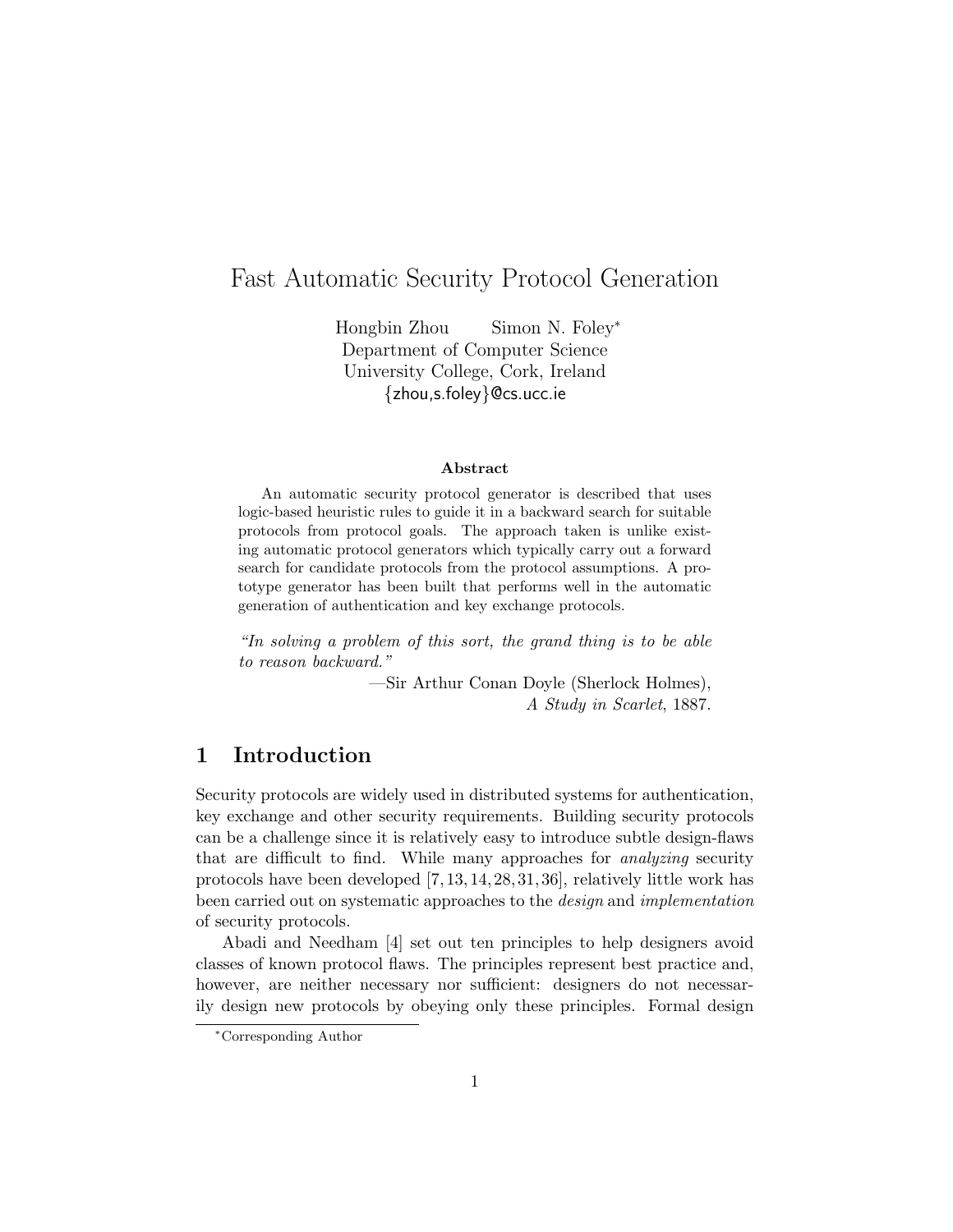approaches for security protocols have also been proposed. A weakestprecondition-based approach is proposed in [5] that can be used to synthesise protocols from authentication goals. The Simple (BSW) logic [8] is a BAN-like logic that provides synthesis rules to guide the protocol designer in the manual systematic calculation of a protocol from its goals.

Guttman [16] proposes a manual protocol design methodology that is based on authentication tests [17]. For different goals, individual subprotocols are generated that are combined together to form the final protocol. It is a manual design process and relies on the skill of the protocol designer. Saidi [32] proposes a semi-automatic design tool based on BAN logic. It provides several commands for human intervention during the generation process. While it may simplify the protocol design process, it does not fully automatically genereate protocols, and still relies on the skill of the protocol designer.

We are interested in the automatic generation of security protocols from their protocol goals and assumptions. Existing research on this topic includes Clark and Jacob's evolutionary search [10, 12], Perrig and Song's Automatic Protocol Generator (APG) [30], and the authors' Automatic Security Protocol Builder (ASPB) [38]. All the above approaches automatically construct and search a large space of candidate protocols that is far larger than could be considered via a manual design.

Starting from a set of assumptions, [12] uses the original inference rules of the BAN logic to systematically test whether candidate protocols uphold all protocol goals. A fitness function is used in their evolutionary approach to guide the application of BAN inference rules in a forward manner until a valid protocol is arrived. Their subsequent work [10] is based on the SVO logic [35], on the basis that the SVO logic is more suitable for describing and analysising key agreement protocols than the BAN logic.

Protocols that are generated using [10, 12] are implicitly verified, within their corresponding logic, to meet their goals. Perrig and Song's Automatic Protocol Generator (APG) [30] uses syntactic restriction rules to select random candidate protocols that are in turn checked for validity using the Athena [33] security protocol checker.

The above approaches can be regarded as generating candidate protocols in a forward manner: protocol messages are generated in the same order as their eventual execution in the protocol. Intuitively, a candidate first message is selected, along with its resulting inferences, and a recursive search for subsequent messages for the protocol. This forward search is bounded by a predefined maximum number of protocol messages, and terminates when the protocol goal is satisfied is met for the current sequence.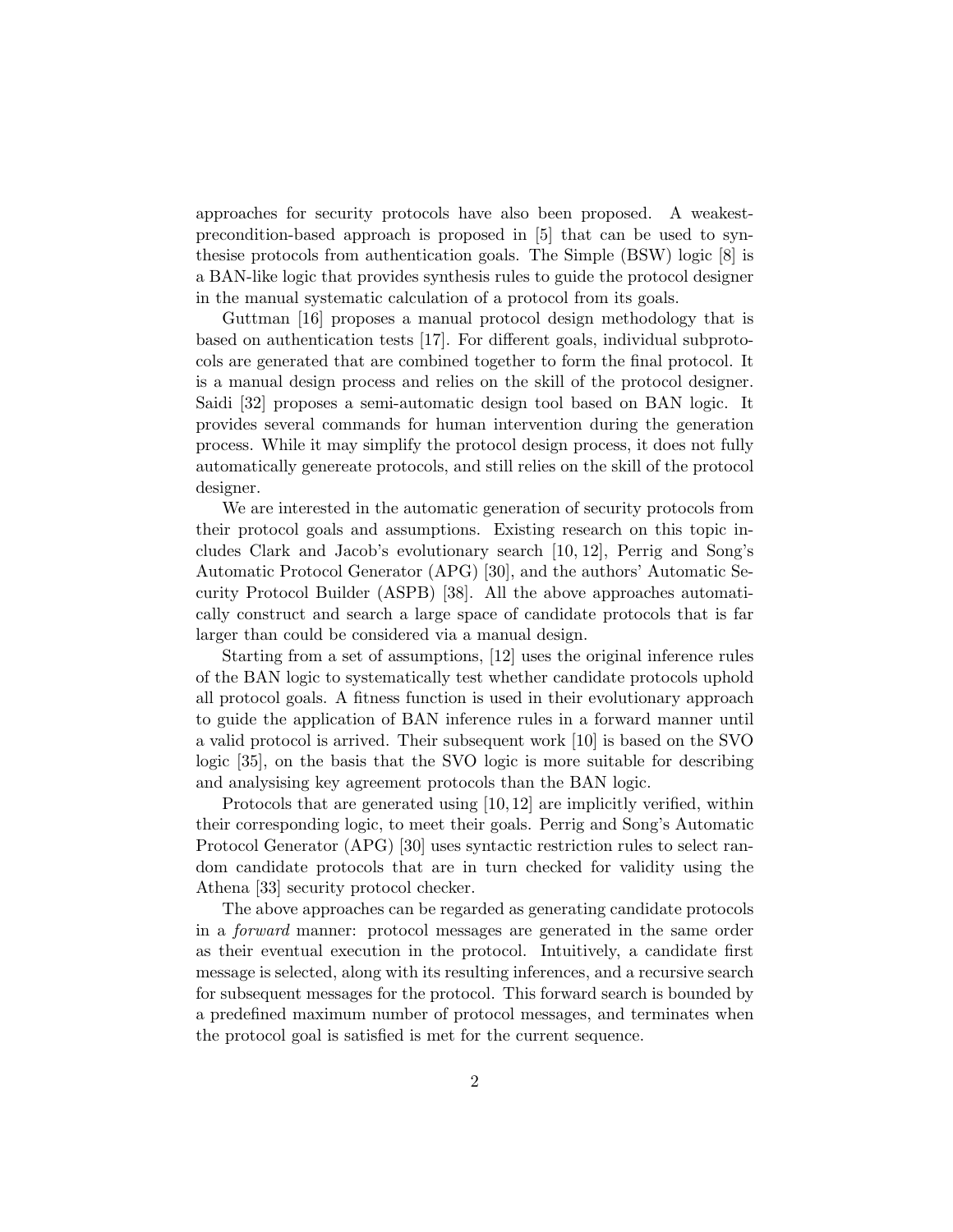When a protocol fragment (an incomplete protocol) is generated in a forward manner, it is hard and potentially impractical, to determine whether the protocol fragment may result in a validate protocol which meets all protocol goals. Therefore, all generated protocol fragments should be kept before they extend to complete candidate protocols for further verification. It may be impractical to keep all generated protocol fragments especially for protocols that have more than four messages due to the large number of generated protocol fragments. For example, even with fitness functions [10,12] or cost functions [30], these forward searching approaches must verify a large number of unlikely protocols and may not meet all goals. Moreover, providing an accurate fitness function for a protocol is very difficult, and in some cases potentially impossible [10, 12].

In this paper we consider the automatic generation of security protocols from requirements. This paper is an extended and significantly revised version of [38], and makes a number of contributions. A technique for efficient protocol generation based on backward search is proposed. Heuristic rules based on an extended version of the BSW logic [8] to provide a 'first cut' definition of protocol security—are used to guide the search for potentially secure protocols. Unlike the original BSW-logic, the BSW-ZF logic used in this paper supports reasoning about message secrecy, fresh channels, and component holding statements. The backward search approach results in an efficient search of the protocol space since the heuristics—derived from the logic axioms—guide the search and quickly eliminate regions of the search space than could not be synthesized from the protocol goals.

These heuristic rules generate sub-protocol fragments based on individual protocol goals and these are, in turn, composed into collections of candidate protocols using a novel strategy based on shortest common subsequence. The heuristics are also augmented by extending protocol selection/design strategies [16, 21, 22] in order to restrict the generated protocols to a collection of candidate protocols that are likely to be secure. While the collection of candidate protocols are secure under the BSW-ZF logic, the intention is that more sophisticated protocol analysis tools, such as [20,23–25], are then used to select appropriate protocols from the collection.

The paper is organized as follows. The BSW-ZF logic, a modified and extended BSW logic, is outlined in Section 2. This section also describes how the synthesis rules are used as heuristics to guide the automatic backward search for protocols within the logic. The high-level architecture of ASPB is outlined in Section 3. Section 4 describes how the BSW-ZF heuristics are used to generate sub-protocols from single goals. The sub-protocols of multiple goals are composed into candidate protocols using the algorithm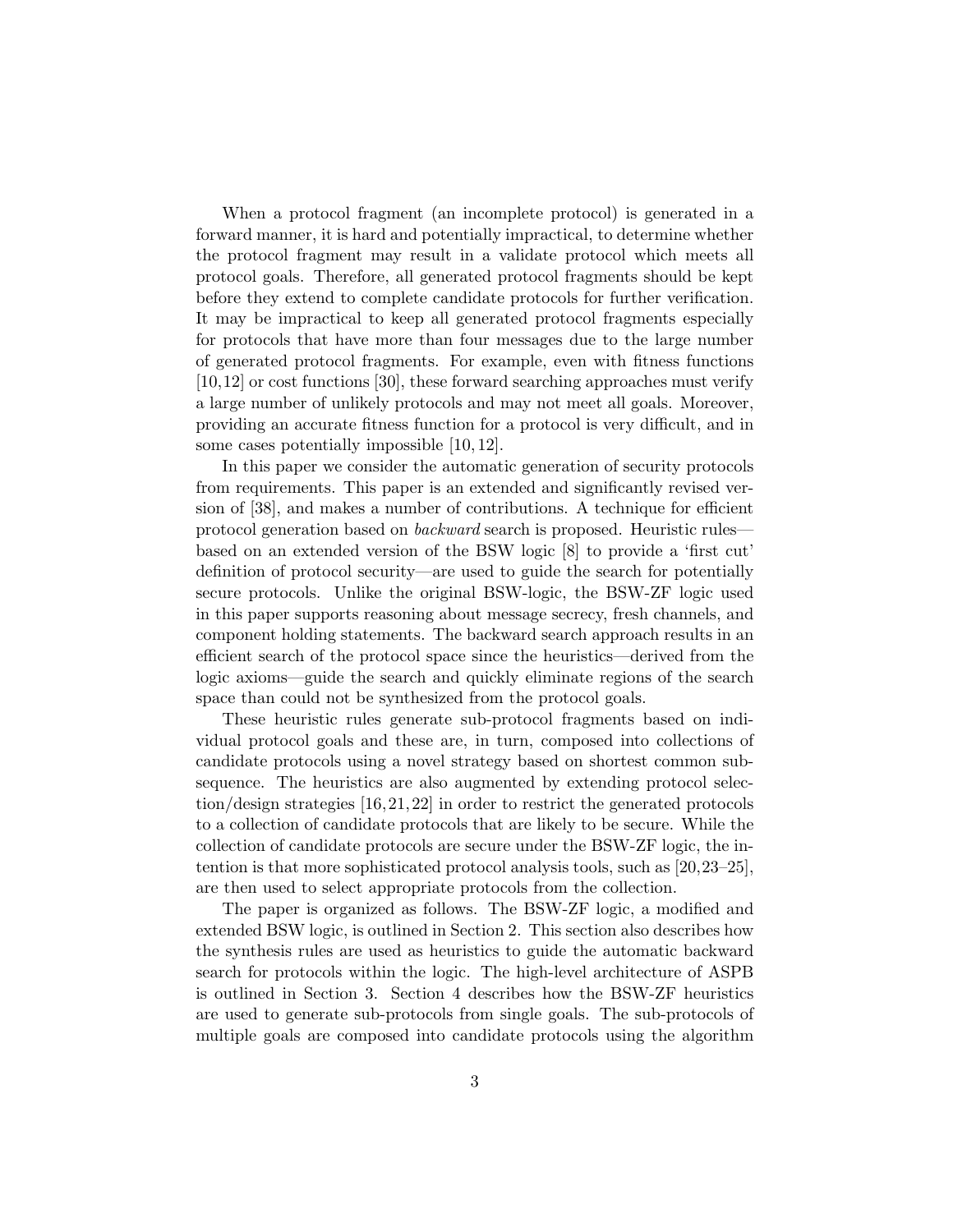described in Section 5. Section 6 outline a number of additional strategies used by ASPB to further refine and the candidate protocols to a collection of valid protocols. ASPB is evaluated and compared to other approaches in Section 7. Appendix A provides a complete list of the BSW-ZF Heuristic rules and Appendix B provides provides samples of generated protocol.

## 2 The BSW-ZF logic

The BSW-ZF logic improves and extends the BSW logic [8] to support reasoning about message secrecy, fresh channels, and 'holding' statements. While the inference rules of the BSW-ZF logic can be used to verify properties of security protocols [38], it is their corresponding heuristic rules that are used in ASPB as the core technique to guide the automatic backward search for candidate subprotocols from their goals. Therefore, for reasons of space we do not provide the inference rules of BSW-ZF as they can be inferred from the definitions of the heuristic rules, which are provided in Appendix A.

### 2.1 Syntax

The BSW-ZF logic uses abstract channels that are similar to the Spi Calculus [3] in order to represent keyed communication between principals. The capability to write into (for example, using the encryption key) and to read from (e.g., using the decryption key) a channel C is denoted by  $w(C)$  and  $r(C)$ , respectively. The formula  $P \ni r(C)$  means that principal P has the capability to receive messages from channel C, and correspondingly,  $P \ni w(C)$ means that principal  $P$  has the capability to send messages to channel  $C$ .

Let  $\sigma(X)$  denote the set of principals that share a secret X. The secret X can be a temporary secret that is held during several protocol steps, or a long term secret. We assume that the secret  $X$  is never leaked to any principal outside  $\sigma(X)$ , other than to those principals that are trusted by the members of  $\sigma(X)$ . For example,  $P \vDash (\sigma(X) = \{P, Q\})$  means that P believes  $X$  is a secret shared between  $P, Q$ , and any third parties who (trusted by P and/or Q) may be privy to X. In this case, it is assumed that a trusted principal will neither use  $X$  as a proof of identity nor as a channel to communicate with. With this assumption, only two principals, P and  $Q$ , may use X as a proof of identity or as a channel to communicate with. When either of them receives  $X$  in a message, the principal may determine whether the message was sent by itself or by the other party. Thus, the message origin can be safely determined. Also note that this assumption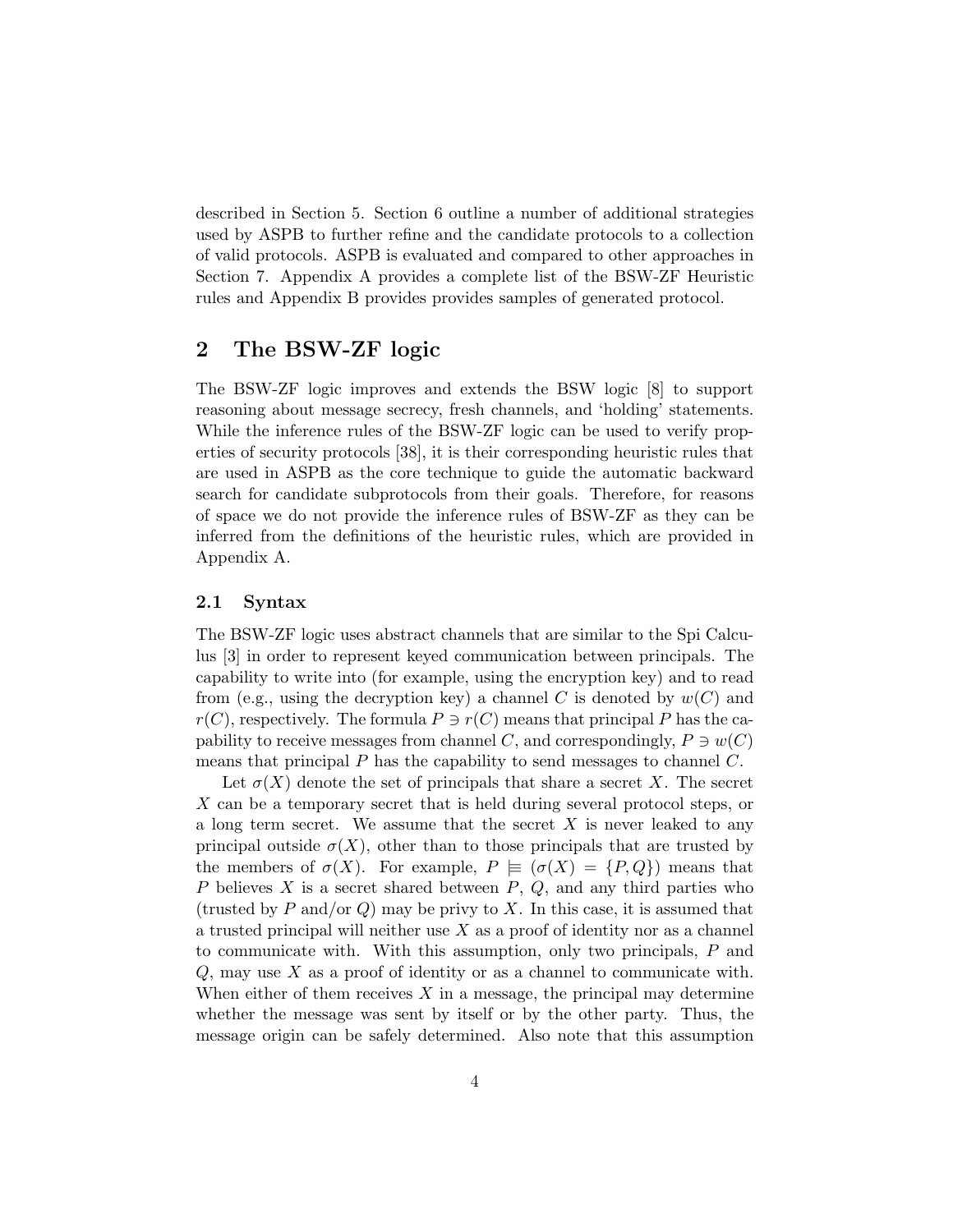implies that principals trusted by other protocol participants will not attack the current protocol.

The set of principals that can receive and can send messages via a channel C is denoted by its reader set  $\sigma(r(C))$  and its writer set  $\sigma(w(C))$ , respectively. For example, if  $\Omega$  represents the set of all principals, then  $\sigma(r(C)) = \Omega$  and  $\sigma(w(C)) = \{P\}$  represents an authentic channel, whereby any principal can authenticate messages signed by the private key of principal P.

In the following,  $P,Q$  range over principals; C represents a channel; X represents a message which can be data or formulae or both;  $\phi$  represents a formula. Data, such as principal identities, nonces, and read and write channel properties, are atomic messages that may be held by principals. The BSW-ZF logic uses the following basic formulae.

- $P \triangleleft X$ : Principal P sees message X. Someone has sent X via a channel that P can read.
- $P \triangleleft C(X)$ : P sees X on channel C. Someone has sent a message X via channel  $C$ . If  $P$  can not read  $C$  then  $P$  can not discover the contents of X.
- $P \sim X: P$  once said X. P sent a message containing X at some point in the past. We do not know exactly when the message was sent.
- $P \Vdash \sim X$ : P says X. P sent X in the current run of the protocol.
- $\sharp(X)$ : Message X is fresh. X has never been said before the current run of the protocol. This is usually true for messages containing fresh nonces or messages sent using a fresh session key (channel).
- $P \equiv \phi$ : P believes that  $\phi$  is true. It does not mean that  $\phi$  is actually true, rather, P believes it.
- $P \ni X: P$  holds X, and therefore, may freely combine X with other messages and send the resulting combinations out to other principals. Unlike  $P \triangleleft X$  requires that X is obtained by P during a round of protocol,  $P \ni X$  can be obtained as an assumption before a round of protocol.
- $P \mapsto X: P$  generates X. This formula represents the origin of message X. The message  $X$  is used to represent constants or the atomic messages that are generated by the principal. Examples include nonces and principal identifiers.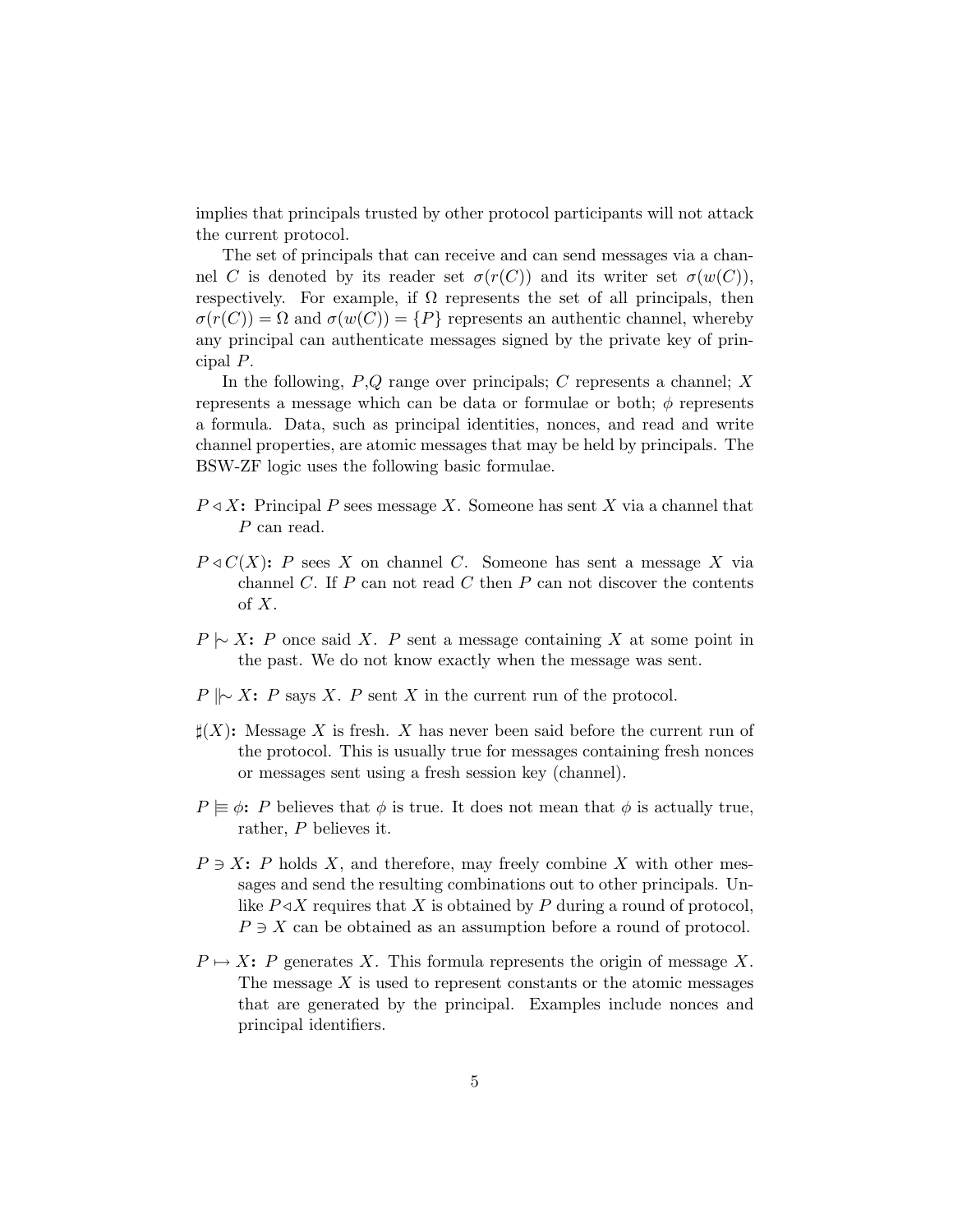Protocol steps, goals and assumptions are each expressed as formulae within the logic in the usual way. The logic also uses the conventional logic operators  $\wedge$  (conjunction),  $\vee$  (disjunction) and  $\rightarrow$  (implication) from propositional logic and some basic notation from set theory, such as  $=$  (equality), and  $∪$  (union).

### 2.2 Inference Rules

To verify a security protocol, an idealised protocol and initial principal assumptions are initially given. The inference rules are used to guide the search from initial assumptions to further beliefs in the order of protocol execution. Belief logics verify whether expected protocol goals are covered by initial assumptions and these further derived beliefs.

### 2.3 Heuristic Rules

To synthesise (design) a security protocol, only protocol goals and initial principal assumptions are given beforehand. A number of well-ordered protocol steps are derived from given protocol goals and given assumptions using a heuristic as template. Intuitively, the heuristic rules of the BSW-ZF logic are a more prescriptive form of the synthesis rules of the BSW logic, for the purposes of automation in ASPB.

While the inference rules of the BSW-ZF logic are used to verify security protocols, the BSW-ZF logic can also be used for synthesising security protocols. The heuristic rules can be used as synthesis rules to guide the backward construction for candidate subprotocols from their goals. In this case, the backward construction means that the protocol steps are constructed by the backward order of protocol execution. The reason for this is that the last required protocol step for a given protocol goal is naturally derived from applying heuristic rules to the protocol goal.

Our heuristic rules take the general form of a rooted tree of temporally ordered goals. A rooted tree is a directed acyclic graph (DAG) with a vertex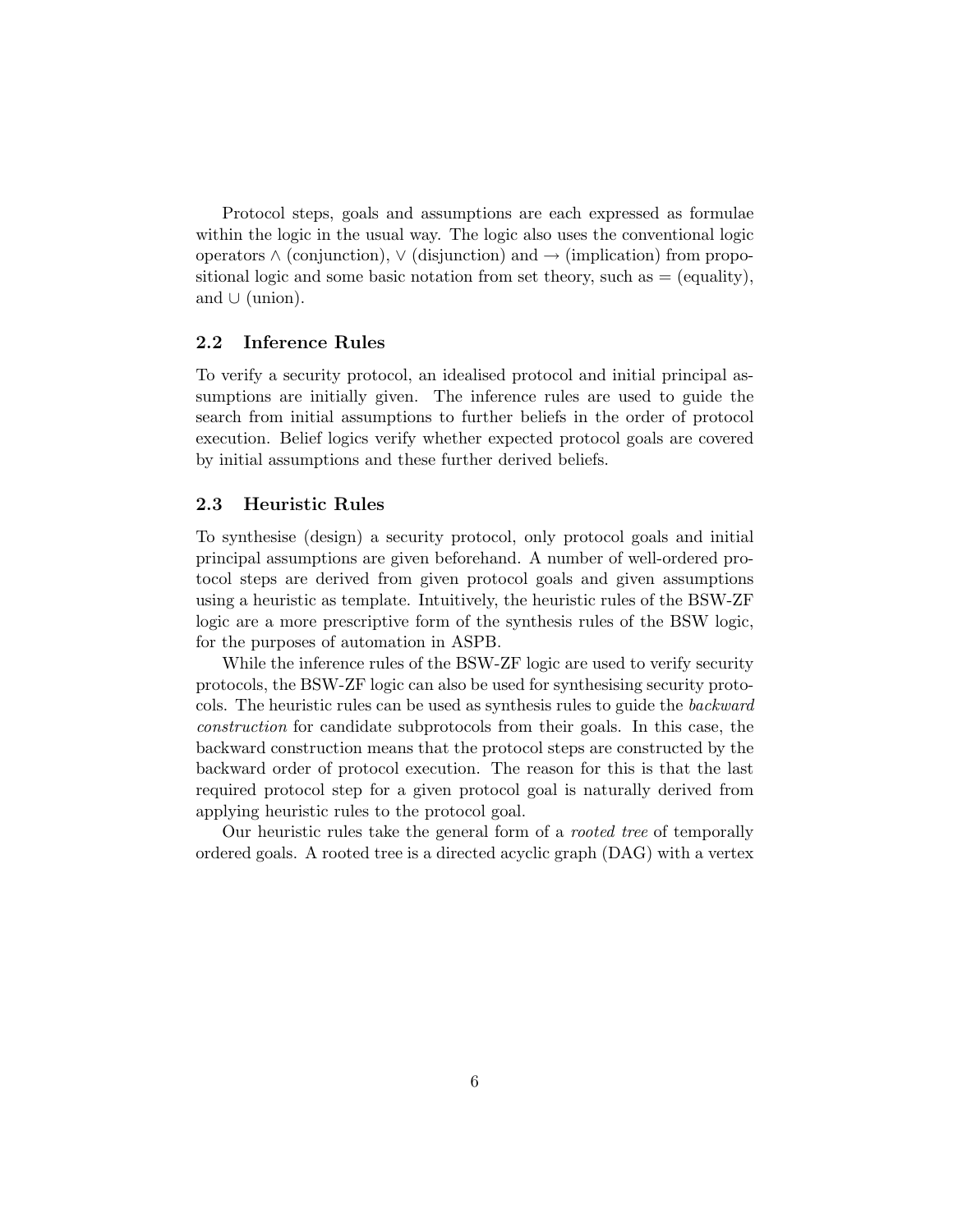that is singled out as the root.



This is interpreted to mean that in order to reach the goal  $G$ , all subgoals  $G_1, ..., G_i$ , have to be established without any conditions or in any particular temporal order. Subgoal  $G_{i+1}$  is an optional conditional subgoal under condition  $C_1$ , with the interpretation that if condition  $C_1$  is satisfied, then  $G_{i+1}$  has to be established before the goal G can be established. Otherwise,  $G_{i+1}$  does not need to be considered. Arcs indicate the temporal relationship between a goal and its subgoals.

In some scenarios, subgoals have to be established in a particular temporal order. For example, before a principal receives a message via a channel, there must be another principal who first sent the message in that channel. Therefore, we use the following form to illustrate the ordered subgoals.



This is interpreted to mean that in order to establish the goal  $G$ , all subgoals  $G_1$ , ...,  $G_5$ , have to be reached in a particular temporal order. Here,  $G_3$ ,  $G_4$ , and  $G_5$  must be established before  $G_1$ . However,  $G_3$ ,  $G_4$ , and  $G<sub>5</sub>$  do not need to be reached in any temporal order relative to each other.

The goals are expressed in the heuristic rules using a composed form  $G'; G'',$  as follows,



This is an abbreviated form of two heuristic rules and means that these rules have the same subgoals but different goals. They can be rewritten as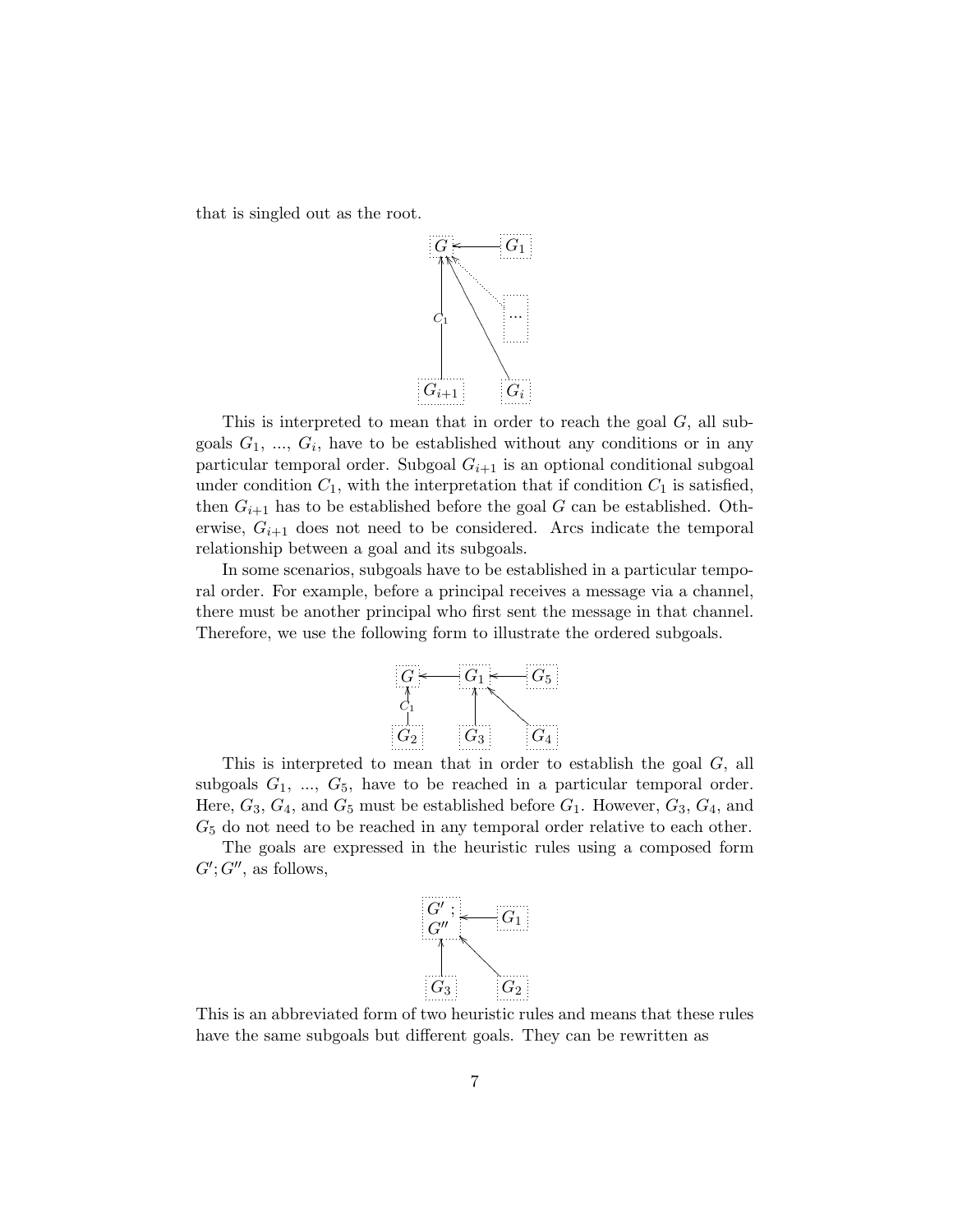

Rules Heur1 and Heur11 illustrate the heuristic rules of the BSW-ZF logic. Appendix A provides the full set of heuristic rules derived from the inference rules of the BSW-ZF logic.

**Heur1** To see message  $X$ ,  $P$  must receive  $X$  on channel  $C$  and be able to read  $C$ . Before  $P$  receives  $X$  from  $C$ , some principal  $Q$  should hold  $X$ and may write in channel C. In addition, if the honesty assumption is present, then  $Q$  is required to believe  $X$  before it can hold  $X$ .



That  $P \triangleleft X$  can be synthesised from  $P \ni r(C)$  and  $P \triangleleft C(X)$  is justified by the Seeing Axiom S1 of the BSW-ZF logic [38]:

$$
\frac{P \triangleleft C(X), P \in r(C)}{P \triangleleft X}
$$

For the purposes of this paper we do not consider the BSW-ZF Axioms, other than to note that they were used to inform our selection of the heuristic rules  $\textbf{Heur1}$  through  $\textbf{Heur16}$  (Appendix A).

Note that a heuristic (more general than **Heur1**) that is directly based on the S1 rule—whereby  $P \triangleleft X$  is synthesized from  $P \ni r(C)$  and  $P \triangleleft C(X)$ — is inadequate in practice. In particular, when there are no given protocols, the origin of the message  $C(X)$  is unknown. Therefore, we require that some principal  $Q$  holds  $X$  and that  $Q$  may write in C before P may receive X from channel C, as reflected in Heuristic Heur1. This is similar in intent to the 'required precondition' that is used in [5].

**Heur11** To believe  $\phi_1$ , P must believe  $\phi_2$  and  $\phi_2 \rightarrow \phi_1$ .

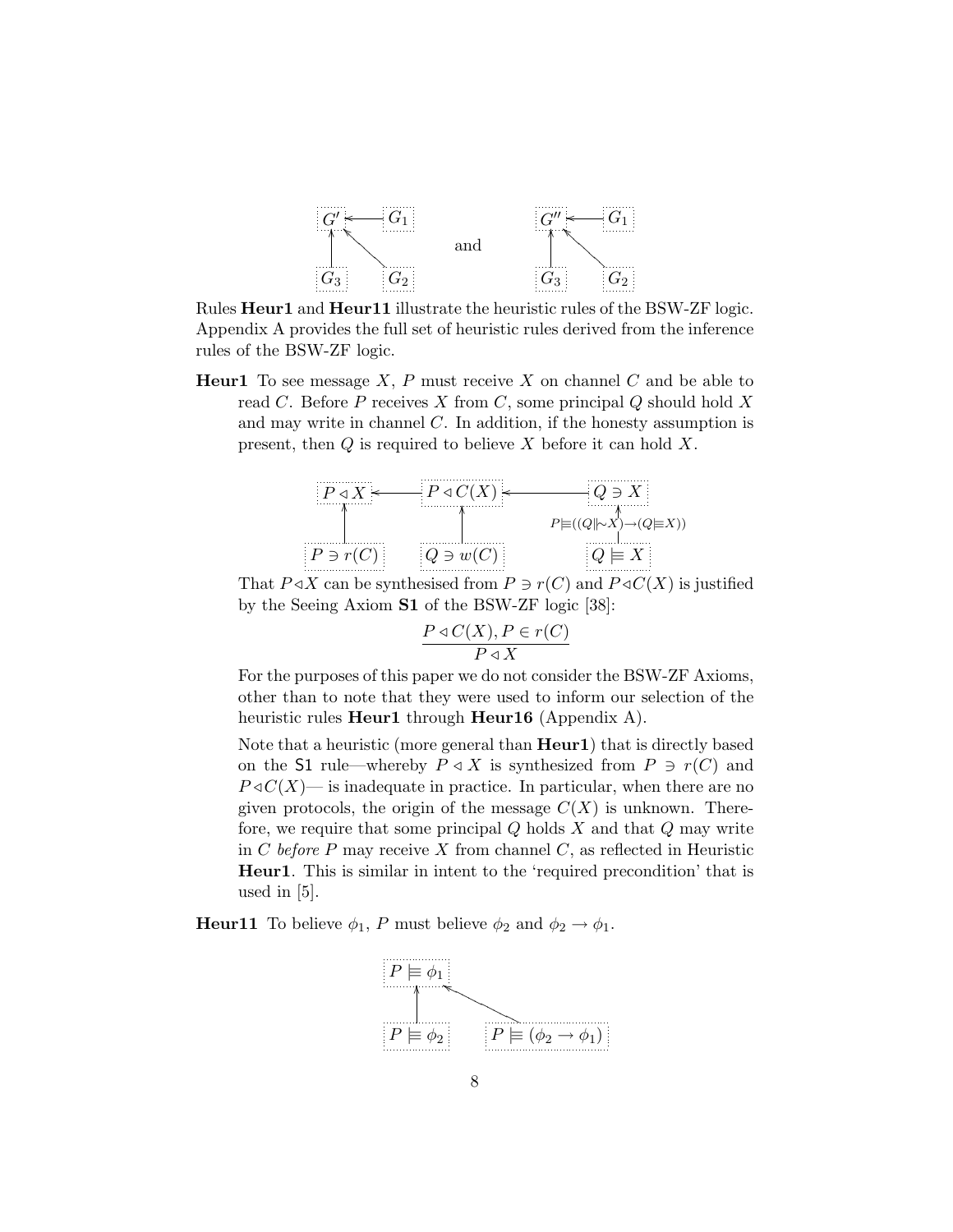## 3 ASPB Architecture

Figure 1 outlines the architecture of the Automatic Security Protocol Builder (ASBP). A protocol specification is parsed and decomposed into a series of single goal protocol requirements using the Specification Parser. From these single goal protocol requirements, a collection of subprotocols are synthesised to satisfy the individual goals using the Single Goal Synthesiser (Section 4). The Protocol Composer (Section 5) merges these subprotocols to form complete candidate protocols. The Protocol Selector (Section 6.3) selects what are considered the most suitable protocols from the candidate protocols.



Figure 1: Overview of Automatic Security Protocol Builder

When designing a protocol, the designer should understand the security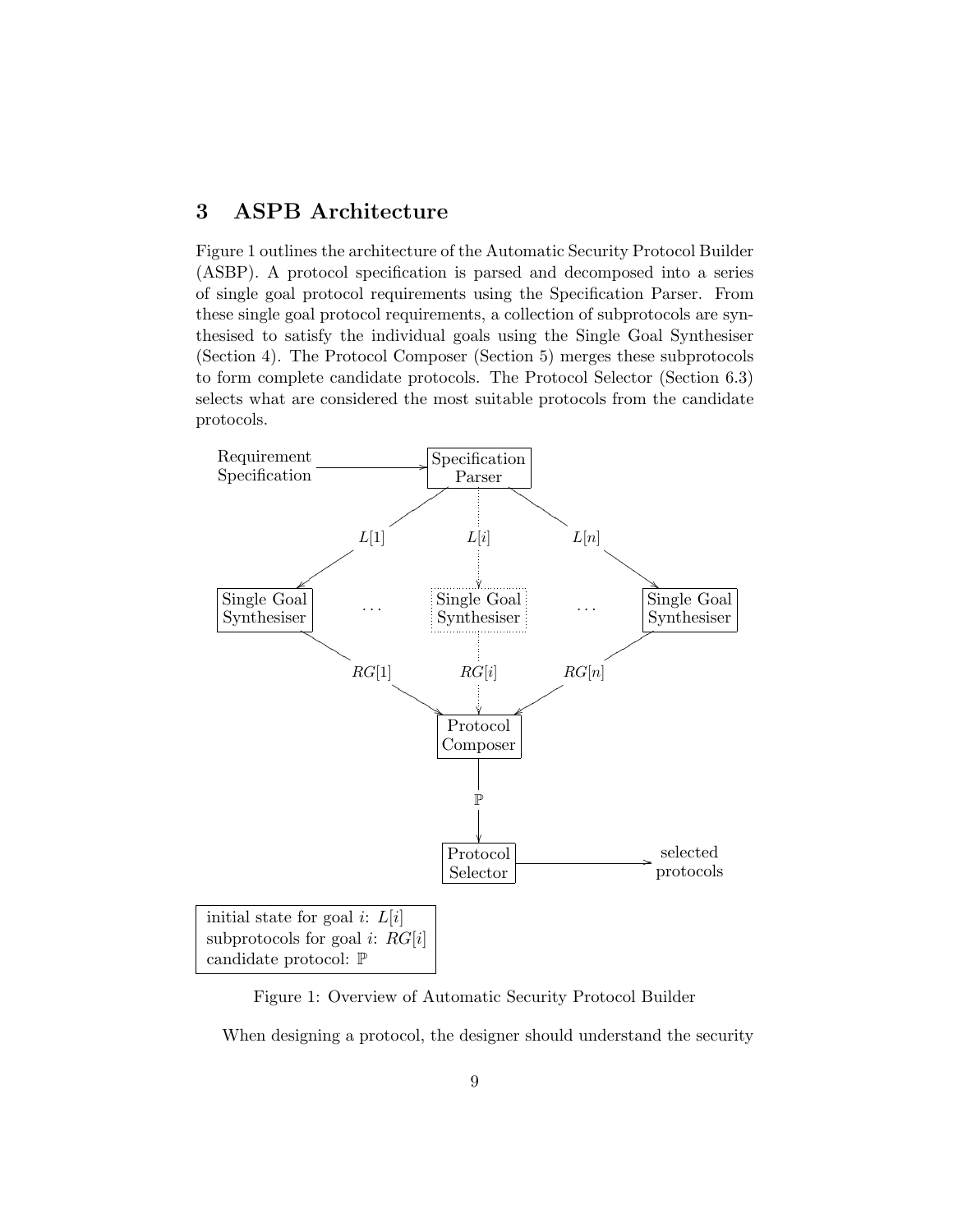context of the principals. It reflects the keys that principals know, the trust relationships between principals, and any other assumptions that they may hold. Our protocol requirement specification defines the terms that are used in the specification, initial known assumptions, and goals for the protocol to be designed. These are represented using the BSW-ZF logic.

Example 1 Figure 2 gives a complete requirement specification for a mutual authentication protocol using symmetric keys with a Trusted Third Party (TTP). Note that unreachable assumptions may also be included in the requirement specification. These do not affect the logic, but are used to direct the synthesis during pruning, and will be explained in Section 4.1.  $\triangle$ 

The Requirement Specification Parser parses the specification and checks whether all the formulae are valid based on the logic syntax and the types defined in the 'declarations' section of the specification. For each goal to be proven, the parser generates a single-node (root) formula tree (of that goal) as an initial synthesis state. This single-node rooted tree is regarded as a *initial formula tree* for synthesis, such as Figure  $3(a)$ . These provide the inputs to the Single Goal Synthesiser.

## 4 The Single Goal Synthesiser

The Single Goal Synthesiser accepts an initial synthesis state from the Requirement Specification Parser, automatically synthesises its goal using the heuristic rules of the BSW-ZF logic, and builds complete formula trees from the goal. The BSW-ZF heuristic rules define how this tree may be expanded, and a snapshot of this tree (rooted at that goal), represents a synthesis state. The single (root) node of an initial formula tree is the goal that any synthesised protocol must uphold.

Since the heuristic rules of the BSW-ZF logic are also defined in terms of rooted trees, the synthesis of a one-way authentication protocol can be illustrated by tree grafting, whereby instantiations of suitable heuristic rules are grafted into incomplete formula trees that are extended from the initial formula tree until a complete formula tree is held. An incomplete formula tree has one or more leaves that are not assumptions from the requirement specification, such as  $(a)$ ,  $(b)$  and  $(c)$  in Figure 3. All the leaves of a complete formula tree correspond to assumptions from the requirement specification, such as Figure 3 (d).

If a protocol goal is not an assumption from the requirement specification, then the corresponding initial formula tree is an incomplete formula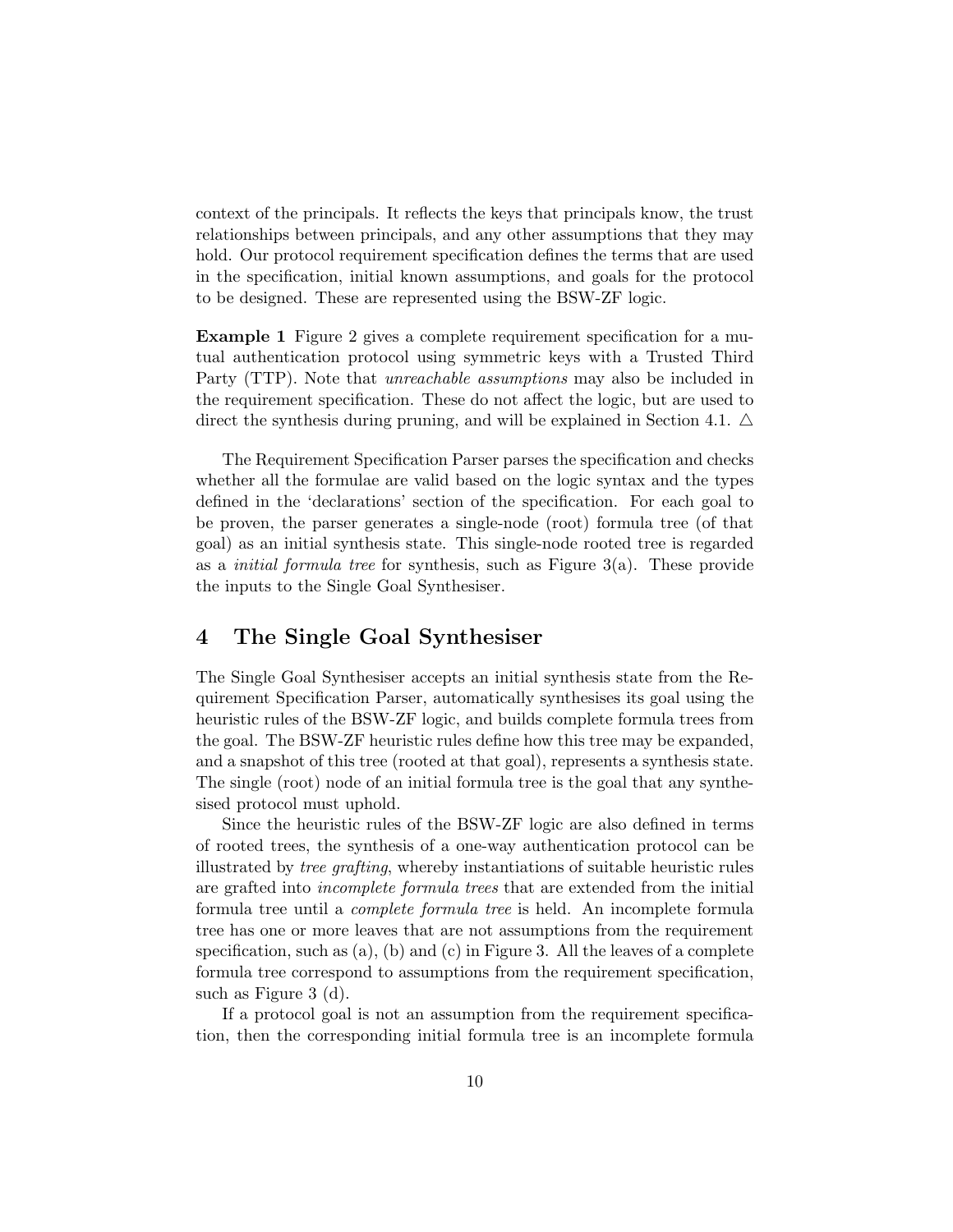```
declarations {
       Channel Cas, Cbs, Cp;
       Principal A, B, S;
       Nonce Na, Nb;
       Message X;
       Formula \phi;
}
assumptions {
        A \equiv (\sigma(w(Cas)) = \{A, S\});S \equiv (\sigma(w(Cas)) = \{A, S\});B \equiv (\sigma(w(Cbs)) = \{B, S\});S \equiv (\sigma(w(Cbs)) = \{B, S\});A \equiv (\sigma(r(Cas)) = \{A, S\});S \equiv (\sigma(r(Cas)) = \{A, S\});B \equiv (\sigma(r(Cbs)) = \{B, S\});S \equiv (\sigma(r(Cbs)) = \{B, S\});A \ni r(Cas); A \ni w(Cas);A \ni r(Cp); A \ni w(Cp);B \ni r(Cbs); B \ni w(Cbs);B \ni r(Cp); B \ni w(Cp);S \ni r(Cbs); S \ni w(Cbs);S \ni r(Cas); S \ni w(Cas);S \ni r(Cp); S \ni w(Cp);A \models \sharp(Na); B \models \sharp(Nb);A \mapsto Na; B \mapsto Nb;
        A \ni A; B \ni B;A \equiv ((S \mid \sim \phi) \rightarrow (S \models \phi));B \models ((S \mid \sim \phi) \rightarrow (S \models \phi));A \equiv ((S \equiv (B \sim X)) \rightarrow (B \sim X));B \equiv ((S \equiv (A \sim X)) \rightarrow (A \sim X));}
unreachable assumptions{
         A \ni r(Cbs); A \ni w(Cbs); B \ni r(Cas); B \ni r(Cas);}
goals {
        A \not\equiv (B \not\parallel \sim A); /* G_1 */
        B \equiv (A \parallel \sim B); /* G_2 */
}
```
Figure 2: A complete requirement specification for mutual authentication protocols using symmetric keys with TTP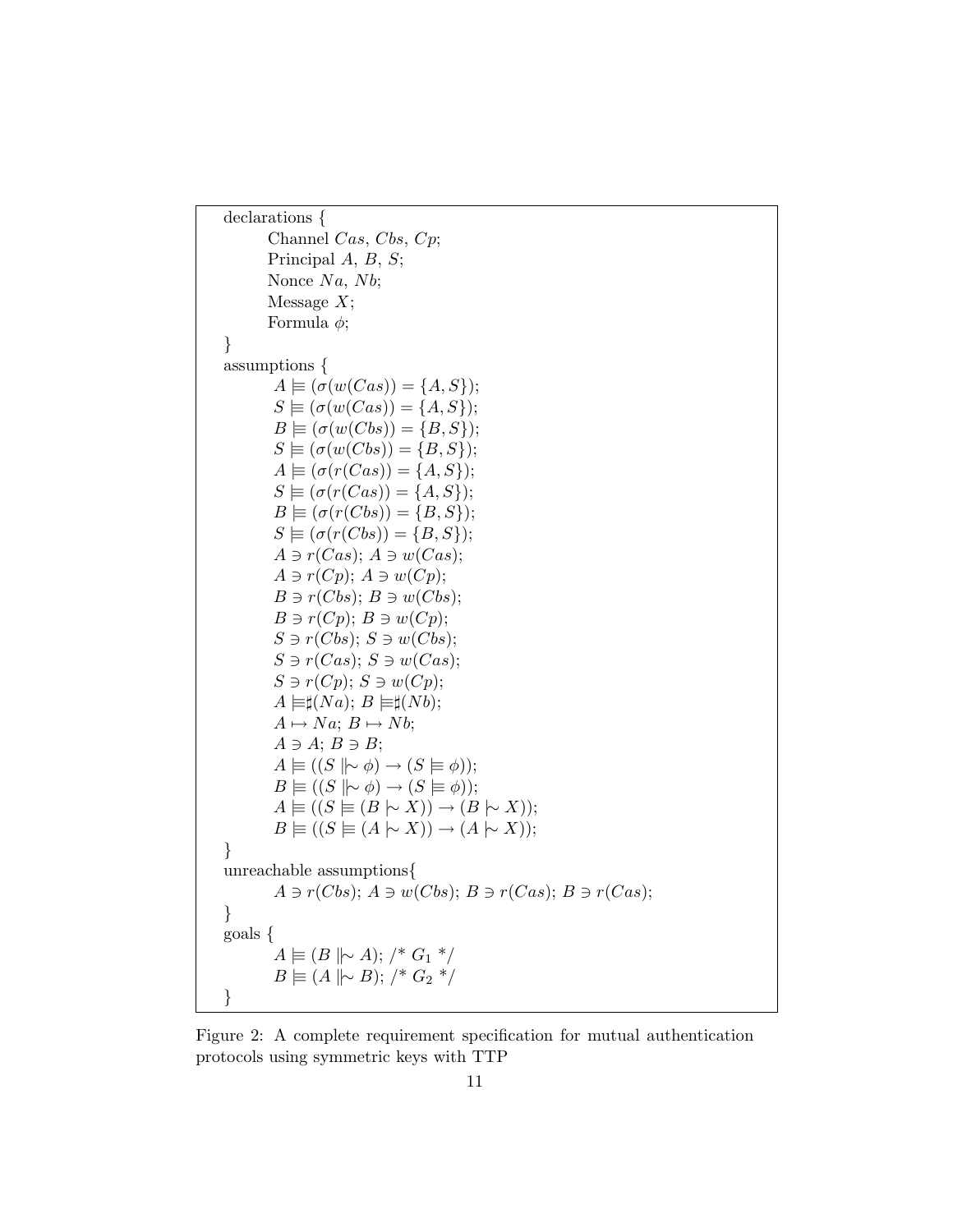tree. If a protocol goal is an assumption from the requirement specification, then the corresponding initial formula tree is a complete formula tree. The fact that an initial formula tree can be a complete formula tree, reflects that complete formula trees may contain no protocol steps, since the corresponding protocol goals do not require the cooperation of principals.

By distinguishing complete formula trees from incomplete complete formula trees, the end-point of a synthesis process is determinable. More specifically, the synthesis for the root of the complete formula tree is finished, when a complete formula tree is generated. Figure 3(b) and (c) describe two grafting steps from initial formula trees. Algorithm 1 describes this process.

### Algorithm 1 StateSet syn(State initState)

```
State s;
StateSet S', R = \phi;
StateSet L = \{initState\};while \neg \text{empty}(L) do
  s = choose(L);L = L \setminus s;if hasGoal(s) then
     S' = subsyn(s);L = add(L, S');else
     R = \text{add}(R, s);end if
end while
return R;
```
Operation  $choose(L)$  picks an arbitrary synthesis state s from the set of current states L.

If the given state s is an incomplete formula tree, then operation  $subsyn(s)$ selects a leaf node that is not an assumption, and applies the currently applicable heuristic rules to this leaf node. A number of new formula trees are generated by appending the subgoals of the applicable heuristic rules to the formula tree. Operation  $subsyn(s)$  returns these new formula trees as a collection of synthesis states. For example, the different formula trees in Figures 3(b) and (c) could be generated and returned by  $subsyn(s)$  for the formula tree in Figure  $3(a)$ .

If no heuristic rule can be applied to a leaf node (terminal subgoal) then the Single Goal Synthesiser tests whether this leaf matches an assumption.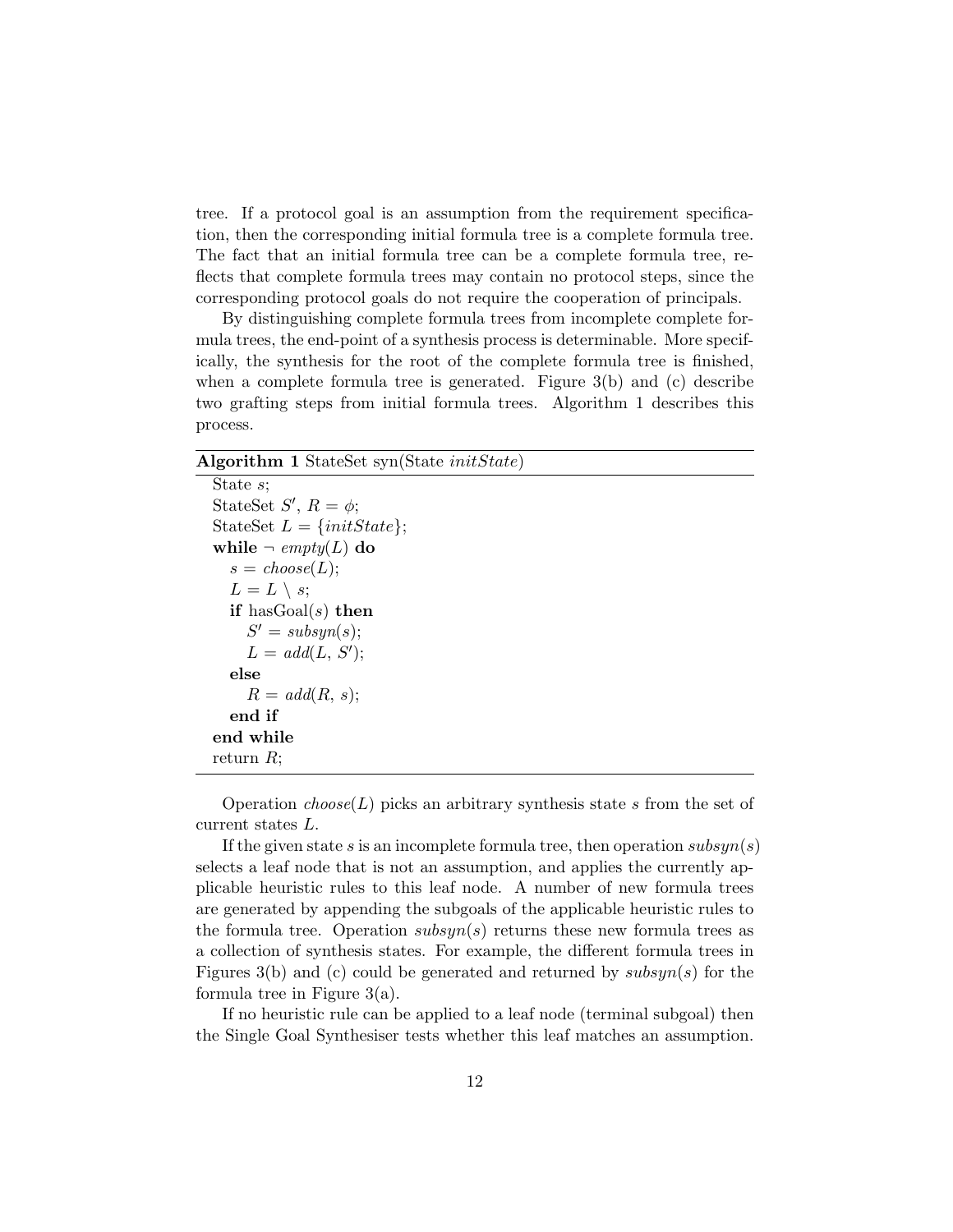

Figure 3: Incomplete and Complete Formula Trees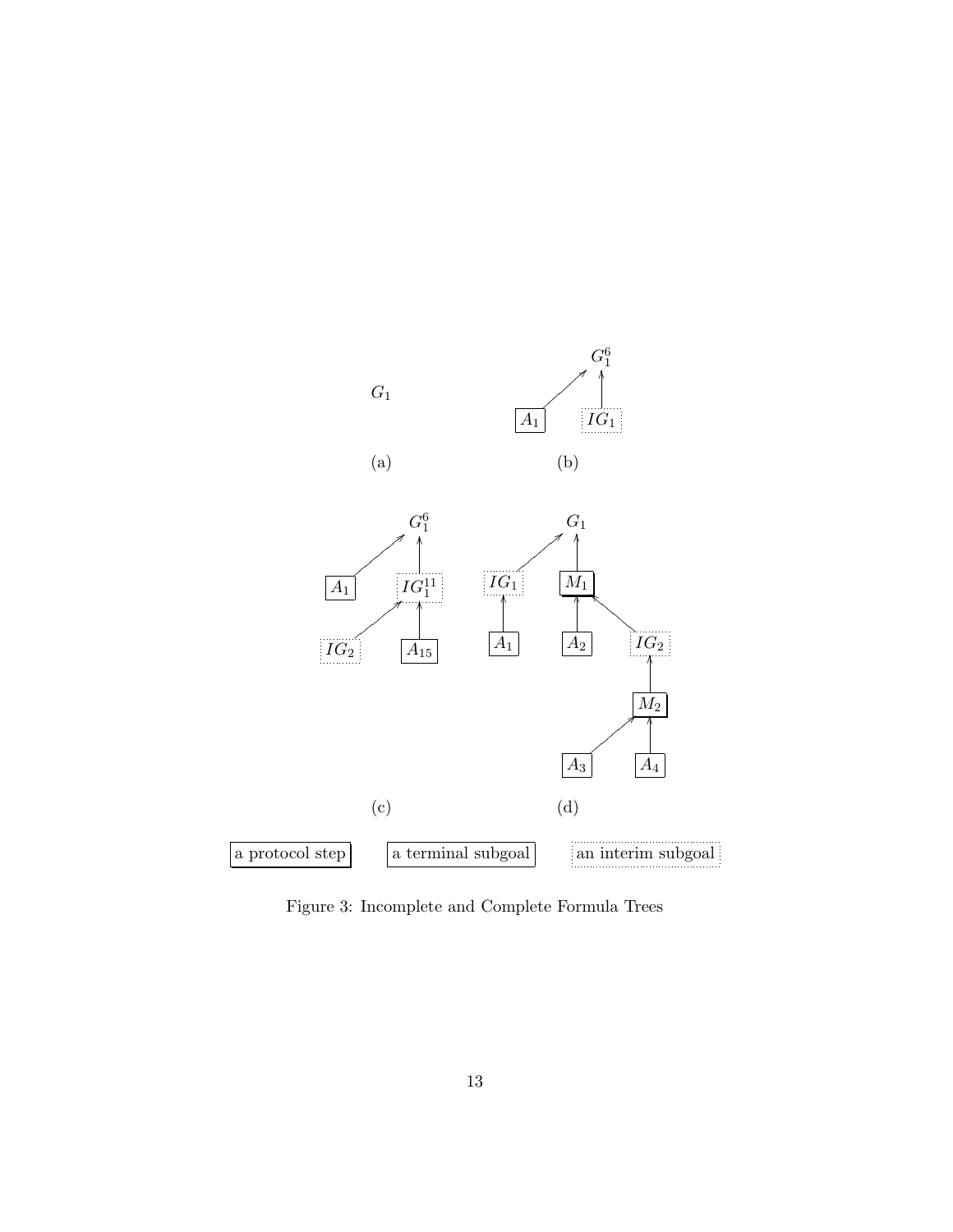If so, then it is considered reachable. If all leaves of a tree are reachable, then the tree is a complete formula tree, and represents a candidate protocol for the goal. It is added to the set of complete formula trees R for the given goal.

An automatic verification tool [26] for the original BSW Logic has been implemented using Theory Generation [18]. This tool [26] also supports (manually guided) synthesis of protocols using the synthesis rules described in [8]. The Single Goal Synthesiser described in this section builds on and extends this manual tool in [26] by automatically carrying out the synthesis process for the BSW-ZF logic.

### 4.1 Improving Performance

To improve the performance of the Single Goal Synthesiser, a number of adhoc strategies are used as part of the operation  $subsum(s)$ , including early pruning, variable instantiation, and tree pruning.

- Early Pruning. Having applied a heuristic rule, consider generated formulae that are of the form of  $P \ni r(C)$ ,  $P \ni w(C)$ , or  $P \models^{\sharp}(Y)$ . To speed up the judgement process, the operation  $subsyn(s)$  checks whether leaves of this form in generated formula trees match the initial assumptions or specify unreachable assumptions of the requirement specification. If a leaf matches an assumption, then the leaf is reachable and the search terminates at this point. For example,  $A \ni r(Cp)$ and  $B \ni w(Cp)$  in Figure 4(d) match specified assumptions, then the search terminates at this point. Only  $B \ni (A, Na)$  remains for further synthesis. If any leaf matches a specified unreachable assumption, then the corresponding formula tree is also unreachable, and the formula tree is simply discarded. For example, if  $B \ni w(Cas)$  in Figure 4(b) or  $A \ni r(Cbs)$  in Figure 4(c) match specified unreachable assumptions, then the corresponding formula trees are simply discarded. Otherwise, the formula tree is kept for further synthesis. The rationale for early pruning is that formulae of this form are frequently generated using the heuristic rules, such as Heur1, Heur5–10, and Heur12–14, and it is straightforward to immediately determine whether they are reachable by this approach.
- Variable Instantiation. Some heuristic rules introduce new variables that do not appear in the goal, but appear in the subgoals. For example, **Heur1**, and **Heur6–10**. If the type of the variable is known (for example, variable  $Q$  is a principal, and variable  $C$  is a channel in **Heur1**),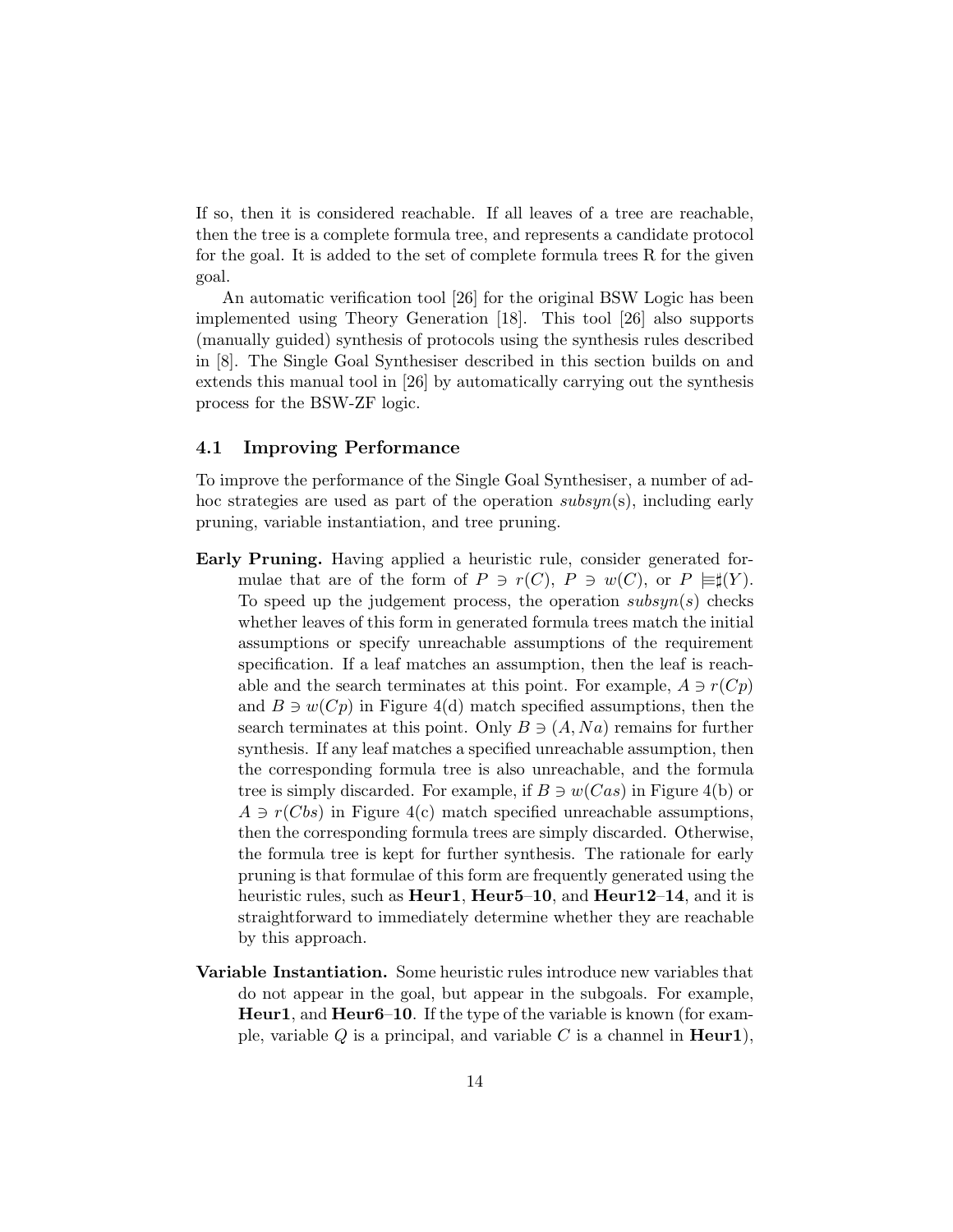

(a) Applying **Heur1** on  $A \triangleleft (A, Na)$  with variable Q instantiated as B



(b) Instantiated variable  $C$  by  $Cas$ 

|                | $- A \triangleleft Cbs(A,Na)$ | $-B\ni A, Na$ : |
|----------------|-------------------------------|-----------------|
|                |                               |                 |
| $A \ni r(Cbs)$ | $B \ni w(Cbs)$                |                 |

(c) Instantiated variable  $C$  by  $Cbs$ 



(e) Instantiated variable  $C$  by  $Cp$ 



(d) A Formula Tree for Recursively Applying Heur11 on  $A \not\models \phi_1$ Figure 4: Examples for Early Pruning and Variable Instantiation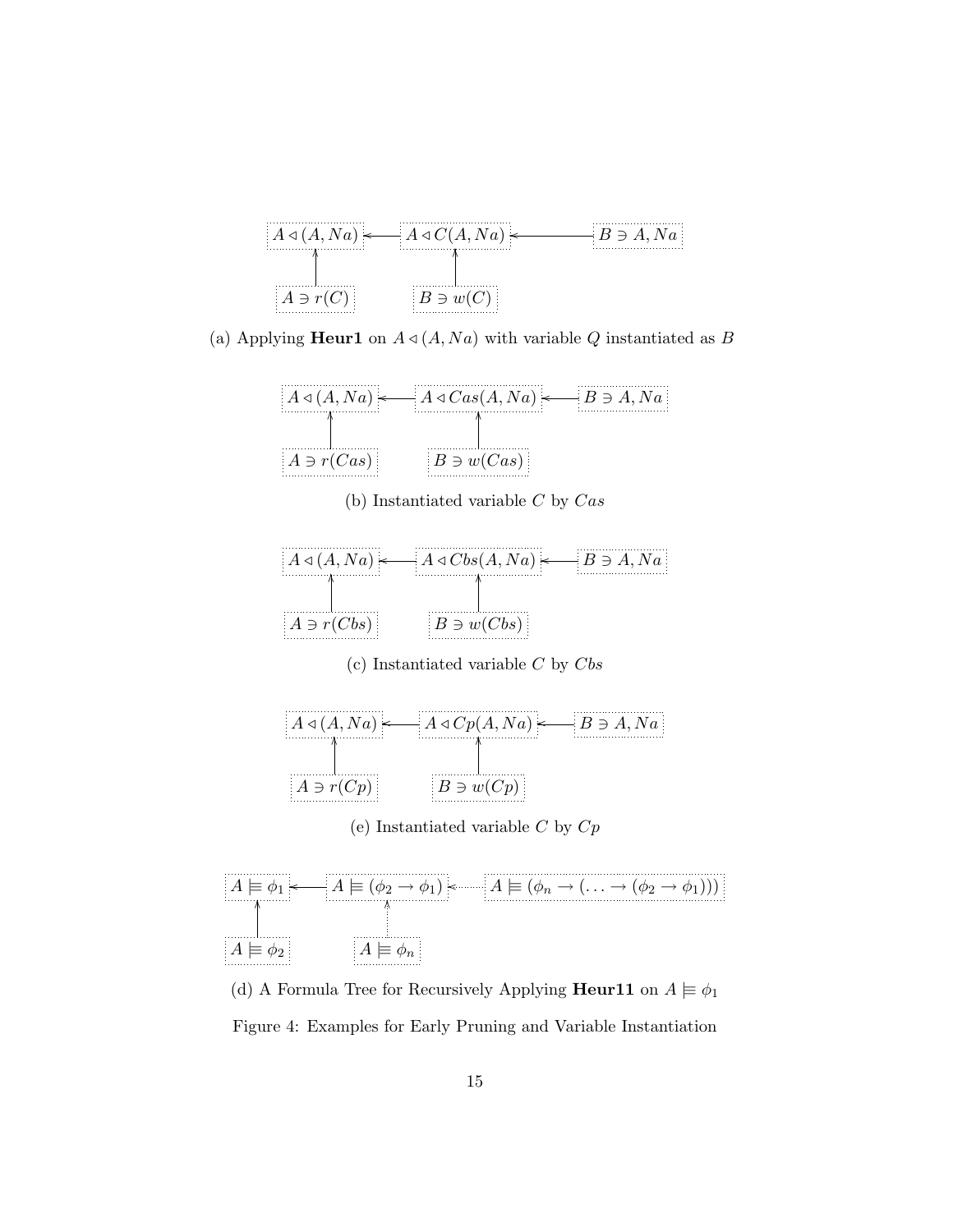then the heuristic rule is repeatedly applied for all possible instantiations of the variable from the 'declarations' section of the requirement specification. As a result of this, a number of independent states that have no variables are generated. For example, Figure 4(a) introduces channel variable  $C$ . Assuming channel declarations  $Cas, Cbc$  and  $Cp$ and applying all possible instantiations of variable C in the example in Figure 4 then variable-free independent states Figure 4(b), (c), and (d) are generated. Operation  $subsyn(s)$  then applies the 'early pruning' strategy to these instantiated states.

Some heuristic rules introduce variables of unknown type. For example, in theory, variable  $\phi_2$  in **Heur11** could be bound to any logical formula, resulting in an infinite state space. In practice, we consider that in order to reach **Heur11**'s goal, both of its two subgoals must be reached beforehand. In order to determine whether **Heur11** is applicable to  $P \models \phi_1$ , where  $\phi_1$  has no unbound variables, a search is made for a pattern  $P \equiv (\phi_2 \rightarrow \phi_1)$  for some arbitrary  $\phi_2$  in the assumptions of the requirement specification. If matched, the heuristic rule is applied. If no match occurs, then a search is done to test if it is possible to synthesise a formula of the form  $P \models (\phi_2 \rightarrow \phi_1)$ , from existing assumptions in the requirement specification. In practice, this search is relatively straightforward as only **Heur11** can be applied to  $P \equiv (\phi_2 \rightarrow \phi_1)$ , whereupon it recursively searches for formulae of the form  $P \models (...(... \rightarrow \phi_1))$  in assumptions, such as the formula tree in Figure 4(d).

To further minimise the search space, **Heur11** disregards higher order belief formulae [7] of the form  $P \models (Q \parallel \sim (Q \parallel \sim X))$  and  $P \models$  $(Q \not\equiv (Q \not\equiv X))$ , etc., on the basis that they do not provide any additional information than the first order beliefs  $P \equiv (Q \mid \sim X)$  and  $P \equiv (Q \equiv X)$ , etc.. With these strategies, we restrict the state search space, and generate a wide range of useful protocols.

Tree Pruning. The Single Goal Synthesiser does not allow any formula as its own direct or indirect parent in a formula tree. The reason for this is that the Single Goal Synthesiser terminates the extension for any branch of a formula tree as early as possible. If a goal can be achieved, then the simplest subtree does not involve itself as a subgoal. Otherwise it involves an infinite search for this goal, since any branch for this goal in a formula tree requires itself as a subgoal, such as the formula tree in Figure  $5(c)$ . For a goal to have itself as its own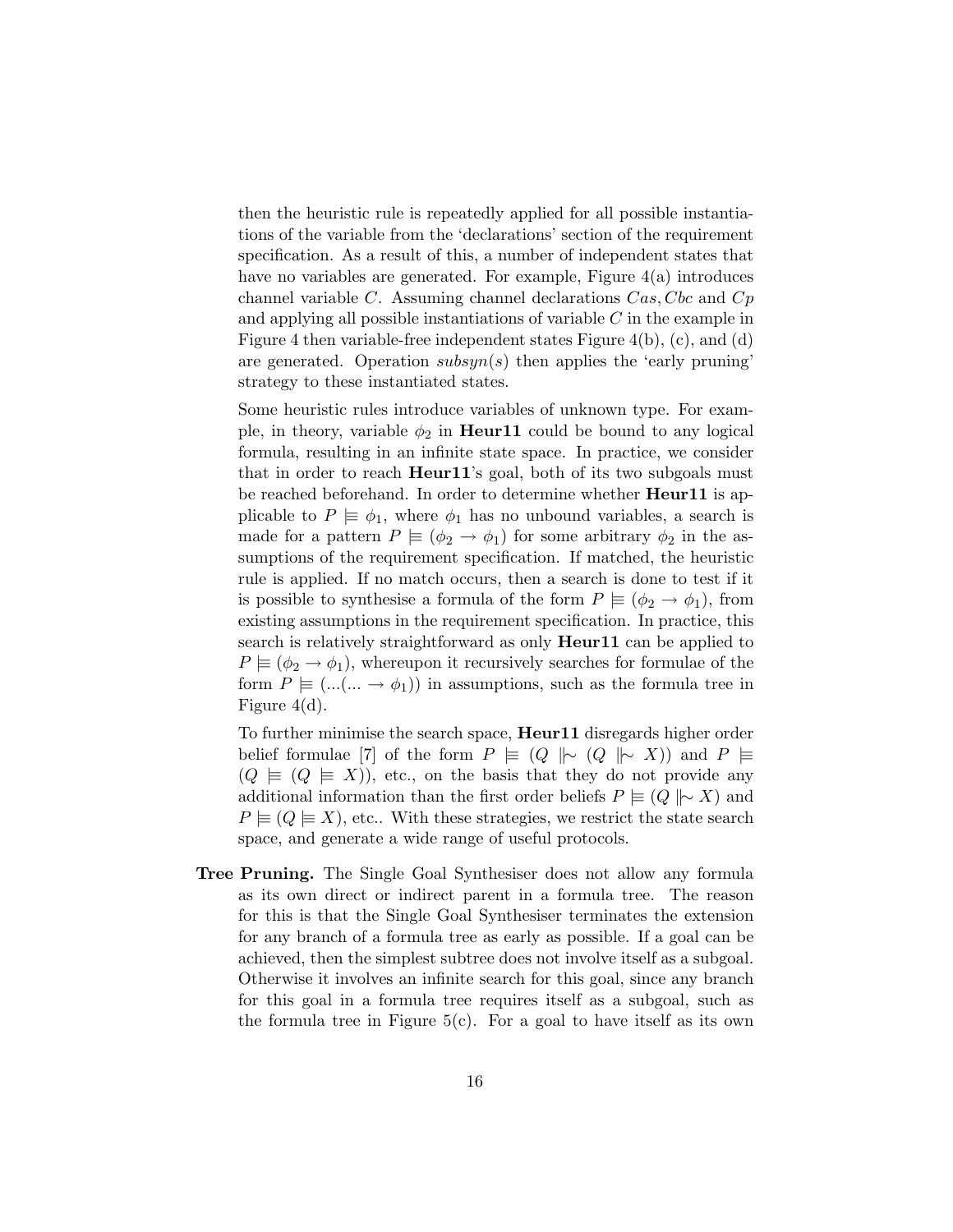direct or indirect parent in a formula tree, the high level subtree for this goal can be safely replaced by the low level subtree for the same goal. The replacing formula tree is already in the state set since the Single Goal Synthesiser extends a formula to all possible formula trees without any formula as its own direct or indirect parent. For example, formula trees in Figure  $5(a)$ , (b) can be simplified to the formula tree in Figure 5(d).

**Example 2** Two subprotocols are automatically synthesised from Goal  $G_1$ in the requirement specification of Figure 2. Subprotocol 1.1 corresponds to the protocol messages from the search tree in Figure 4. Further synthesis generates an additional search tree with corresponding Subprotocol 1.2.

| Subprotocol 1.1                           | Subprotocol 1.2                  |
|-------------------------------------------|----------------------------------|
| А.                                        | А.                               |
| $B \triangleleft C_p(A, Na),$             | $S \triangleleft C_{as}(A,Na),$  |
| $S \triangleleft C_{bs}(A, Na),$          | $B \triangleleft C_{bs}(A, Na),$ |
| $A \triangleleft C_{as}(B \cup (A, Na)).$ | $A \triangleleft C_p(A, Na)$ .   |

Note that the first line of a subprotocol indicates the subprotocol initiating principal (initiator) that generates the first message of the subprotocol. The synthesis of the symmetrically similar goal  $G_2$  generates two similar search trees from which symmetrically similar subprotocols 2.1 and 2.2 are obtained.

| Subprotocol 2.1                           | Subprotocol 2.2                  |
|-------------------------------------------|----------------------------------|
| В,                                        | В.                               |
| $A \triangleleft C_p(B, Nb),$             | $S \triangleleft C_{bs}(B, Nb),$ |
| $S \triangleleft C_{as}(B, Nb),$          | $A \triangleleft C_{as}(B, Nb),$ |
| $B \triangleleft C_{bs}(A \sim (B, Nb)).$ | $B \triangleleft C_p(B, Nb)$ .   |
|                                           |                                  |

 $\triangle$ 

### 5 The Protocol Composer

The Single Goal Synthesiser is used to generate subprotocols from a single goal. While not considered in the original paper [8], it is possible, in theory, to use the original BSW synthesis rules to synthesise multiple goals. In the same way, the heuristic rules of the BSW-ZF logic could be used to synthesize a protocol from multiple goals. However, in practice, building a search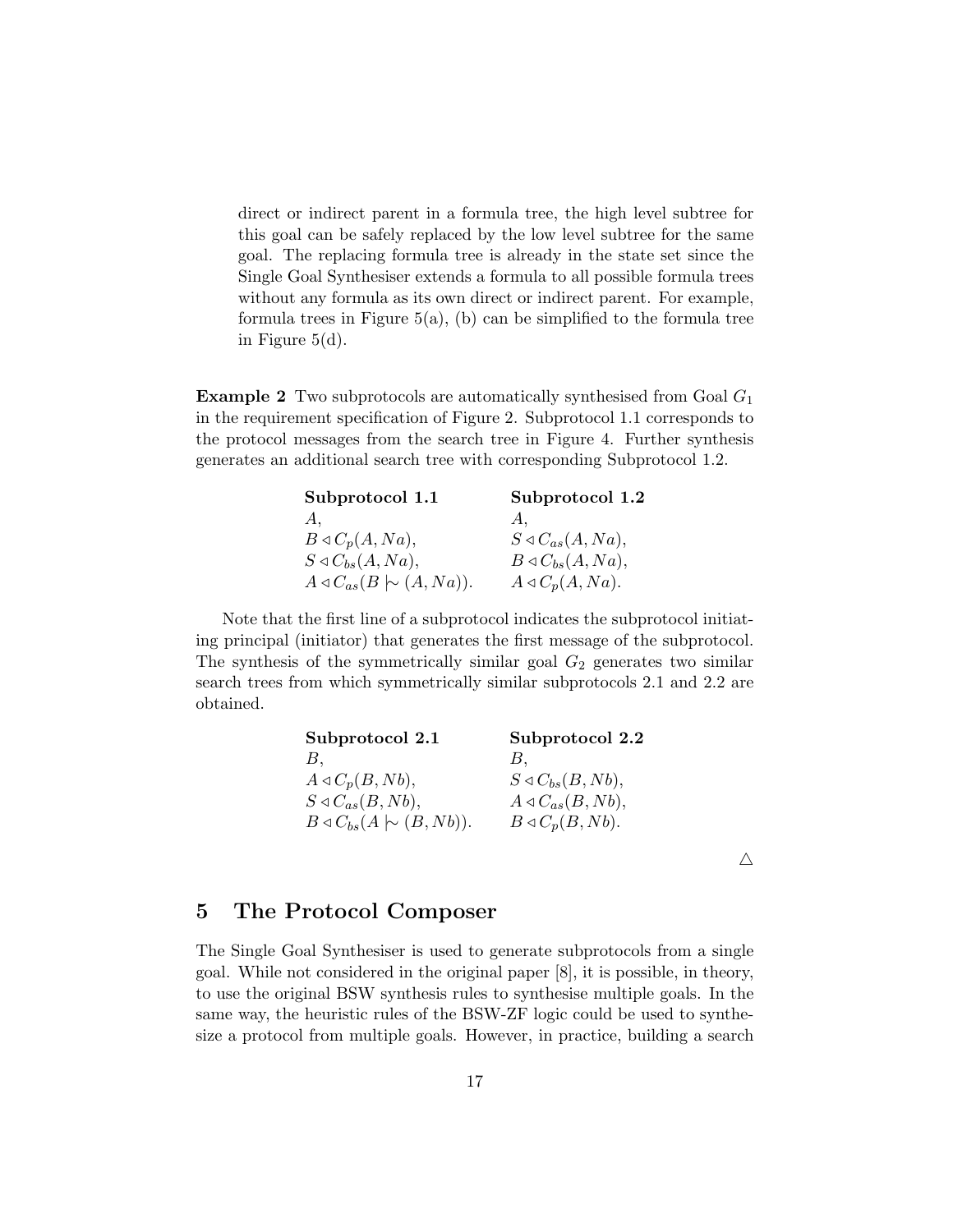

(a) Subgoal  $IG_2$  as Its Own Indirect Parent (b) Subgoal  $IG_2$  as Its Own Direct Parent



Figure 5: Self-Parent Formula Trees and Infinite Search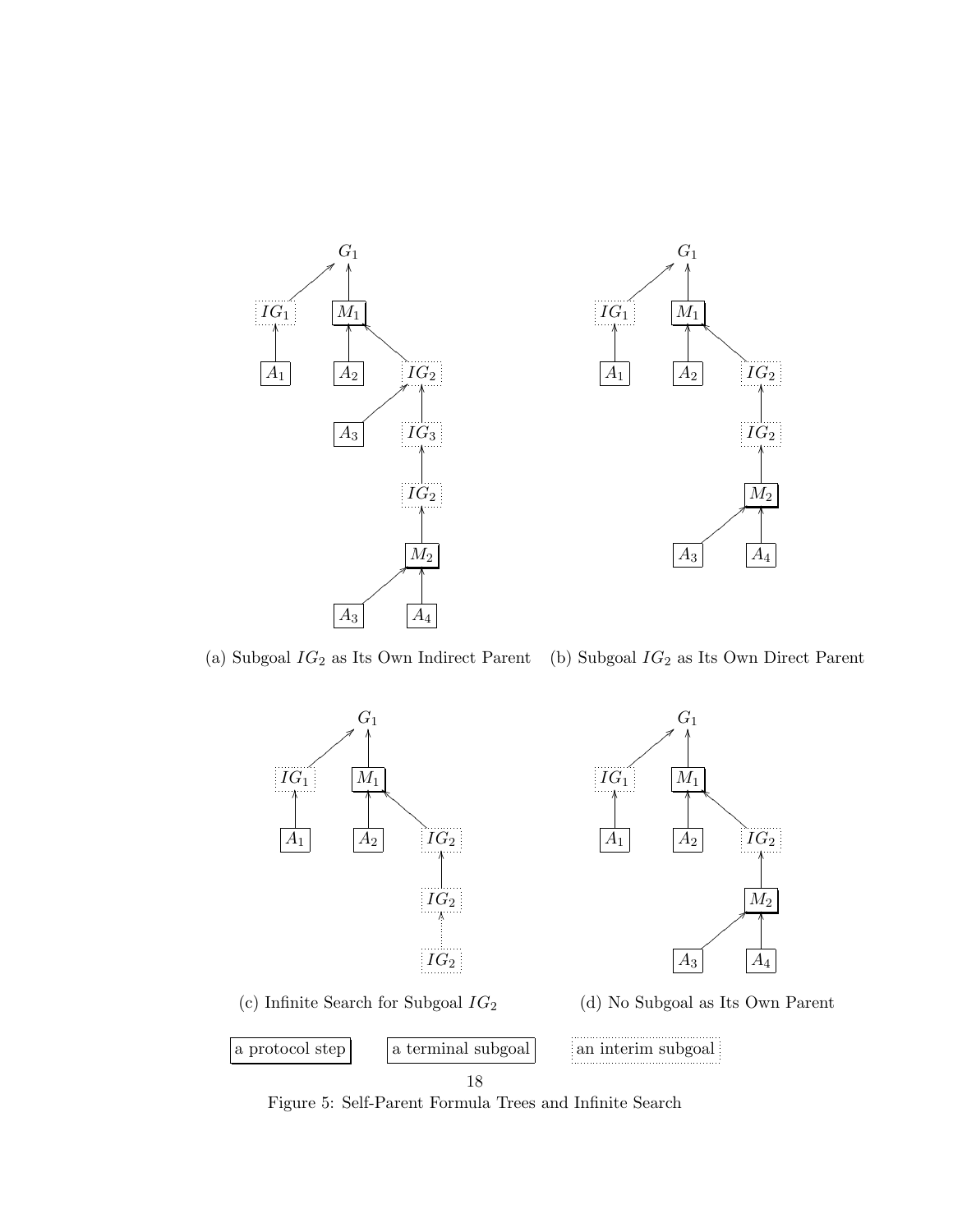tree for multiple goals results in a potential state explosion as each step must consider the application of all possible combinations of heuristic rules that could be applied in the current state. ASPB avoids this problem by first synthesising only single goal protocols and it then uses the Protocol Composer to, in turn, merge these single goal protocols into a single candidate protocol that meets the composition of goals.

A feasible candidate protocol for a requirement specification must achieve all of the goals described in the requirement specification, otherwise the candidate protocol does not satisfy the requirement specification (within the logic). For this reason, the Protocol Composer generates a feasible candidate protocol by composing a number of subprotocols. Each of these subprotocols is selected from the generated subprotocol set for each goal in the requirement specification, and the composition of these subprotocols satisfies all the goals. There can be many possible ways to merge subprotocols. The easiest way to merge two subprotocols is to append one to the end of the other. However, this may lead to lengthy and inefficient protocols. In addition, such protocols are certainly not fail-stop [15], since an attacker may run part of the protocol (achieving one goal) without completing the other subprotocol.

### 5.1 Merging Principal sequences

A security protocol is a sequence of messages exchanged between principals in order to achieve a number of security goals. At an abstract level, these message exchanges can be described just in terms of a *principal sequence*. A principal sequence is a sequence of principal identities based on the order of message exchanges between the principals in a protocol. For example, Subprotocol 1.1 implementing goal  $G_1$  (Example 2) has principal sequence  $A \rightarrow B \rightarrow S \rightarrow A$ ; Subprotocol 2.2 implementing goal  $G_2$  has principal sequence  $B \to S \to A \to B$ .

Given principal sequences  $X$  and  $Y$ , then we say that sequence  $X$  covers sequence Y if Y appears as a fragmented subsequence of  $X$ . For example, Figure 6(a) illustrates that  $A \to B \to S \to A \to B$  covers  $A \to S \to A$ . The Protocol Composer uses principal sequences to guide the construction of new protocols when merging subprotocol messages.

Given a collection of subprotocols  $\mathbb{P}_1 \dots \mathbb{P}_n$  that meet goals  $G_1 \dots G_n$  of a protocol specification, respectively, the Protocol Composer tests whether a given principal sequence covers the principal sequences of the subprotocols  $\mathbb{P}_1 \dots \mathbb{P}_n$ . This is done using a variation of the shortest subsequence algorithm [19]. If the given principal sequence covers the principal se-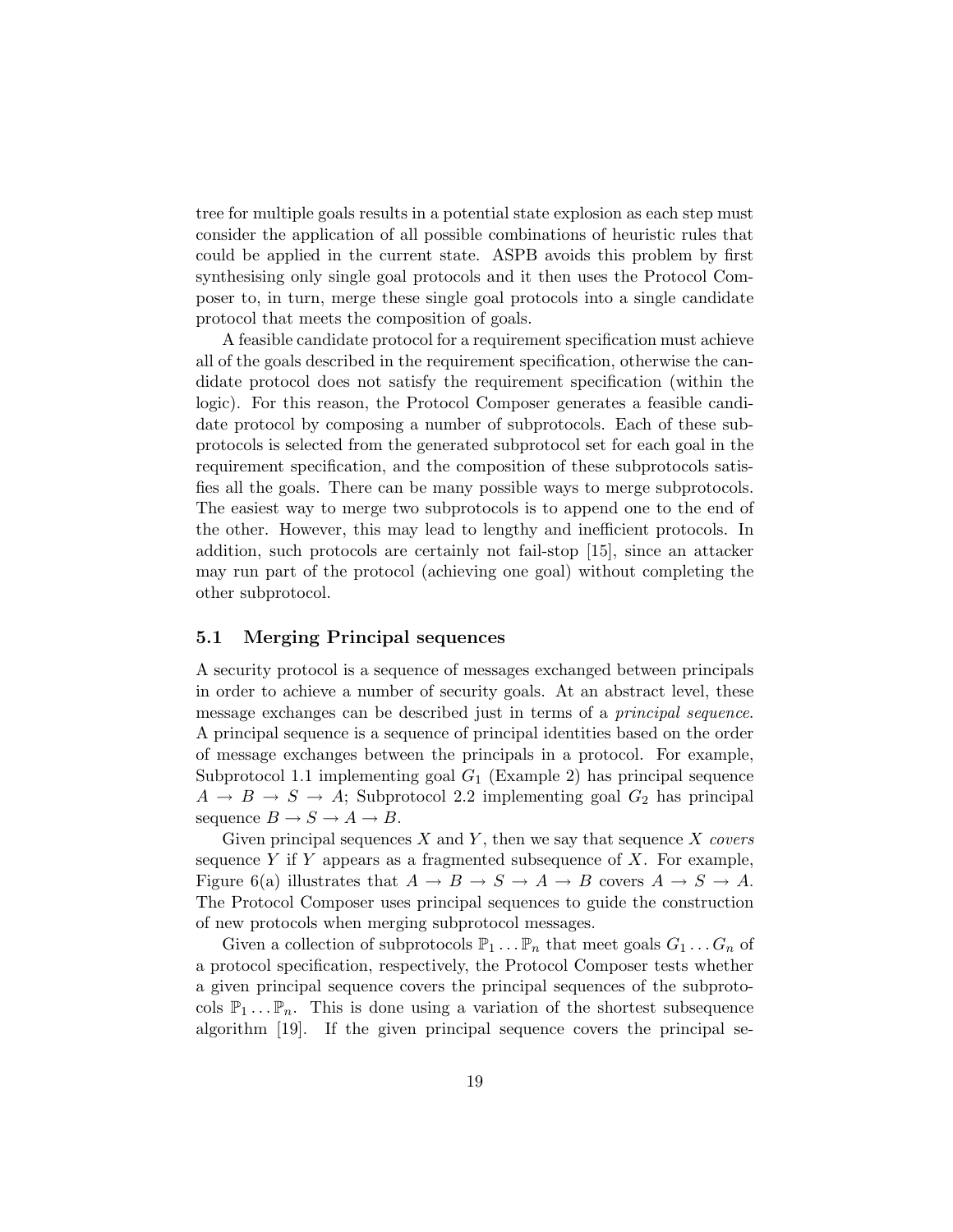

Figure 6: Sequence Covering Examples

quences of the subprotocols  $\mathbb{P}_1 \dots \mathbb{P}_n$ , then it is a possible principal sequence of a candidate protocol. For example, in Figure 6(b), principal sequence  $A \to B \to S \to A \to B$  covers both principal sequence  $A \to B \to S \to A$ for Subprotocol 1.1 and principal sequence  $B \to S \to A \to B$  for Subprotocol 2.2, then principal sequence  $A \rightarrow B \rightarrow S \rightarrow A \rightarrow B$  is a possible principal sequence of a candidate protocol that satisfies both  $G_1$  and  $G_2$ . The candidate protocol is generated by merging the messages of the individual subprotocols according to the generated (covering) principal sequence. The behaviour of the Protocol Composer is specified by Algorithm 2.

The Protocol Composer accepts two parameters: the protocol initiator prin and an array RG. Each element  $RG[i]$  of RG is the state set for the *i*th goal of the given requirement specification. The state sets are generated by the Single Goal Synthesiser and correspond to the possible subprotocols for a given goal. The Protocol Composer generates candidate protocols based on the rule of shorter first, so that principal sequences (protocol patterns) are generated from the shortest to the longest.

Operation  $sPattern(RG)$  returns the shortest length of all the possible candidate protocols in RG. If a candidate protocol is composed of a number of subprotocols, then the principal sequencing of the candidate protocol must cover all the principal sequences of these subprotocols. Thus, the candidate protocol is not shorter than the longest of these subprotocols. Note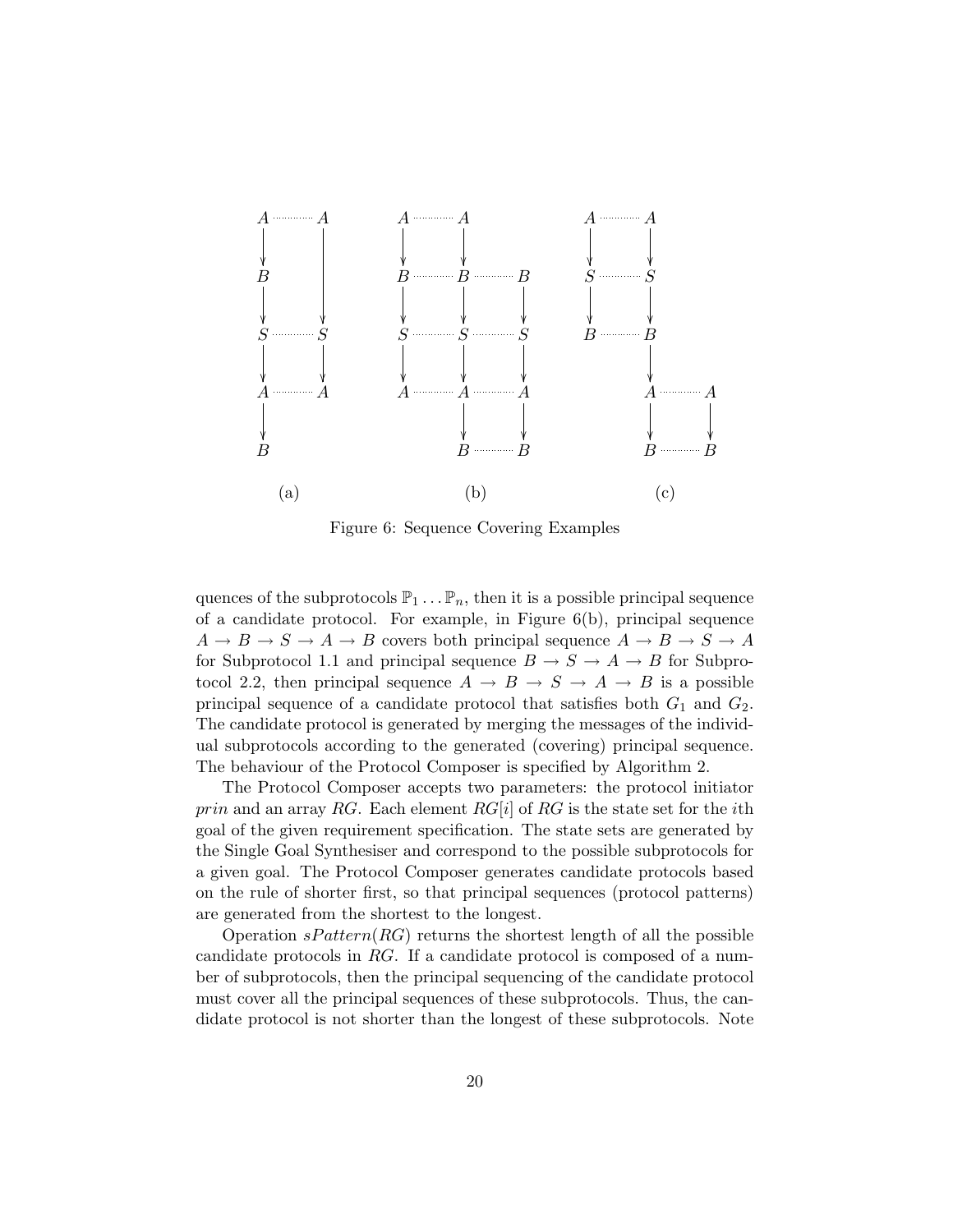Algorithm 2 ProtocolSet compose(Principal prin, Array RG)

```
Array RS = \phi;
ProtocolSet \mathbb{P}', \mathbb{P} = \phi;PatternSet T; Pattern t;
for i = sPattern(RG) to lPattern(RG) do
  T = genPatterns(prin, i);while \neg \text{empty}(T) do
     t = choose(T);T = T \setminus t;RS = match(t, RG);\mathbb{P}' = subCompose(t, RS);\mathbb{P} = \text{add}(\mathbb{P}, \mathbb{P}');end while
end for
return P;
```
that the shortest pattern only guarantees that possible candidate protocols are not shorter than the shortest pattern. It does not means that a candidate protocol as the length of given shortest pattern can be generated. The reason for this is that the principal sequence of a candidate protocol is a common principal sequence that covers the principal sequences of its composing subprotocols. If the principal sequence of any subprotocol may not cover all other subprotocols, then a common principal sequence should be longer than all of its composing subsequences. For example, the length of all subprotocol principal sequences in Example 2 is 4, then the principal sequence length of a candidate protocol may not be shorter than 4. Otherwise, the principal sequence of candidate protocols may not cover any subprotocol. It follows that no protocol can be composed by given principal sequence length and subprotocols. On the other hand, the length of the shortest principal sequence that may cover subprotocols for all goals is 5. Figure 6(b) presents a possible covering example. This principal sequence length is longer than the length returned by operation  $sPattern(RG)$ .

Operation  $lPattern(RG)$  returns the longest possible pattern length of all the possible candidate protocols in RG. Given  $n$  goals, where  $l_i$  is the length of the longest subprotocol for the ith goal, then the longest pattern length is  $\sum_{i=0}^{n} (l_i - 1) + 1$ . The motivation here is to generate a category of protocols such that the message receiver of a protocol step is the message sender of the next protocol step. Since the first line of a subprotocol only indicates the subprotocol initiator that generates the first message of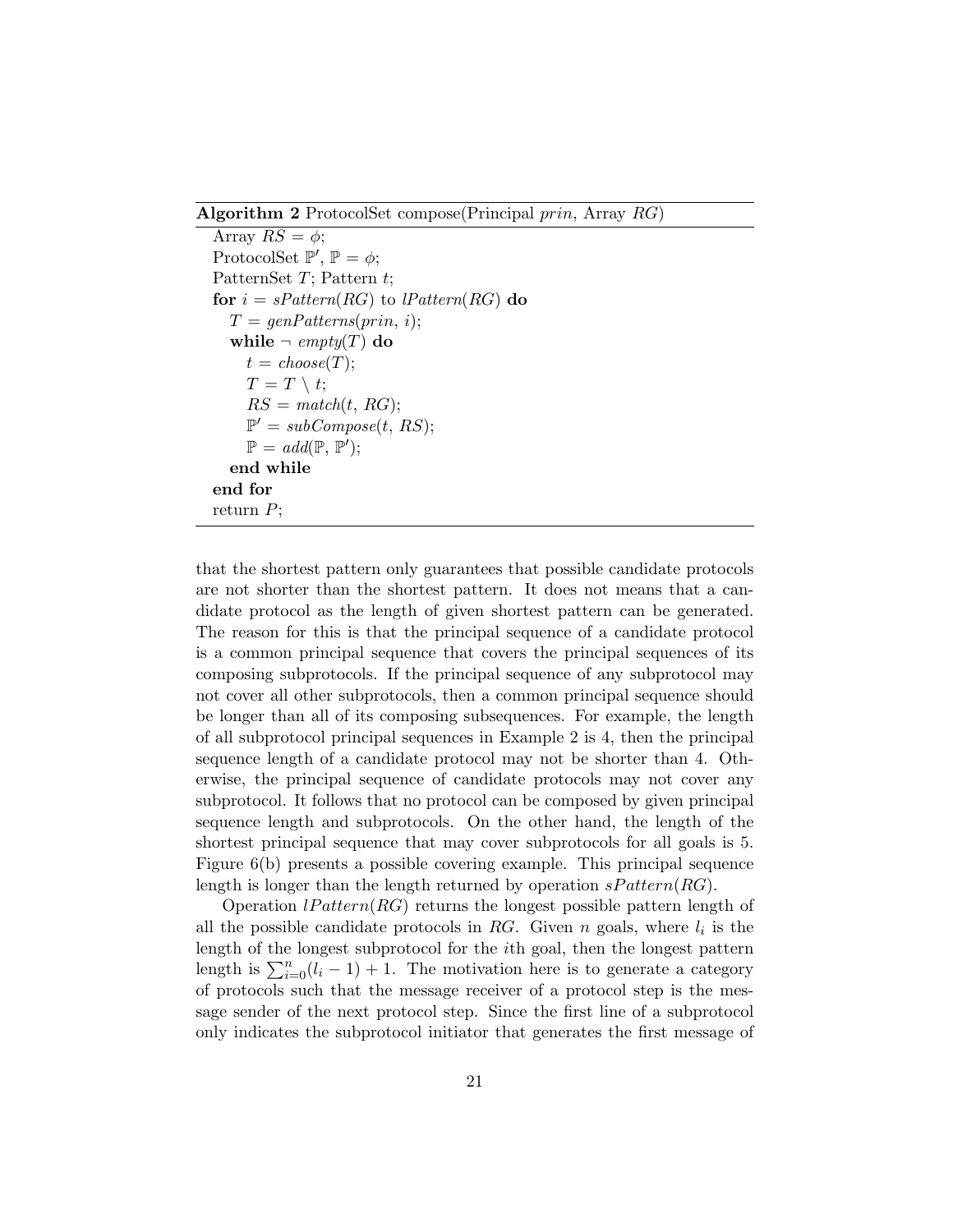the subprotocol, when merging subprotocols into a candidate protocol, all of the subprotocol initiators should be a receiver of the previous protocol step, except for one initiator that is the candidate protocol initiator. The length of the longest pattern of a candidate protocol should be the sum of the number of steps of all the subprotocols plus the candidate protocol initiator. Note that the number of steps in a subprotocol is the length of the associated principal sequence minus one (which is used to indicate the subprotocol initiator). For example, principal sequence of the given candidate protocol in Figure 6(c) is  $A \to S \to B \to A \to B$ . It covers its subprotocol principal sequences  $A \to S \to B$  and  $A \to B$ . If a candidate protocol is composed as Figure  $6(c)$  by the subprotocols corresponding to the given subprotocol principal sequences. No message is sent at the step  $B \to A$  of the generated candidate protocol. Therefore the last step  $A \to B$ of the generated candidate protocol can be executed without executing the previous protocol steps. In this case, it is possible for an intruder to generate and send a message to  $B$  in this protocol step without participating previous protocol steps of the same round.

Operation  $genPatterns(prin, i)$  generates all of the principal sequences, that are initiated by principal  $prin$  and with length i, as possible protocol patterns.

Operation match(t, RG) returns an array RS such that each element  $RS[i]$  is a subset of the corresponding state set  $RG[i]$  that is covered by the principal sequences of all  $RS[i]$ 's states that are, in turn, covered by the given principal sequence  $t$ . This is done by using the longest common subsequence algorithm [19].

Operation  $subCompose(t,RS)$  returns all possible candidate protocols that follow principal sequence  $t$ , composed from the subprotocols of array RS. A candidate protocol is generated by composing combinations of subprotocols from  $R[i]$   $(i \in [0, \ldots, n])$ .

If a goal  $G_1$  is a subgoal of another goal  $G_2$  in the same requirement specification then  $G_1$  is considered relevant to  $G_2$ . In this case, it is not necessary to further synthesise  $G_1$  as doing so will simply generate subprotocols that will also be generated as parts of the subprotocols for  $G_2$ .

### 5.2 Merging Subprotocols

The Protocol Composer merges subprotocols according to the following rules.

**Merg1** (Early appearing rule) A message from a subprotocol  $\mathbb{P}_i$  should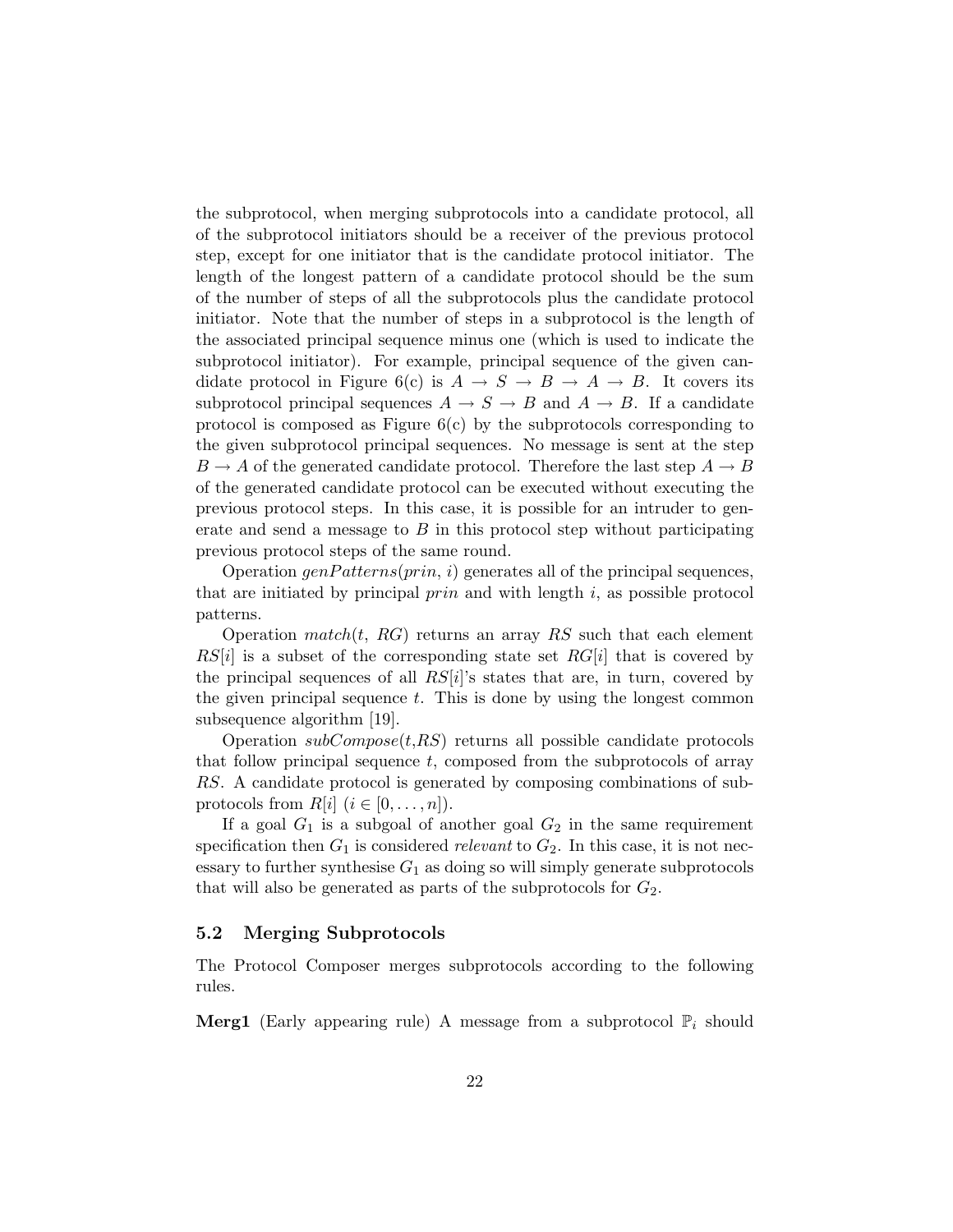appear in the candidate protocol  $\mathbb P$  as early as possible, constrained only by the principal sequencings.

Merg2 By the inference rule S2 of the BSW-ZF logic

$$
\frac{P \triangleleft (X, Y)}{P \triangleleft X, P \triangleleft Y}
$$

we get the following rule

$$
\frac{P\triangleleft X, P\triangleleft Y}{P\triangleleft (X, Y)}
$$

which means that the messages, that are received by  $P$  from the different subprotocols, may be composed by one message in the final protocol.

- Merg3 Messages on common channels in the subprotocols should be merged in the candidate protocol, subject to the constraints of the principal sequences. For example, message  $C_1(X_1), C_2(X_2, Y_1)$  and message  $C_1(X_3), C_2(X_2, Y_2)$  from two subprotocols merge into a resulting message  $C_1(X_1, X_3), C_2(X_2, X_2, Y_1, Y_2).$
- Merg4 (Reducing rule) Any redundant message components should be reduced. For example, message  $C(X_2, X_2)$  should be reduced to  $C(X_2)$ .

**Example 3** The synthesis of goals  $G_1$  and  $G_2$  generate subprotocols 1.1 and 1.2 and subprotocols 2.1 and 2.2, respectively (Example 2). Thus there are  $2\times2$  possible combinations of the subprotocols to be considered for merging. Furthermore, for each pair of subprotocols, we must find the shortest merge of the two subprotocols. ASPB generates the following 'best' protocol that corresponds to the merge of subprotocols 1.1 and 2.2 from Example 2 (in 3.1 seconds):

$$
A, \n B \triangleleft C_p(A, Na),
$$
\n
$$
S \triangleleft C_{bs}(A, B, Na, Nb),
$$
\n
$$
A \triangleleft C_{as}(B, Na, Nb, A),
$$
\n
$$
B \triangleleft C_p(Nb, B).
$$

 $\triangle$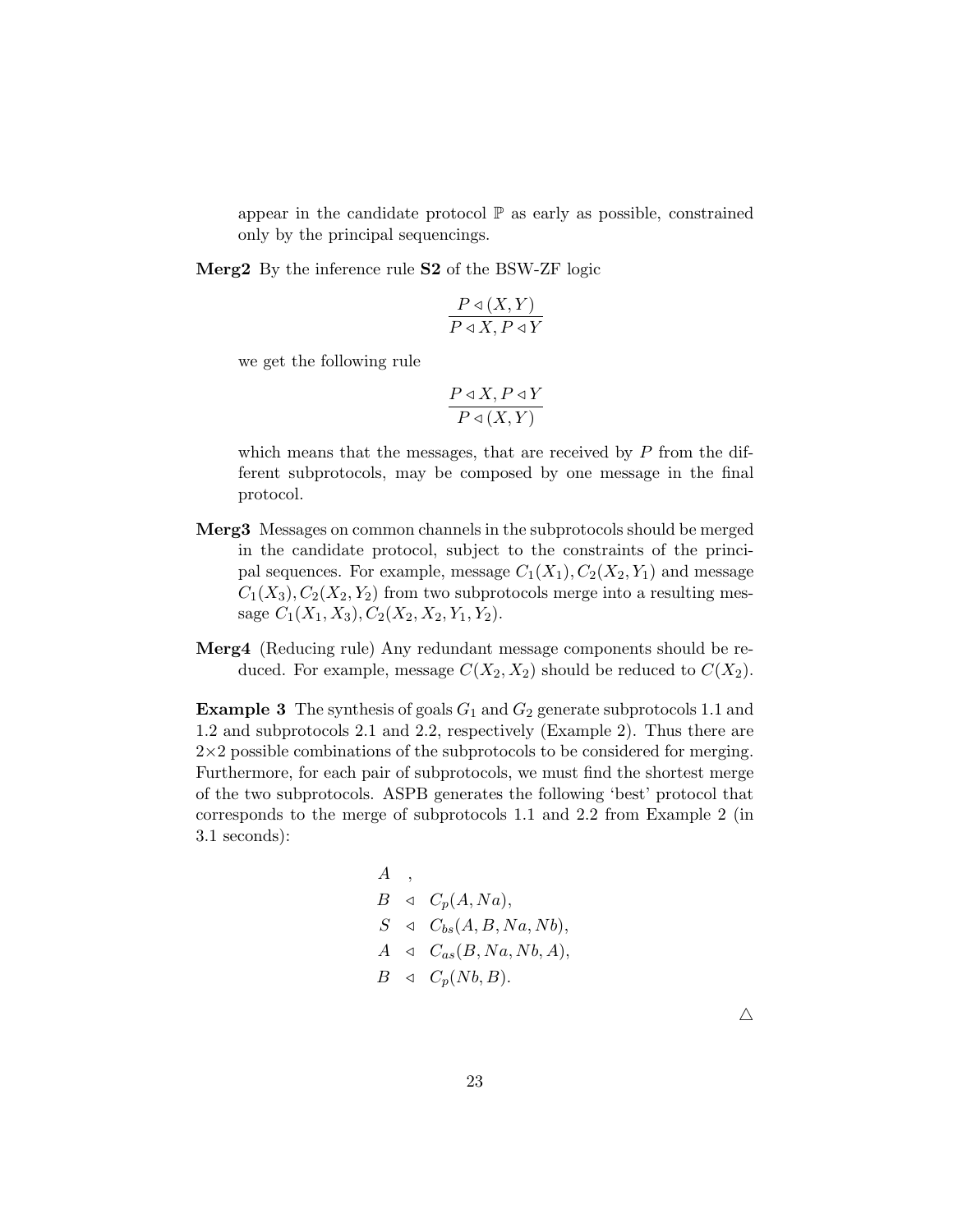## 6 Further Refining the Candidate Protocols

### 6.1 Realising Idealised protocols

The Single Goal Synthesiser generates messages expressed as formulae within the BSW-ZF logic. The final implementation of these protocols is given in terms of conventional protocol message steps. For example, both message  $Cas(A \rightarrow Na)$  and  $Cas(A \triangle A \triangle A)$  are expressed by the same notation  $Cas(A, Na)$ . To minimise the potential for replay attacks where 'similar' messages appear in different parts of a protocol, the messages are modified to make them distinct from one another [6]. For example,  $Cas(A, Na, 0)$ and  $Cas(A, Na, 1)$  or  $Cas(A, Na)$  and  $Cas(Na, A)$ . In ASPB, we distinguish 'similar' messages by the latter approach, that is, exchanging message component order.

Since the message receiver of a protocol step is the message sender of the next protocol step, the above protocol in Example 3 can be rewritten in the following format:

$$
A \rightarrow B: C_p(A, Na),
$$
  
\n
$$
B \rightarrow S: C_{bs}(A, B, Na, Nb),
$$
  
\n
$$
S \rightarrow A: C_{as}(B, Na, Nb, A),
$$
  
\n
$$
A \rightarrow B: C_p(Nb, B)
$$

Each protocol step means that a principal sends a message and another principal receives this message. For example, the first step of the above protocol  $A \to B : C_p(A, Na)$  means that  $A \sim C_p(A, Na)$  and  $B \triangleleft C_p(A, Na)$ .

### 6.2 Removing Redundant Components

The Protocol Composer may use a redundancy removing strategy to further remove redundant components of protocol messages. This is inspired by Mao's protocol idealisation process [22], that is used to transform protocol messages into BAN-like formulae via a context-sensitive syntactic analysis of the protocol syntax. Our redundancy removing process is used to transform BSW-ZF formulae into protocol messages using a similar analysis of the protocol syntax as follows.

Let the relevant principal set  $\mathcal{N}_P(N)$  represent a set of principals to which principal P currently believes that the fresh nonce  $N$  is uttered as a reference. P should remember this reference wherever  $P$  sees  $N$ . At the beginning of a protocol, the relevant principal sets for all principals are initialised to empty.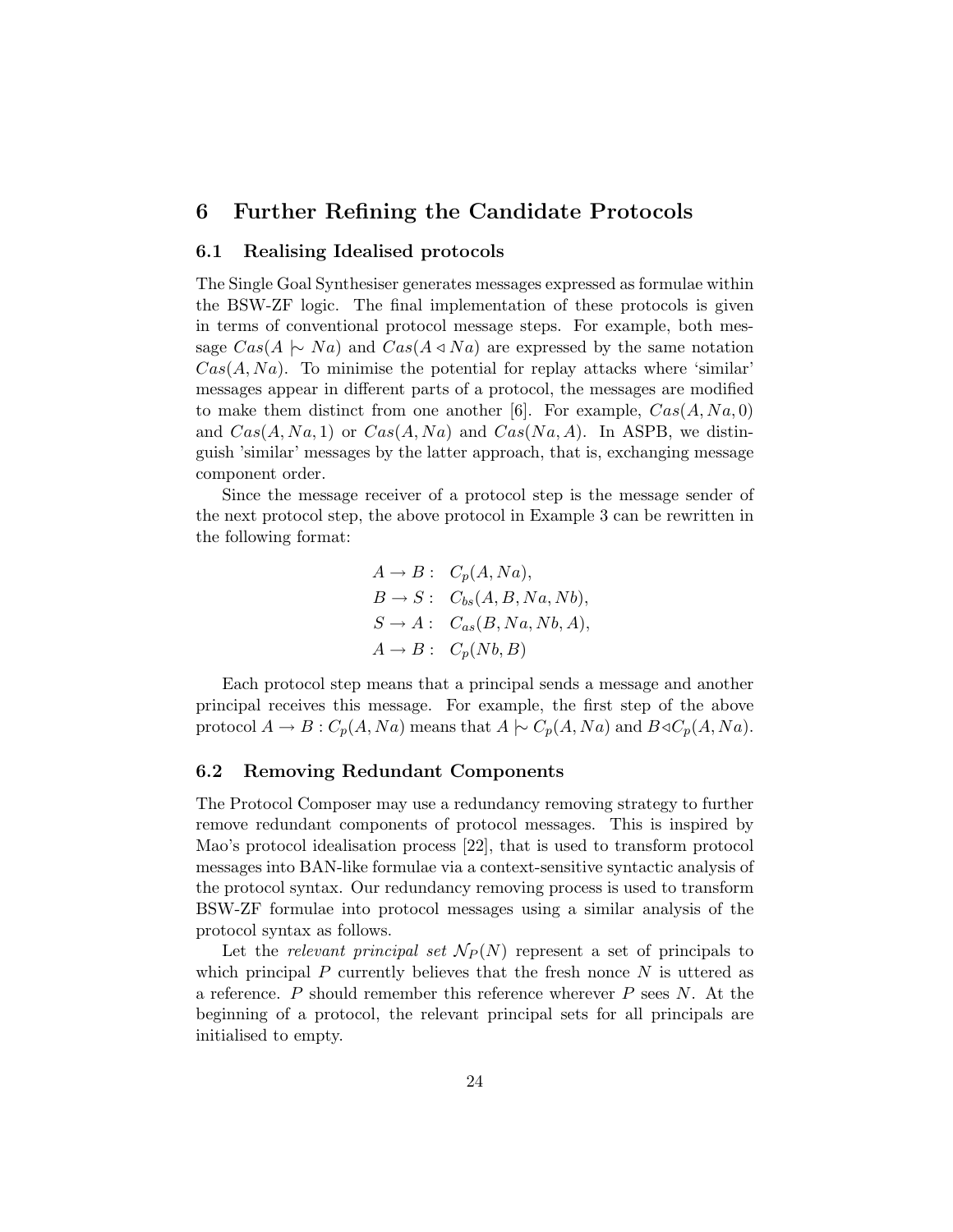The Protocol Composer uses the following relevancy rules to calculate the relevant principal set for every principal at each protocol step.

**RR1** If P believes that only P and Q may write in channel  $C$ , and P sees nonce N together with principal R from C, then P believes that N is uttered as a reference to the principals  $P, Q$ , and  $R$ .

$$
\frac{P \models (s(w(C)) = \{P, Q\}), P \ni r(C), P \triangleleft C(N, \dots, R)}{\mathcal{N}_P(N) = \mathcal{N}_P(N) \cup \{P, Q, R\}}
$$

**RR2** If P believes that only Q may write in channel  $C$ , and P sees nonce N with principal R from C, then P believes that N is uttered as a reference to the principals Q and R.

$$
\frac{P \models (s(w(C)) = \{Q\}), P \ni r(C), P \triangleleft C(N, \dots, R)}{\mathcal{N}_P(N) = \mathcal{N}_P(N) \cup \{Q, R\}}
$$

RR3 If P believes that only P and Q may read from channel C, and P writes nonce N with principal R in C, then then P believes that  $N$  is uttered as a reference to the principals  $P, Q$ , and  $R$ .

$$
\frac{P \vDash (s(r(C)) = \{P, Q\}), P \ni w(C), P \models C(N, \dots, R)}{\mathcal{N}_P(N) = \mathcal{N}_P(N) \cup \{P, Q, R\}}
$$

**RR4** If P believes that only  $Q$  may read from channel  $C$ , and  $P$  writes nonce N with principal R in C, then then P believes that N is uttered as a reference to the principals Q and R.

$$
\frac{P \models (s(r(C)) = \{Q\}), P \ni w(C), P \models C(N, \dots, R)}{\mathcal{N}_P(N) = \mathcal{N}_P(N) \cup \{Q, R\}}
$$

Generally, if  $\mathcal{N}_P(N) \cap \mathcal{N}_Q(N) = \psi_1$  before a protocol step  $P \to Q$ :  $(N, \psi_2)$ , then the protocol step is rewritten by  $P \to Q : C(N, \psi_2/\psi_1)$  This is done in reverse order of protocol execution. If a message may not be distinguished from other messages after applying a relevancy rule, then further principal identifiers from  $\psi_2$  are kept in that message, until the message can be distinguished from other messages. In addition, if  $\psi_2/\psi_1 = \{\}\$ in the first encrypted message of a protocol, then at least one principal identity of that message is kept to stop principals misusing that message. If we remove all principal identities from the first encrypted message, the protocol may subject to reflection/oracle attacks. The reason for this is that the message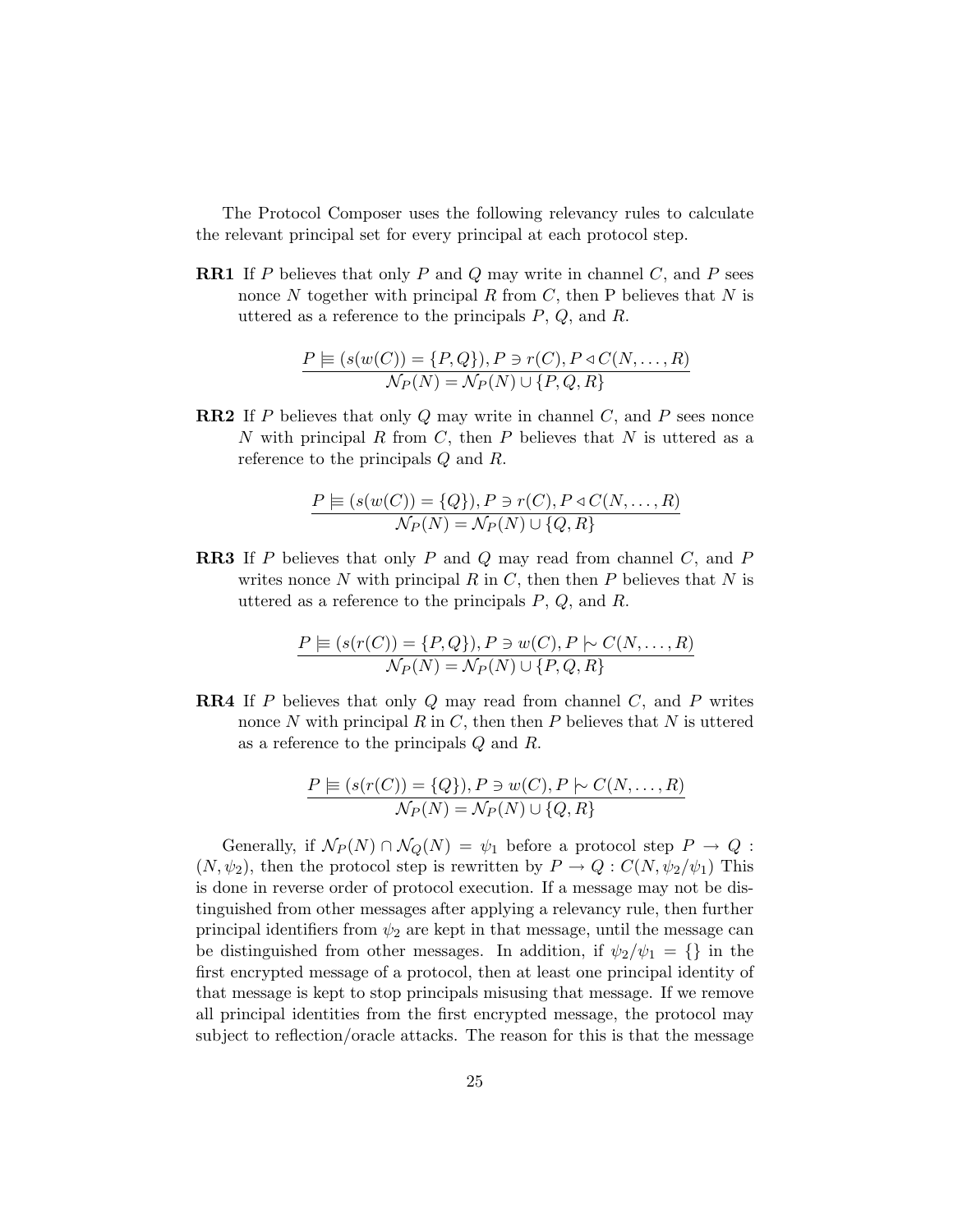receiver may not judge who generates this message (another principal in the current protocol run, or itself in a previous run). This is because it is not practical for principals to keep messages from previous protocol runs. An example that illustrates this problem is given in Appendix B.

Example 4 The messages in the generated protocol from Example 3 are reduced and then simplified using above rules to give:

> $Message 1 \quad A \rightarrow B: A, Na,$  $Message 2 \quad B \rightarrow S: \ \{A, Na, Nb\}_{K_{bs}},$  $Message 3 \quad S \rightarrow A: \quad \{Na, Nb, B\}_{K_{as}},$  $Message 4 A \rightarrow B: Nb.$

> > $\triangle$

### 6.3 The Protocol Selector

In general, given subprotocols  $\mathbb{P}_1$  and  $\mathbb{P}_2$  that uphold goals  $G_1$  and  $G_2$ , respectively, then the monotonicity of the BSW-ZF logic ensures that the resulting merged candidate protocol as outlined above also upholds the goals  $G_1$  and  $G_2$  within the logic. Therefore, all the protocols generated by the Protocol Composer are valid within our logic.

However, belief logics do have weaknesses. Regardless of whether we deal with type flaw attacks by assuming that component types can be recognised by principals, the logic is still vulnerable to other classes of attacks. For example, the Protocol Composer generates the following simple mutual authentication protocol.

$$
Message 1 \t A \rightarrow B: A, Na,
$$
  

$$
Message 2 \t B \rightarrow A: B, Nb, \{A, Na\}_{Kab}
$$
  

$$
Message 3 \t A \rightarrow B: \{B, Nb\}_{Kab}
$$

While secure within the BSW-ZF and many other belief logics, this protocol is subject to a reflection/oracle attack:

> $Message 1 \tA \rightarrow B : A, Na,$  $Message 2 \quad B \rightarrow I(A) \quad : B, Nb, \{A, Na\}_{Kab},$  $Message 2' \ I(B) \rightarrow A : B, Nb', \{A, Na\}_{Kab},$  $Message 3 \t A \rightarrow B \t : {B, Nb'}_{Kab}.$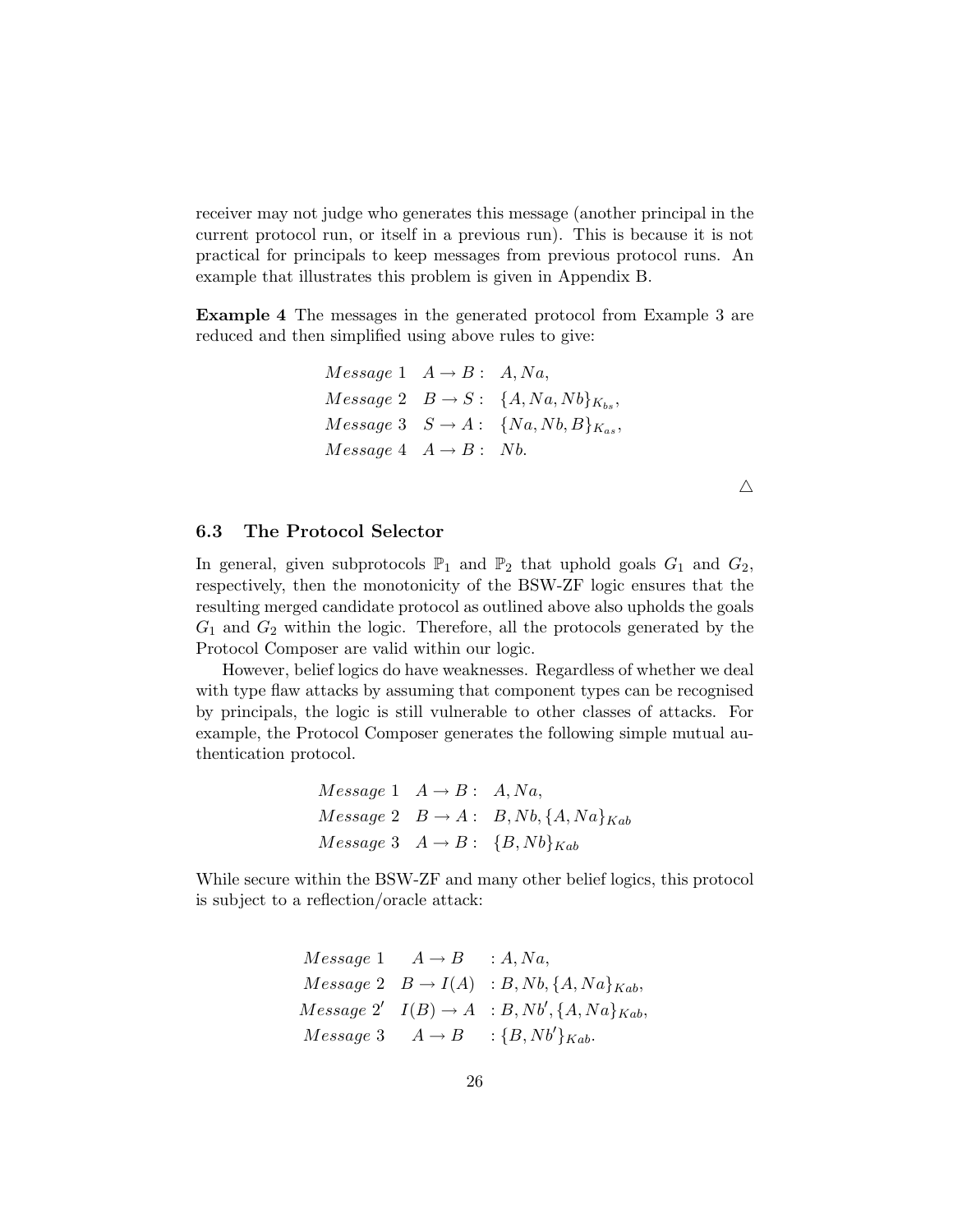Here,  $Nb'$  is generated by the intruder. There are many examples of secure protocols, which when composed are vulnerable to attack [37]. If the unsuitable protocol is identifiable then it can be discarded following verification by the Protocol Selector. For example, when a subprotocol  $\mathbb{P}_1$ does not merge any message with any other subprotocols in the merging process, we consider that the resulting candidate protocol is an unsuitable protocol and discarded by the Protocol Selector. The reason for this is that the subprotocol  $\mathbb{P}_1$  could be executed independently. An intruder is possible to participate the subprotocol without participating the rest protocol of the same round.

It is useful to further consider verification of additional ad-hoc properties. For example, the non-injective agreement property [21]: "For certain data items ds, if each time a principal B completes a run of the protocol as responder using ds, apparently with A, then there is a unique run of the protocol with the principal A as initiator using ds, apparently with B." The generated protocols could be re-analysed using more sophisticated protocol analysis tools, such as the NRL Analyzer [23], the Interrogator model [24], FDR [20], Mur $\varphi$  [25], Athena [33]. In this case, the Protocol Selector of ASPB would be used to narrow down the set of candidate protocols to be verified. However, we point out that many existing protocol checkers are also limited and also include ad-hoc strategies, they do not guarantee the correctness of verified protocols.

We also suggest that practical techniques such as  $[6]$  may prove useful in making candidate protocols robust against such attacks. For example, by ensuring that the initiator challenge looks different to the respondent challenge.

### 7 Discussion and Evaluation

In this section, we evaluate ASPB and compare it with existing approaches, including, the Automatic Protocol Generator (APG) [30], and the Evolutionary approach [10].

Table 1 provides a time performance comparison between ASPB and APG [30]. The first three rows give the performance results for generating the mutual authentication protocol without TTP described in Sec B (and specified in Figures 7, 8, and 9 ). The fourth row gives the performance results for generating the mutual authentication protocol with TTP described in Figure 2. The other experiment was for mutual authentication and key agreement with TTP described in Figure 10. The fifth row gives the result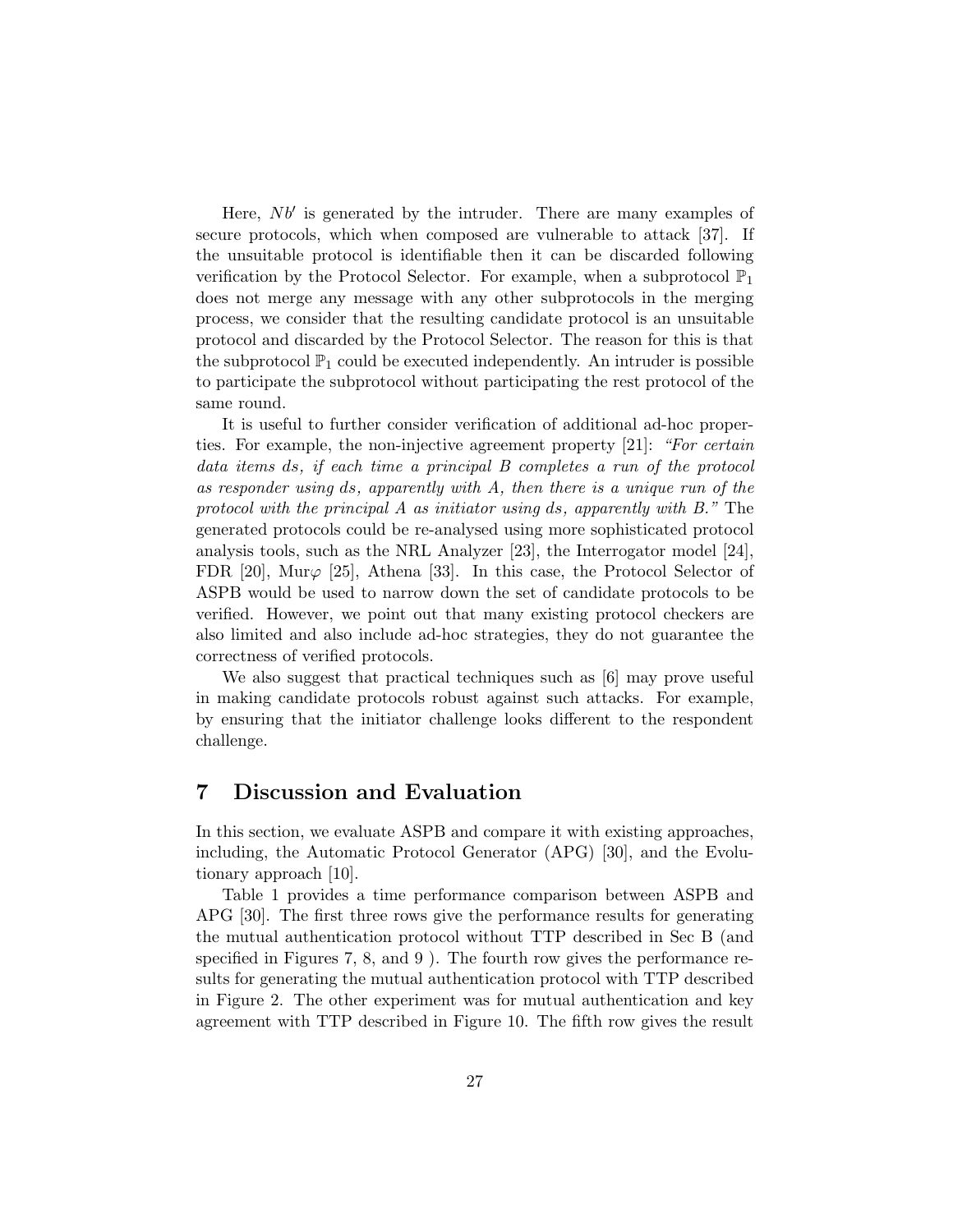| -wore it into which portoriumited componiest seems into 2 card in 1 |                |                   |                    |                   |  |
|---------------------------------------------------------------------|----------------|-------------------|--------------------|-------------------|--|
| protocol purpose                                                    |                | ASPB              |                    | $APG^a$           |  |
|                                                                     |                | Stage $1b$        | Stage $2^c$        |                   |  |
| mutual authentication                                               | signature keys | $1.2$ sec.        | $1.3 \text{ sec.}$ | N/A               |  |
| without TTP                                                         | public keys    | $1.2$ sec.        | $1.3 \text{ sec.}$ | $23$ sec.         |  |
|                                                                     | symmetric keys | $1.2$ sec.        | $1.3 \text{ sec.}$ | $10 \text{ sec.}$ |  |
| mutual authentication                                               | symmetric keys | $3$ sec.          | 4 sec.             | $10 \text{ min.}$ |  |
| with TTP                                                            |                |                   |                    |                   |  |
| mutual authentication                                               | (4 messages)   | $15 \text{ sec.}$ | $20 \text{ sec.}$  | 2 hr.             |  |
| and key agreement                                                   | (5 messages)   | $25$ sec.         | 80 sec.            | N/A               |  |

Table 1: The time performance comparison between ASPB and APG

 ${}^a$ APG timing is based on generating the best protocol result running on a 400MHz Intel Pentium III [30].

 ${}^b$ Time to synthesise, compose, and generate all candidate protocols running on a 1.8GHz Intel Pentium IV.

<sup>c</sup>Estimated time that the Athena [33] checker would take to further validate the ASPB generated candidate protocols.

for four message protocols. The last row gives the result for five message protocols. The results of similar experiments were reported in [30]. While ASPB was tested on a faster computer than that used to test APG, given the marked difference in speed, it is nevertheless reasonable to conclude that ASPB runs significantly faster than APG.

ASPB generates approximately 500 valid five-message candidate protocols in 25 seconds. However, on manual inspection, many of these protocols are similar, containing minor textual and redundant variations. On manual inspection, we estimate that in this set there are 24 reasonably distinct four-message candidate protocols and 76 reasonably distinct five-message protocols. We selected several protocols from each category to demonstrate our results in Section B.

APG has not been tested for five message protocols; in this case we conjecture that direct application of the forward search approach of APG would result in a very large and potentially infeasible search space. Perrig and Song's estimate [30] is based on the average number of messages that a principal can generate in a given round of the protocol and is explained as follows. In a given principal sequence four-message three-party authentication and key agreement protocol (as the requirement described in Figure 10 and, for example, the given principal sequence is  $A \to B \to S \to B \to A$ , A generates over 100 different messages to  $B$ , then  $B$  in turn generates about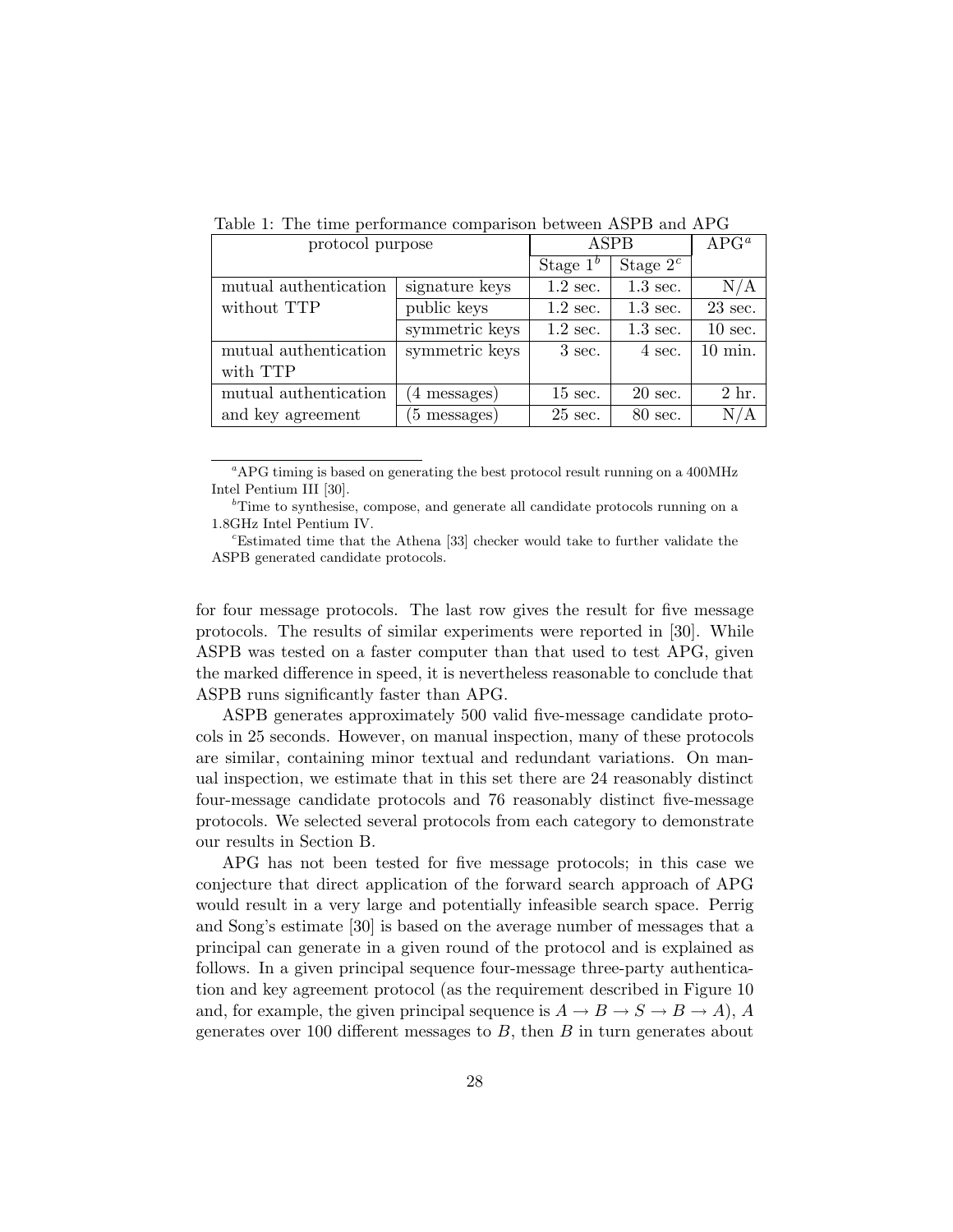500 different messages and sends them to S. S can generate 30,000 messages and sends to B. B can generate around 500 messages in the final round. The combination of this number of messages is on the order of  $10^{12}$ . If these four-message protocols extend to five-message versions by one message that is sent from  $A$  to  $B$ , there are around 500 different messages generated by A when using Perrig and Song's estimation approach in [30]. We conjecture that the search space for a given principal sequence five-message three-party authentication and key agreement protocol is over  $500 \times 10^{12}$  The search space for all possible principal sequences is  $500 \times 10^{12} \times 2^5$  (based on the limitation that one does not send messages to itself, and therefore there are 2 possible message receivers at each protocol step).

APG [30] generates the 'best' protocol for each protocol requirement in the entire protocol search space with respect to its metric functions. The metric function of APG [30] gives each message operation a cost value. For example, the cost value of a message decryption/encryption is 3; the cost value of generating a nonce is 1. The cost value of a protocol is the total cost of all the protocol operations. The minimal cost protocol that meets all of the protocol goals is APG's 'best' protocol. Compared with APG, the evolutionary approach [10] only searches a part of the entire protocol space. Its goal is to find a 'good' solution for each protocol requirement in a given protocol search space with respect to its fitness function. Unlike APG, the evolutionary approach does not guarantee that the 'best' protocol in the entire search space can be found in the selected part of the search space. On the other hand, because the evolutionary approach searches a smaller protocol search space than APG, it may find a 'good' protocol in a shorter time than APG. For example, APG generates the 'best' protocol for mutual authentication and key exchange protocol in two hours; Chen, Clark, and Jacob generate a 'good' protocol for the same set of protocol goals only in 3 minutes using an evolutionary approach [10] based on the SVO logic.

Since variable instantiation in ASPB's single goal synthesiser disregards higher order belief formulae, and it is possible to use these higher order belief formulae to generate some protocols that are different to protocols generated using the first order beliefs, then ASPB does not search the entire protocol space to generate all possible protocols that satisfy requirement specifications. When compared to the above approaches, ASPB generates a number of 'good' protocols, including the 'best' protocol, in a shorter period. For example, ASPB generates a number of four message mutual authentication and key exchange protocols for the same set of protocol goals and assumptions within 20 seconds. The reason for this is that the Single Goal Synthesiser uses the heuristics to direct its backwards search for valid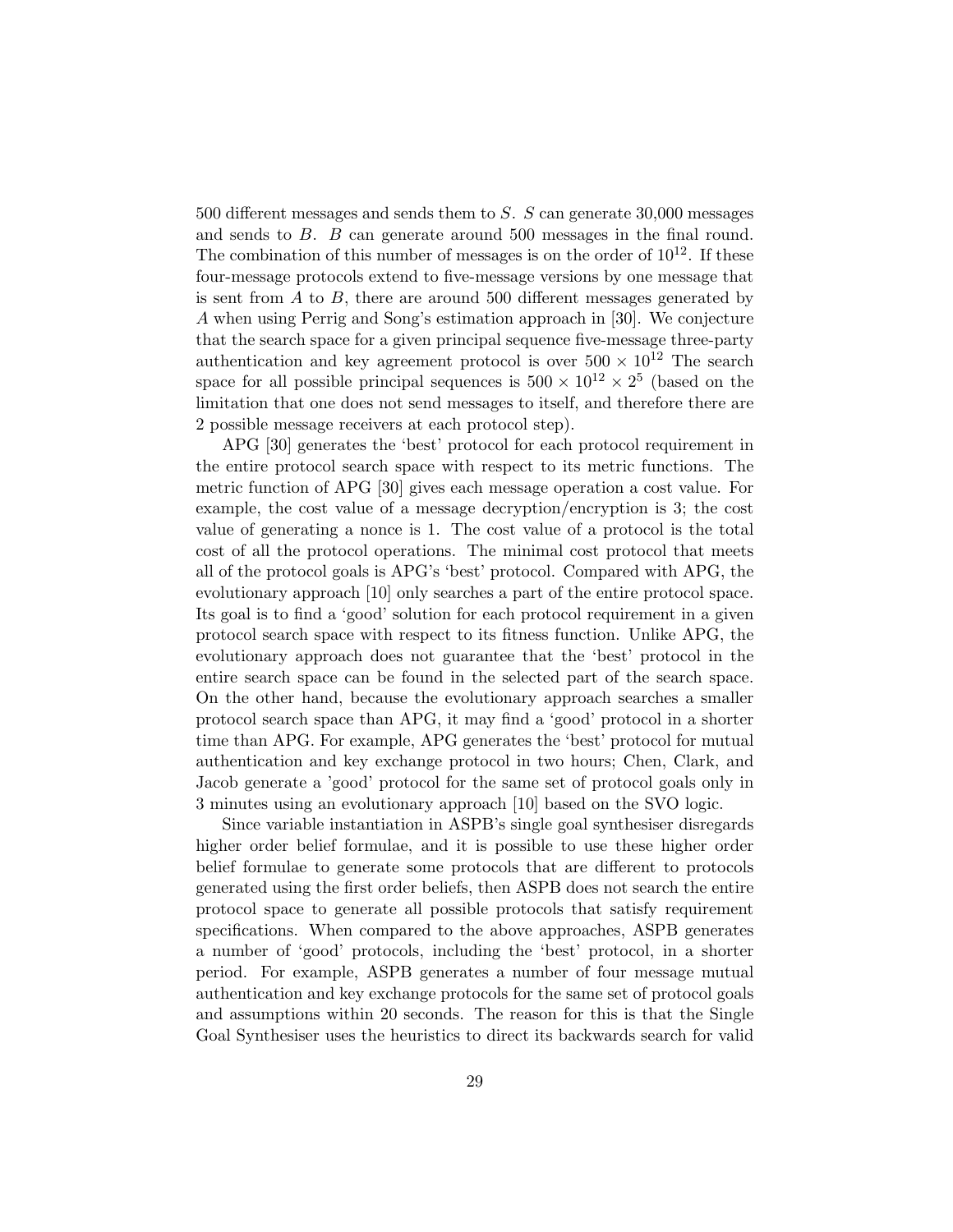protocols from a protocol goal. Unlike [12] and [30] which compose random messages, our strategy ensures that all candidate protocols obtained from the search tree are valid in that they uphold the goal within the logic. This contrasts with the forward searching approaches that may process many invalid candidate protocols before encountering a valid protocol.

Athena [33] is used to guarantee that APG generates correct protocols. However, fine grained distinctions between honesty and dishonesty cannot be made, since the underlying analysis model of APG, the strand space model, does not consider the concepts of honesty and dishonesty. Sometimes, an improper trust relationship may lead to some principals being cheated by others. With the BSW-ZF Logic, it is possible to distinguish honest (and competent) from dishonest (and incompetent) principals. This fine-grain distinction is useful for a protocol designer.

Since the Single Goal Synthesiser is completely independent of the Protocol Composer, our approach does not depend on the BSW-ZF logic. In future research, we could extend the logic (or change the basic logic to another) to suit more complex requirements.

Finally, increased performance could be achieved by parallelising the single goal synthesis and composition steps across separate processors.

### 8 Conclusion

In this paper we describe how the synthesis process of the BSW-ZF logic can be used to guide the automatic generation of security protocols. It uses a backward search approach: searching for suitable protocols from the protocol goals. This is unlike existing approaches which typically search in a forward manner from protocol assumptions for protocols that meet the required goals. This backward search approach limits the size of the search space and results described in this paper indicate a better performance than existing forward search techniques.

This backwards search forms the heart of the ASPB protocol generating tool. Single goals are synthesised to subprotocols, which are in turn composed to form the final protocols. Various heuristics are used to guide the selection and design of candidate protocols.

However, the approach does have some limitations. Firstly, by binding free variables only to formulae from known assumptions, the set of potential candidate protocols is reduced. Whether this is a significant constraint is a topic for future research. Secondly, the BSW logic is based on a belief logic and, as such, does have limitations when compared with other techniques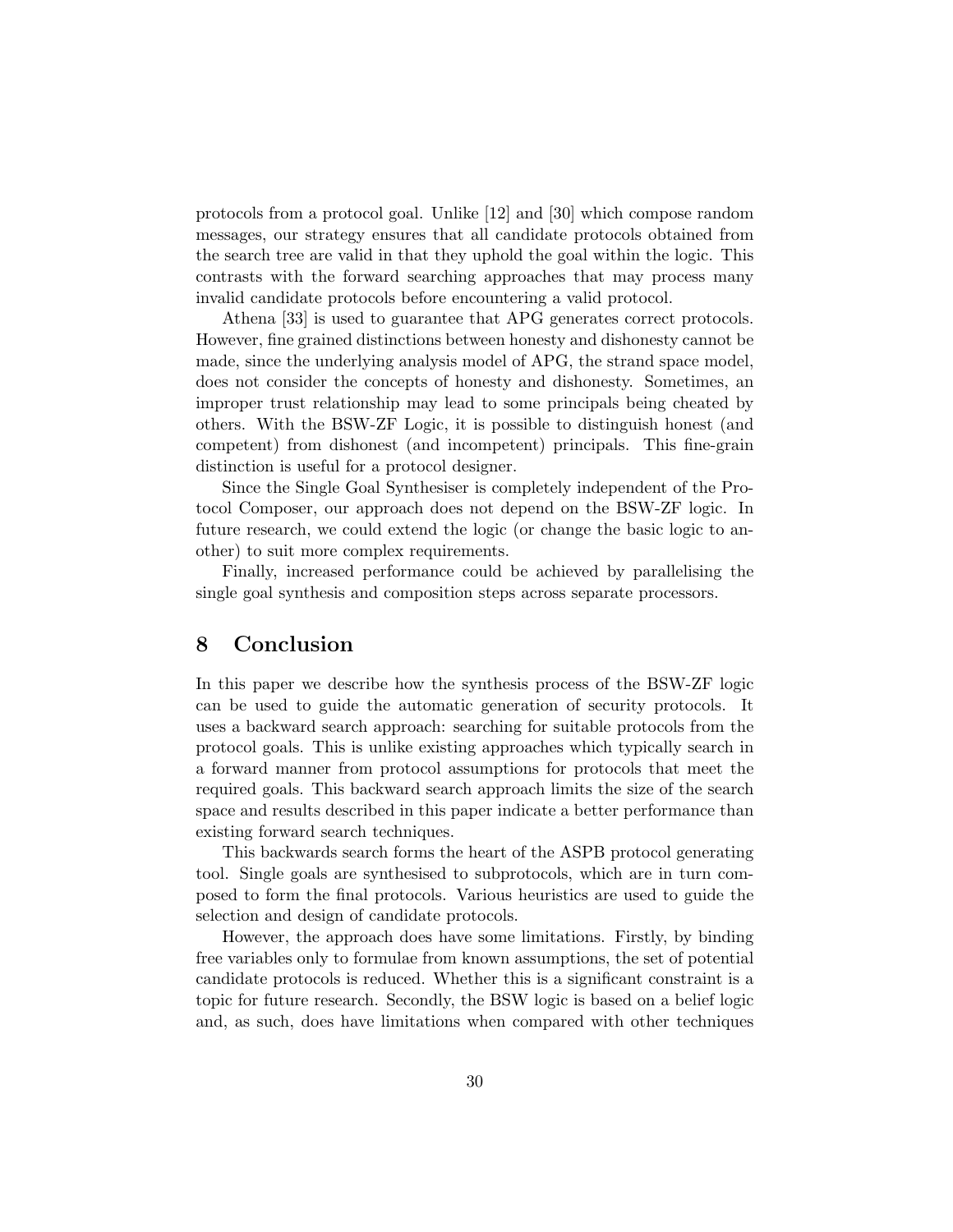such as [28, 31]. Nevertheless, ASPB could be used narrow down the set of candidate protocols to be verified by a more sophisticated checker.

### 9 Acknowledgements

Acknowledgements. This research has been supported, in part, by Science Foundation Ireland grant 08/SRC/11403.

## References

- [1] ISO/IEC 9798-2. Information technology security techniques entity authentication part 2: Mechanisms using symmetric encipherment algorithems (second edition), 1999.
- [2] ISO/IEC 9798-3. Information technology security techniques entity authentication part 3: Mechanisms entity authentication using digital signature techniques (second edition), 1998.
- [3] M. Abadi and A. D. Gordon. A calculus for cryptographic protocols: The spi calculus. In Proceedings of Fourth ACM Conference on Computer and Communications Security, pages 36–47, Zurich, 1997. ACM Press.
- [4] M. Abadi and R. Needham. Prudent engineering practice for cryptographic protocols. In Proceedings of 1994 IEEE Computer Society Symposium on Research in Security and Privacy, pages 122–136, Los Alamitos, CA, 1994. IEEE Computer Society Press.
- [5] J. Alves-Foss and T. Soule. A weakest precondition calculus for analysis of cryptographic protocols. In Proceedings of the DIMACS Workshop on Design and Formal Verification of Security Protocols, 1997.
- [6] T. Aura. Strategies against replay attacks. In Proceedings of the 10th IEEE Computer Security Foundations Workshop (CSFW'97), pages 59–68, Washington, DC, USA, 1997. IEEE Computer Society Press.
- [7] M. Burrows, M. Abadi, and R. Needham. A logic of authentication. ACM Transactions on Computer Systems, 8(1):18–36, February 1990.
- [8] L. Buttyán, S. Staamann, and U. Wilhelm. A simple logic for authentication protocol design. In Proceedings of the 11th IEEE Computer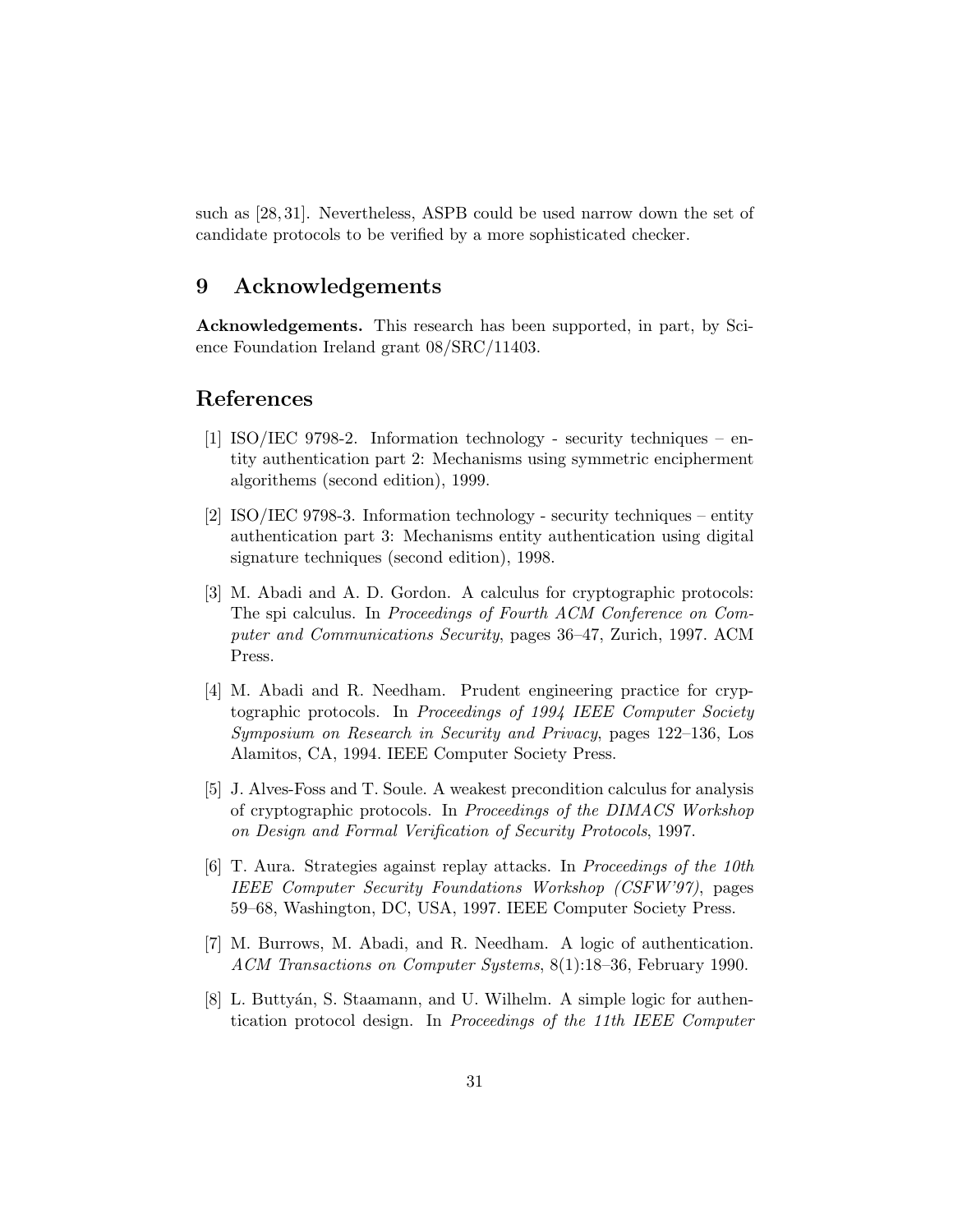Security Foundations Workshop, pages 153–162. IEEE Computer Society Press, 1998.

- [9] U. Carlsen. Optimal privacy and authentication on a portable communications system. SIGOPS Operating Systems Review, 28(3):16-23, 1994.
- [10] H. Chen, J. A. Clark, and J. L. Jacob. Synthesising efficient and effective security protocols. Electronic Notes in Theoretical Computer Science, 125(1):25–41, 2005.
- [11] J. A Clark and J. L Jacob. A survey of authentication protocol literature, version 1.0., 1997. URL http://www.cs.york.ac.uk/~jac/.
- [12] J. A Clark and J. L Jacob. Searching for a solution: Engineering tradeoffs and the evolution of provable secure protocols. In Proceedings of the 2000 IEEE Symposium on Security and Privacy, pages 82–95. IEEE Computer Society Press, May 2000.
- [13] D. Doley and A.C. Yao. On the security of public key protocols. *IEEE* Transactions on Information Theory, 29(2):198–208, 1983.
- [14] L. Gong, R. Needham, and R. Yahalom. Reasoning about belief in cryptographic protocols. In Proceedings of the IEEE 1990 Symposium on Security and Privacy, pages 234–248, Oakland, California, May 1990. IEEE Computer Society Press.
- [15] L. Gong and P. Syverson. Fail-stop protocols: An approach to designing secure protocols. In Proceedings of the 5th International Working Conference on Dependable Computing for Critical Applications (DCCA-5), pages 44–55, 1995.
- [16] J. D. Guttman. Security protocol design via authentication tests. In Proceedings of 15th IEEE Computer Security Foundations Workshop, pages 92–103. IEEE Computer Society Press, April 2002.
- [17] J. D. Guttman and F. J. Thayer. Authentication tests. In Proceedings of the 2000 IEEE Symposium on Security and Privacy, pages 96–109. IEEE Computer Society Press, 2000.
- [18] D. Kindred. Theory Generation for Security Protocols. PhD thesis, Carnegie Mellon University, 1999. Also available as Carnegie Mellon University, Computer Science Report No. CMU-CS-99-130.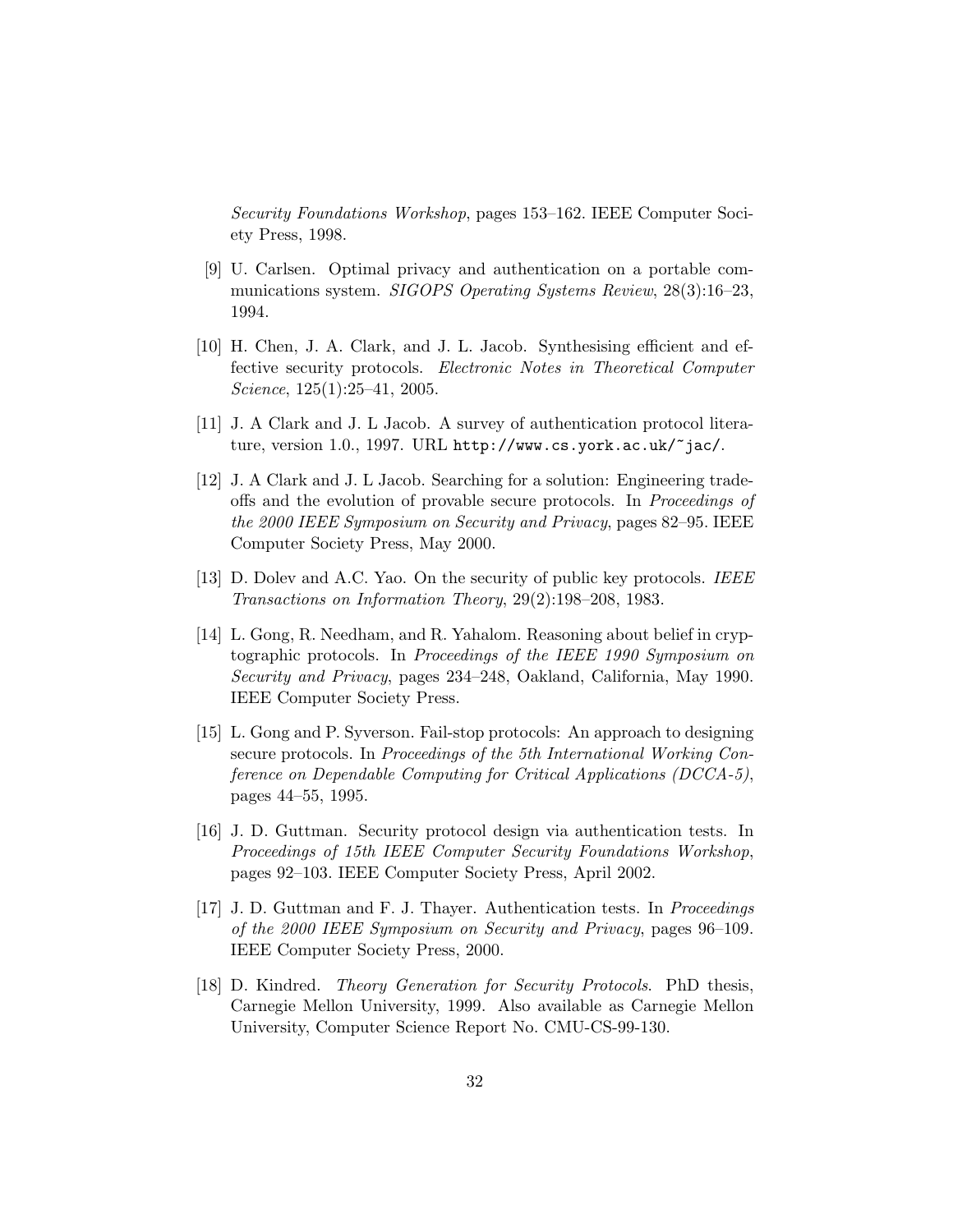- [19] D. E. Knuth. The art of computer programming, volume 3. Addison-Wesley, Reading, 2nd edition, 1998. sorting and searching.
- [20] G. Lowe. Breaking and fixing the Needham-Schroeder public-key protocol using FDR. In Proceedings of the Second International Workshop on Tools and Algorithms for Construction and Analysis of Systems (TACAS), volume 1055 of Lecture Notes In Computer Science, pages 147–166. Springer-Verlag, Berlin Germany, 1996.
- [21] G. Lowe. A hierarchy of authentication specifications. In Proceedings of the 10th Computer Security Foundations Workshop (CSFW'97), pages 31–43, Los Alamitos, 1997. IEEE Computer Society Press.
- [22] W. Mao. An augmentation of BAN-like logics. In Proceedings of the Eighth IEEE Computer Security Foundations Workshop (CSFW'95), pages 44–57. IEEE Computer Society Press, 1995.
- [23] C. Meadows. The NRL protocol analyzer: An overview. Journal of Logic Programming, 26(2):113–131, 1996.
- [24] J. K. Millen. The interrogator model. In Proceedings of the 1995 IEEE Symposium on Security and Privacy (SP'95), pages 251–260, Washington, DC, USA, 1995. IEEE Computer Society.
- [25] J. C. Mitchell, M. Mitchell, and U. Stern. Automated analysis of cryptographic protocols using mur $\phi$ . In Proceedings of the 1997 IEEE Symposium on Security and Privacy, pages 141–151. IEEE Computer Society Press, May 1997.
- [26] D. O'Crualaoich. Theory generation for the Simple Logic, Bachelor Thesis, University College Cork, 2002.
- [27] L. Paulson. Relations between secrets: Two formal analyses of the Yahalom protocol. Journal of Computer Security, 9(3):197–216, 2001.
- [28] L.C. Paulson. The inductive approach to verifying cryptographic protocols. Journal of Computer Security, 6(1, 2):85–128, 1998.
- [29] A. Perrig and D.X. Song. A first step towards the automatic generation of security protocols. In Proceedings of Network and Distributed System Security Symposium, February 2000.
- [30] A. Perrig and D.X. Song. Looking for diamonds in the desert: Extending automatic protocol generation to three-party authenticatoin and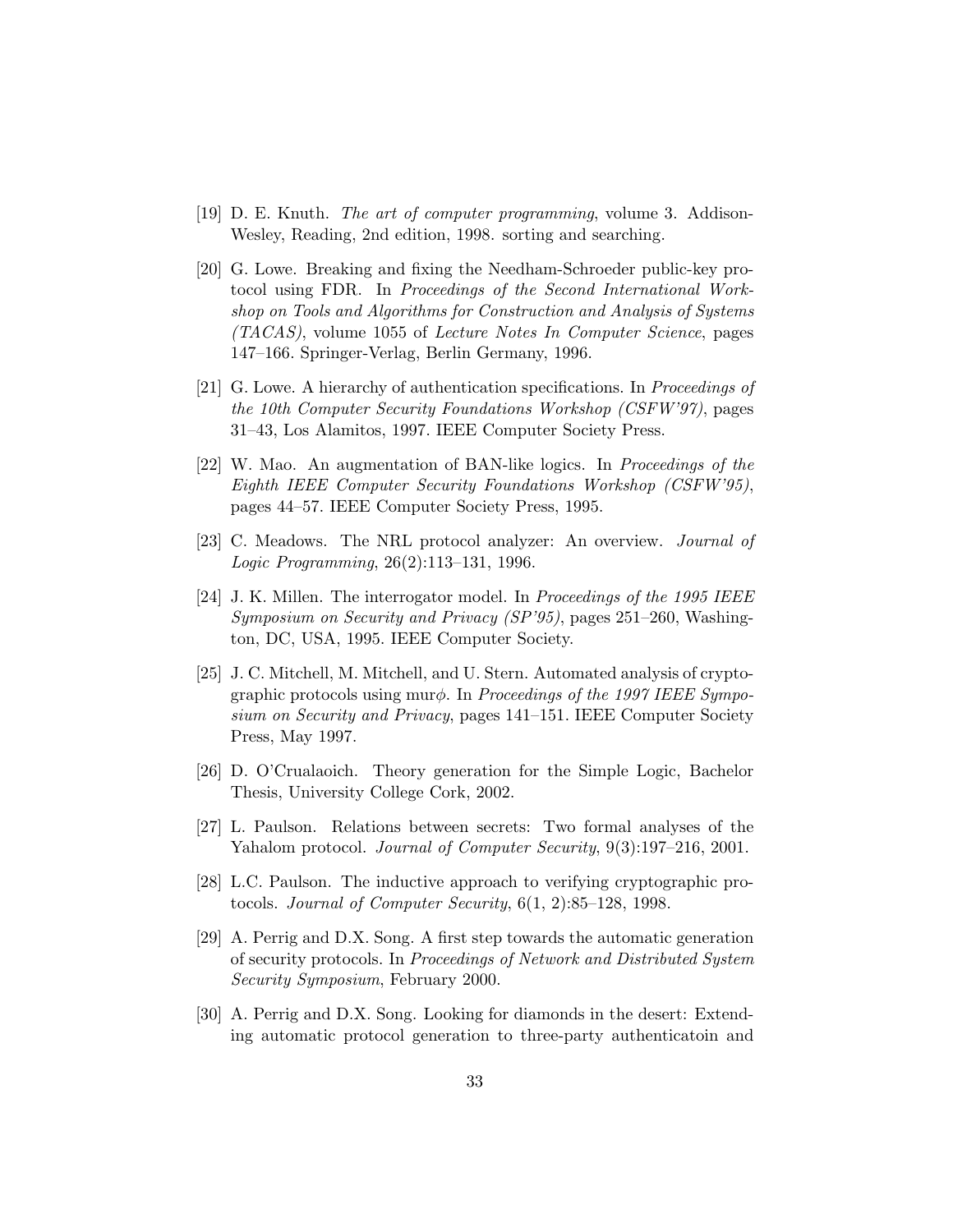key agreement protocols. In Proceedings of 13th IEEE Computer Security Foundations Workshop, pages 64–76. IEEE Computer Society Press, July 2000.

- [31] A.W. Roscoe. Using intensional specifications of security protocols. In Proceedings of the Computer Security Foundations Workshop, pages 28–38. IEEE Press, 1996.
- [32] H. Saidi. Towards automatic synthesis of security protocols. In Proceedings of the Logic-Based Program Synthesis Workshop, AAAI 2002 Spring Symposium, Stanford University, California, March 2002.
- [33] D. X. Song. Athena: a new efficient automated checker for security protocol analysis. In Proceedings of the 12th IEEE Computer Security Foundations Workshop, pages 192–202. IEEE Computer Society Press, June 1999.
- [34] P. Syverson. A taxonomy of replay attacks. In *Proceedings of the IEEE* Computer Security Foundations Workshop, pages 187–191. IEEE Press, 1994.
- [35] P. Syverson and P.C. van Oorschot. On unifying some cryptographic protocol logics. In Proceedings of IEEE Computer Security Foudations Workshop, pages 14–28. IEEE Computer Society Press, 1994.
- [36] F. J. Thayer, J. C. Herzog, and J. D. Guttman. Strand spaces: Why is a security protocol correct? In Proceedings of the 20th IEEE Symposium on Security and Privacy, pages 160–171. IEEE Computer Society Press, 1998.
- [37] W. Tzeng and C. Hu. Inter-protocol interleaving attacks on some authentication and key distribution protocols. Information Processing Letters, 69(6):297–302, 1999.
- [38] H. Zhou and S. N. Foley. Fast automatic synthesis of security protocols using backward search. In proceedings of the ACM Workshop on Formal Methods for Security Engineering (FMSE), pages 1–10, Washington DC, October 2003.

## A The BSW-ZF Heuristic Rules

The following heuristic rules have their origins in the synthesis rules of the BSW logic.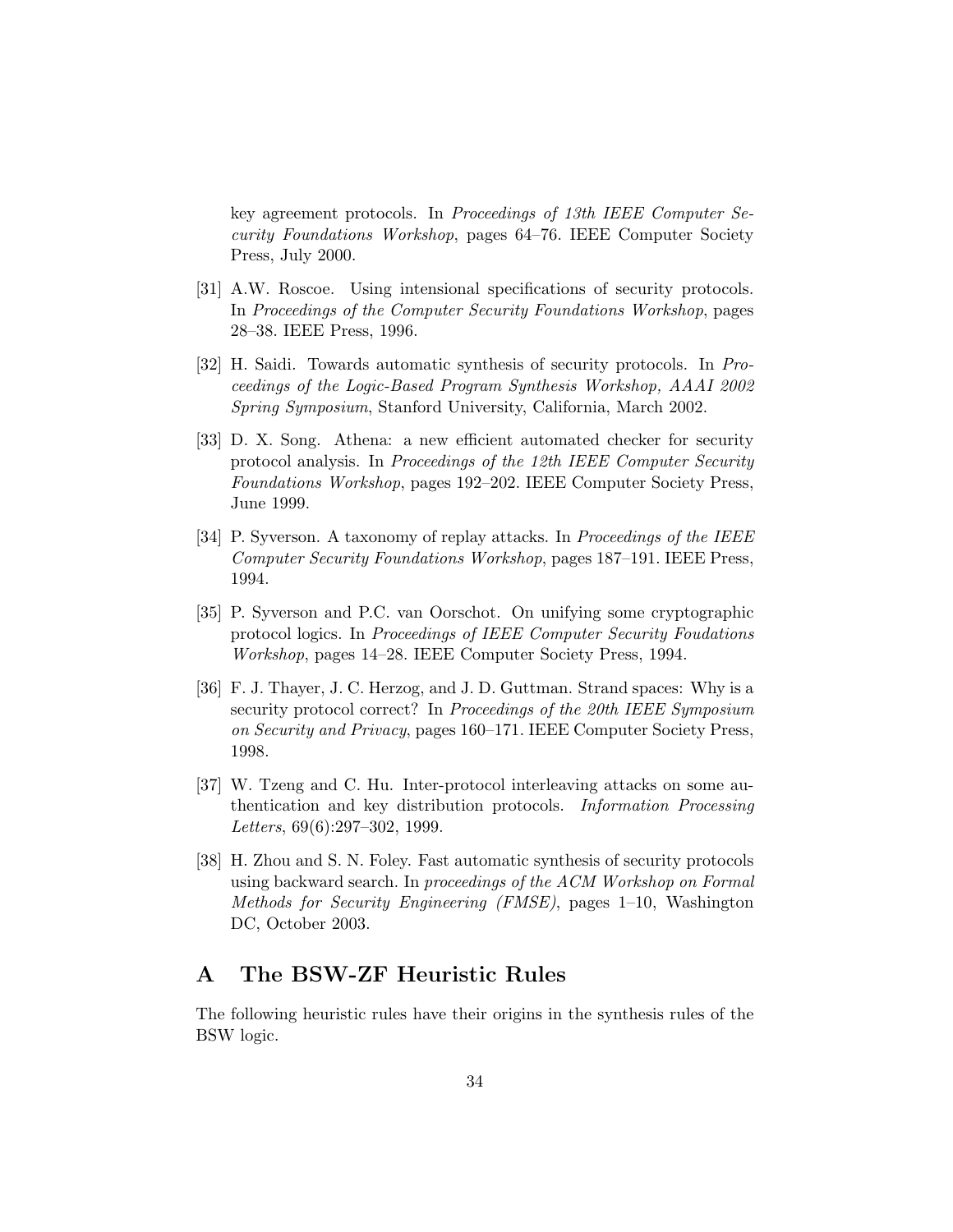Heur1 (explained in main paper)



**Heur2** To hold a compound message  $(X, Y)$ , P may hold the message components  $X$  and  $Y$  separately.



Note that this rule does not require that  $P$  must hold the message components  $X$  and  $Y$  separately. The reason for this is that  $P$  may obtain the compound message  $(X, Y)$  from the same message that he received. For example, when principal  $B$  sees a compound message  $(A, Na)$ , it is not necessary for B to hold A and Na separately in order to hold the compound message.

**Heur3** To hold a message  $X$ ,  $P$  may see  $X$ .

$$
P \ni X \longleftarrow P \triangleleft X
$$

**Heur4** To hold a message  $X$ ,  $P$  may generate  $X$ .

$$
P\ni X\longleftarrow P\mapsto X
$$

This rule is used to track the origin of all message components in a protocol on the basis that even if a principal holds all components of a message, he may not be willing to send out the message, unless he receives some request to do so or as the protocol initiator.

**Heur5** To believe Q says X, P may believe that Q said X and X is fresh.

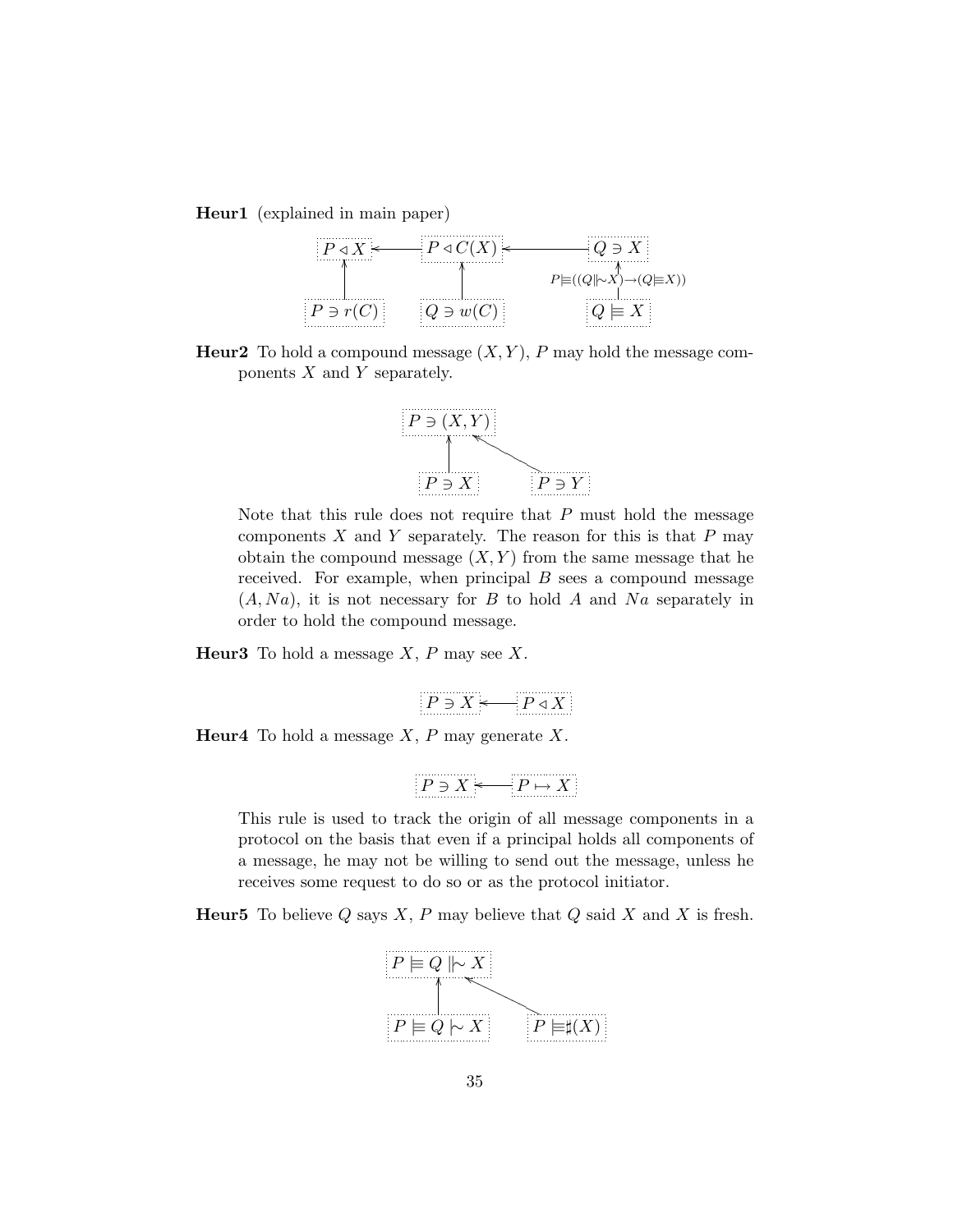Sometimes a principal may believe another principal says something when it was once said with something fresh. This is reflected by **Heur6**.

**Heur6** To believe Q says X, P may believe that Q said  $(X, Y)$  and Y is fresh.



When the subgoal  $P \models \sharp(Y)$  is reached, by **F2** then  $P \models \sharp(X, Y)$  is also reached. Thus, together with  $P \equiv Q \mid (X, Y)$ , and by rules **F1** and **F4**,  $P \equiv Q \mid \sim (X, Y)$  and  $P \equiv Q \mid \sim X$  are reached.

**Heur7** To believe Q says X, P may believe that Q said X on C and  $w(C)$ is fresh.



**Heur8** To believe that  $Q$  said  $X$ ,  $Q$  said  $X$  on channel  $C$ , and  $Q$  holds  $w(C)$ , P has to receive X via a channel C that he can read and that he believes that it can be written to only by Q. Furthermore, Q must hold X and  $w(C)$ . If X is a formula and P believes that Q is honest, then  $Q$  must also believe  $X$ .

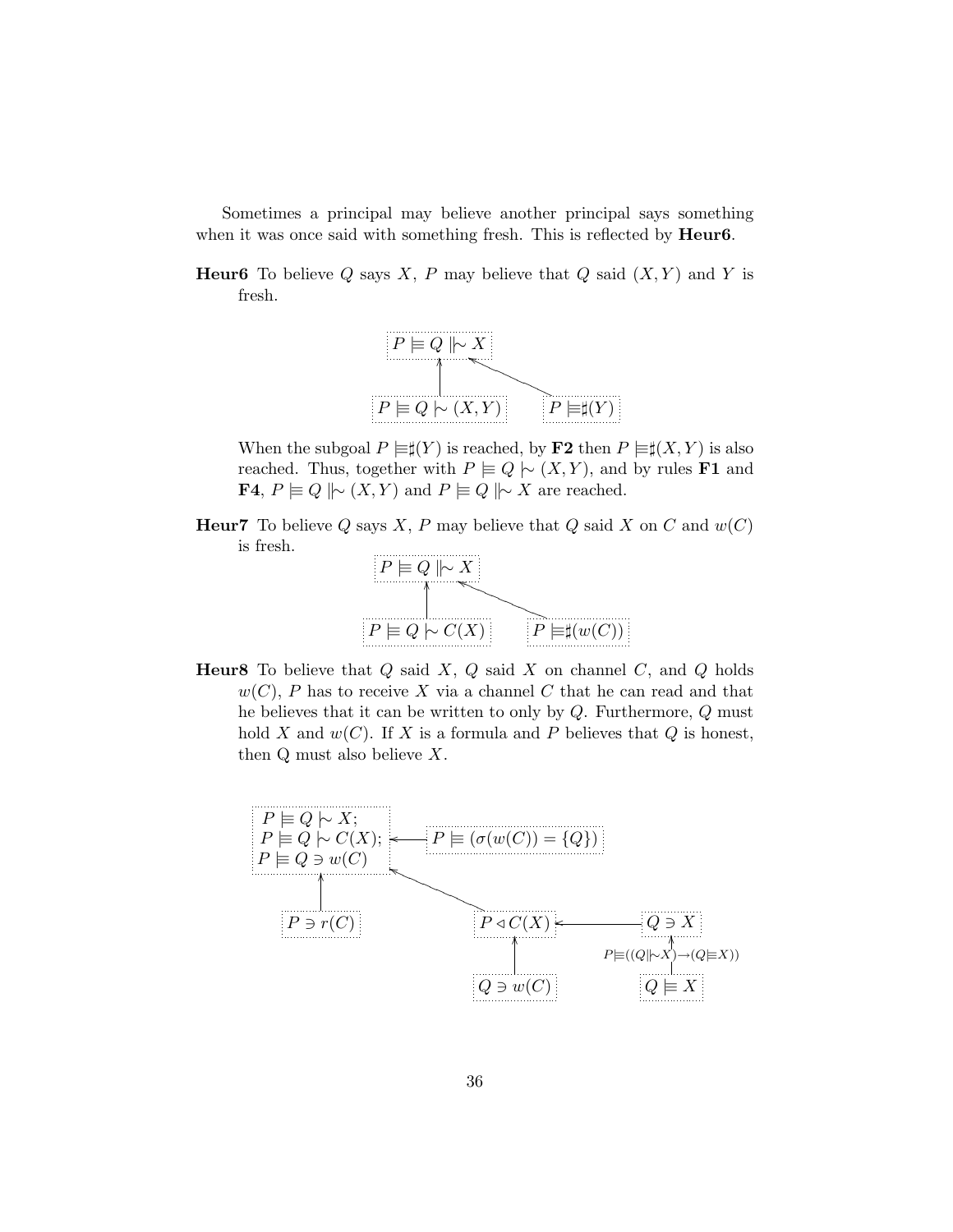**Heur9** To believe that  $Q$  said  $X$ ,  $Q$  said  $X$  on channel  $C$ , and  $Q$  holds  $w(C)$ , P has to receive X via a channel C that he can read and that he believes it can be written to only by  $P$  and  $Q$ . Furthermore,  $Q$ must hold X and  $w(C)$ . If X is a formula and P believes that Q is honest, then  $Q$  must also believe  $X$ .



**Heur10** To believe that  $Q$  said  $X$ ,  $P$  has to receive  $X$  via a channel  $C$  that he can read and that he believes  $X$  is a secret between  $Q$  and himself before he sees it. Furthermore,  $P$  must believe that  $Q$  is able to write to  $C$ , and that  $Q$  must believe that he sees  $X$ .



Heur11 (explained in main paper)

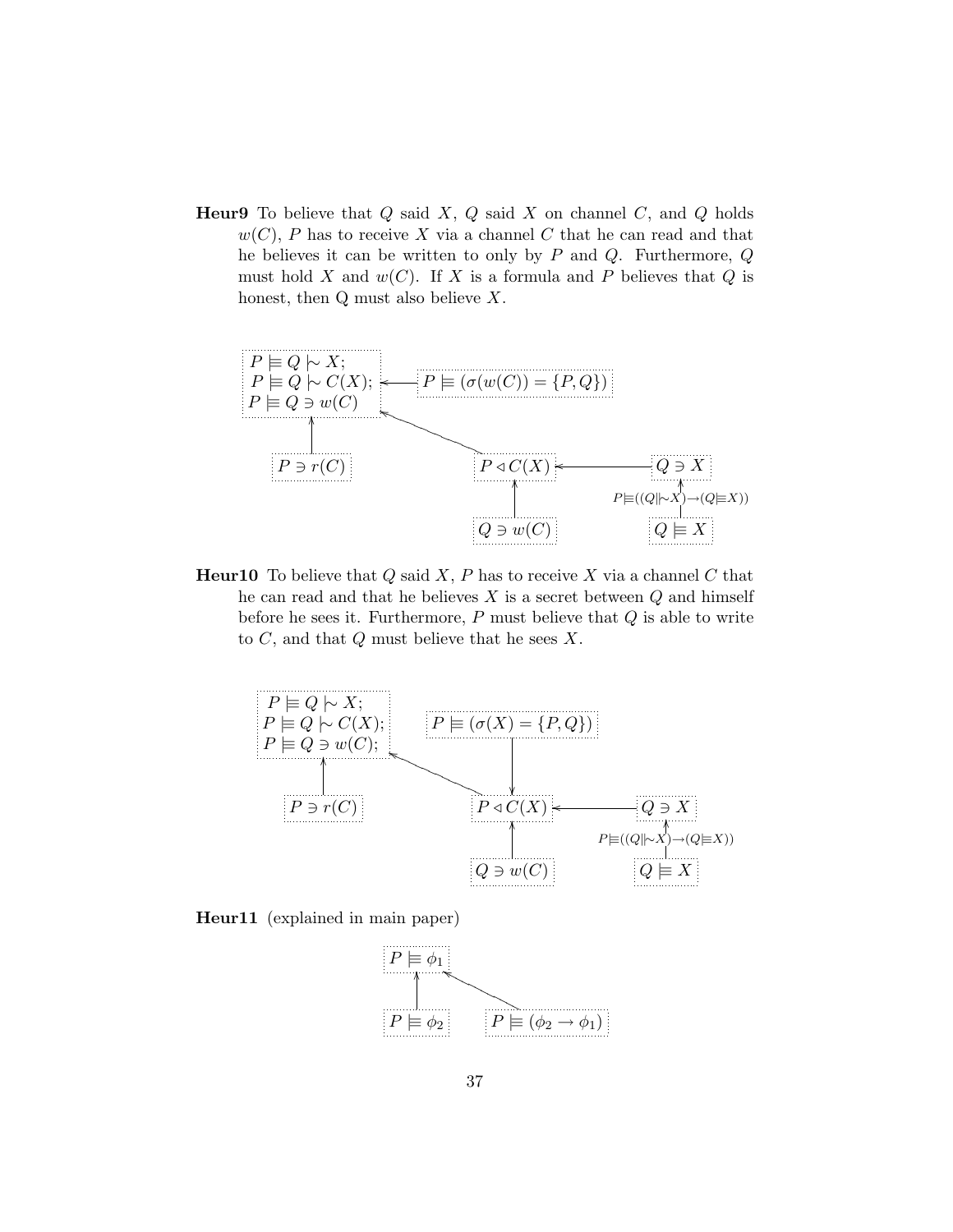**Heur12** To believe a compound message  $X$  is fresh,  $P$  must believe some part  $X'$  of X is fresh.

**Heur13** To believe  $w(C)$  is fresh, P must believe  $r(C)$  is fresh.

$$
P \models \sharp(w(C)) \longleftarrow P \models \sharp(r(C))
$$

**Heur14** To believe  $r(C)$  is fresh, P must believe  $w(C)$  is fresh.

$$
P \models \sharp(r(C)) \longleftarrow P \models \sharp(w(C))
$$

**Heur15** To believe a message  $X$  is a shared secret only between  $P$  and Q, P must believe some part of the message is a shared secret only between  $P$  and  $Q$ .

$$
P \models (\sigma(X) = \{P, Q\}) \longleftarrow P \models (\sigma(X') = \{P, Q\})
$$

**Heur16** To see a compound message  $(X, Y)$ , P may see the message components  $X$  and  $Y$  separately.



Proposition (Provable Synthesis) A protocol synthesised using the BSW-ZF heuristic rules can be proven to uphold its protocol goal using the BSW-ZF inference rules.

Proof Outline The validity of the heuristic rules is justified by their corresponding inference rules, except for **Heur1, 8, 9, 10**. The heuristic rules Heur1, 8, 9, 10 require additional subgoals to ensure valid temporal ordering of the subgoals of generated protocols, as discussed in **Heur1**.

These heuristic rules require that necessary subgoals are satisfied before a protocol goal is achieved. Any protocol synthesised using these heuristic rules guarantees that all of the subgoals for the protocol goals are satisfied. To verify a protocol, its subgoals serve as the premises of the inference rules. It is sufficient to deduce protocol goals from these subgoals using the corresponding inference rules.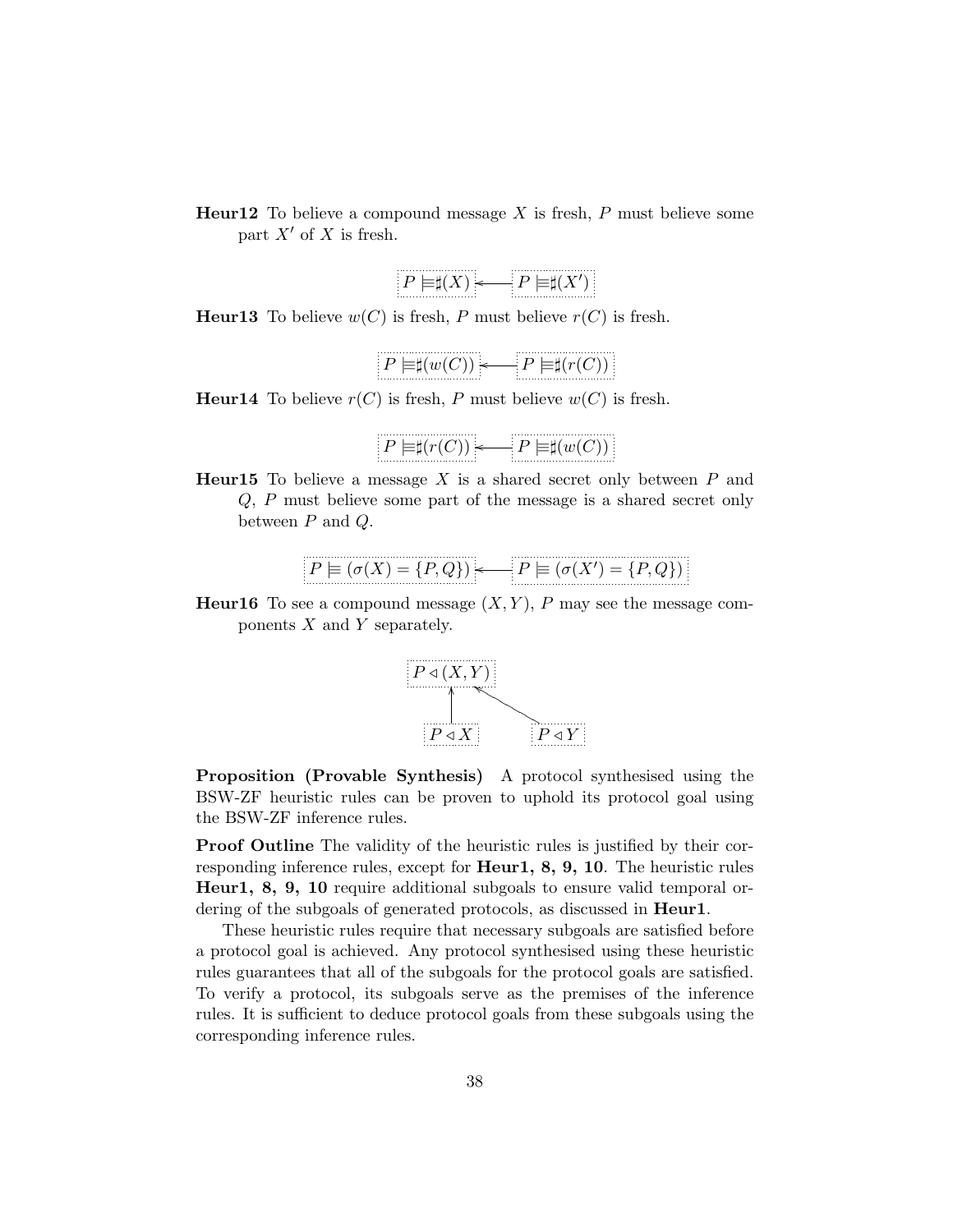## B Protocol Examples

ASPB generates a large number of protocols for different requirements. For the sake of illustration, only a small number of generated protocols are explored in this section. Note that we do not consider type-flaw attacks [11] in our prototype. However, this could be done by using other protocol checkers, such as the NRL Analyzer [23], the Interrogator model [24], FDR [20], Mur $\varphi$  [25], Athena [33], during protocol selection.

### B.1. Mutual Authentication with TTP

Figure 2 illustrates a protocol requirement specification of a simple mutual authentication protocol that uses a trusted third party. ASPB generates Protocol 1.1 that was described in Example 4.

Protocol 1.1. (Perrig and Song's real optimal protocol [30])

 $Message 1 \quad A \rightarrow B: A, Na,$  $Message 2 \quad B \rightarrow S: \ \{A, Na, Nb\}_{K_{bs}},$  $Message 3 \quad S \rightarrow A: \quad \{Na, Nb, B\}_{K_{as}},$  $Message 4 A \rightarrow B: Nb.$ 

Protocol 1(a). (Perrig and Song's optimal protocol 1 [30])

 $Message 1 \quad A \rightarrow B: A, Na,$  $Message\ 2 \quad B \rightarrow S: \ \{Na, Nb, A\}_{K_{bs}},$  $Message 3 \quad S \rightarrow A: \quad \{Na, Nb, A, B\}_{K_{as}},$  $Message 4 \quad A \rightarrow B: \quad Nb.$ 

Protocol 1(b). (Perrig and Song's optimal protocol 2 [30])

 $Message 1 \quad A \rightarrow B: A, Na,$  $Message 2 \quad B \rightarrow S: \ \{A, B, Na, Nb\}_{K_{bs}},$  $Message 3 \quad S \rightarrow A: \quad \{Na, Nb, B\}_{K_{as}},$  $Message 4 \quad A \rightarrow B: \quad Nb.$ 

Protocol 1(a) and Protocol 1(b) were generated by Perrig and Song's APG [30]. While ASPB also generates these two protocols, it considers them as interim protocols with redundant components. For example, the redundant components in Protocol  $1(a)$  is A in Message 3. Before S sends out Message 3,  $\mathcal{N}_A(Na) = \mathcal{N}_S(Na) = \{A, S\}$  is obtained by using **RR1** and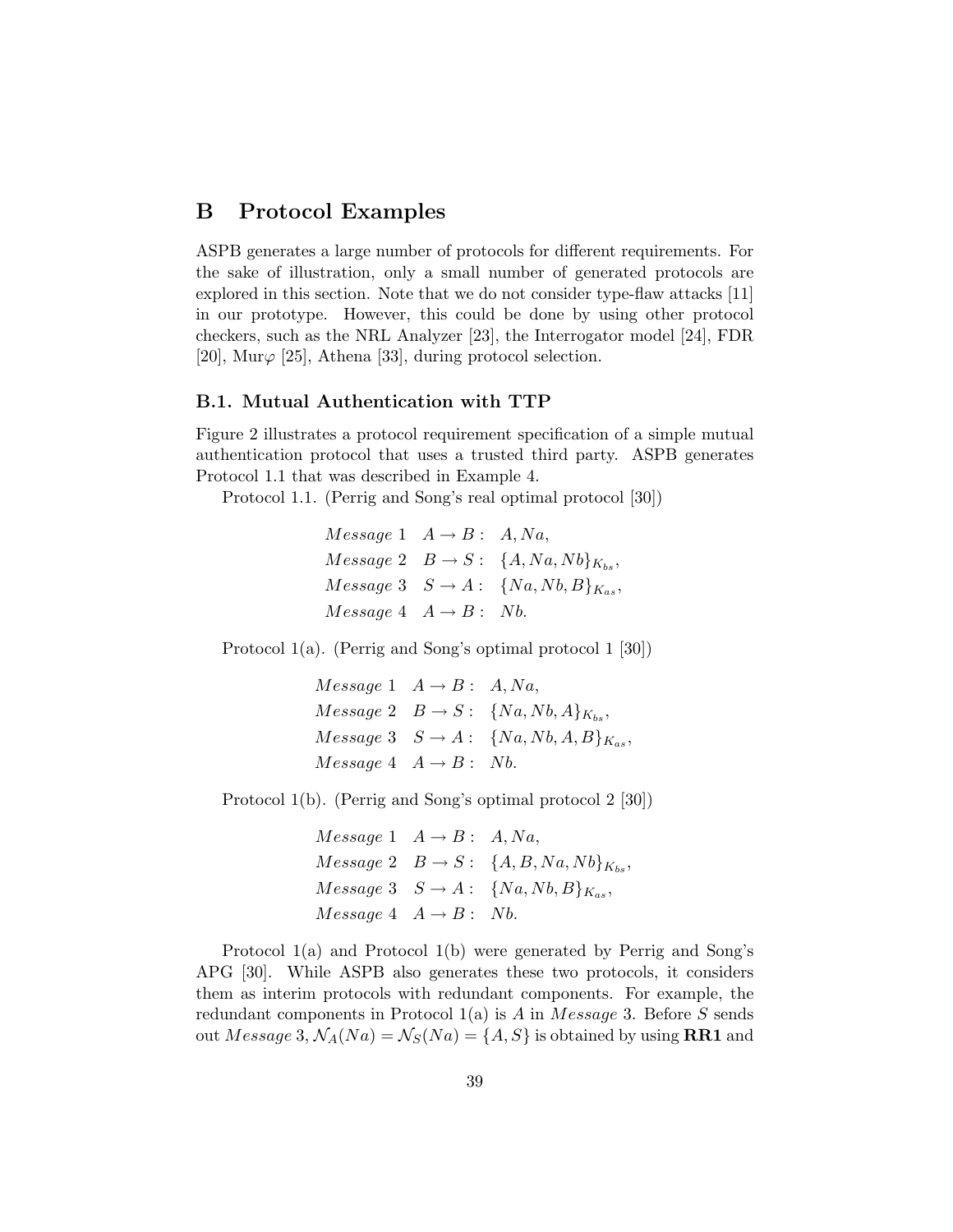**RR3**. Therefore,  $\mathcal{N}_A(Na) \cap \mathcal{N}_S(Na) = \{A, S\}$ . Since  $\{A, B\}/\{A, S\} = \{B\}$ , A is safely removed from Message 3. The protocol properties do not change after the redundant components are removed. The redundant components in Protocol  $1(b)$  is B in Message 2. Similar redundant removing process can be applied on Protocol 1(b).

### B.2. Mutual Authentication without TTP

Figure 2 illustrates a requirement specification of a simple mutual authentication protocol that uses a trusted third party. If the assumptions are changed to reflect the absence of this third party (all of the assumptions using S, Cas, and Cab are replaced by proper assumptions) then the synthesised protocols include the following.

#### B.2.1. Using symmetric keys

In this case, principals A and B share a symmetric key  $K_{ab}$ . The following assumptions about channel Cab are used in the modified requirement specification that is illustrated in Figure 7. For this modified requirement specification, ASPB generates following six correct protocols, Protocol 2.1– 2.6.

Protocol 2.1. (Perrig and Song's Optimal Minimum Cost Protocol [29])

 $Message 1 \quad A \rightarrow B: \ \{A, Na\}_{K_{ab}},$  $Message 2 \quad B \rightarrow A: \ \{Na, Nb\}_{K_{ab}},$  $Message 3 A \rightarrow B: Nb.$ 

Protocol 2.2. (Perrig and Song's Minimum Cost Protocol 2 [29])

 $Message 1 \quad A \rightarrow B: A, Na,$  $Message 2 \quad B \rightarrow A: \quad {B, Na, Nb}_{K_{ab}},$  $Message 3 A \rightarrow B: Nb.$ 

Protocol 2.3. (Perrig and Song's Minimum Cost Protocol 1 [29])

 $Message 1 \quad A \rightarrow B: A, Na,$  $Message 2 \quad B \rightarrow A: \ \{A, Na, Nb\}_{K_{ab}},$  $Message 3 A \rightarrow B: Nb.$ 

The above three protocols were first generated by APG [29]. Compare with Protocol 2.2 and Protocol 2.3, Protocol 2.1 has an encrypted first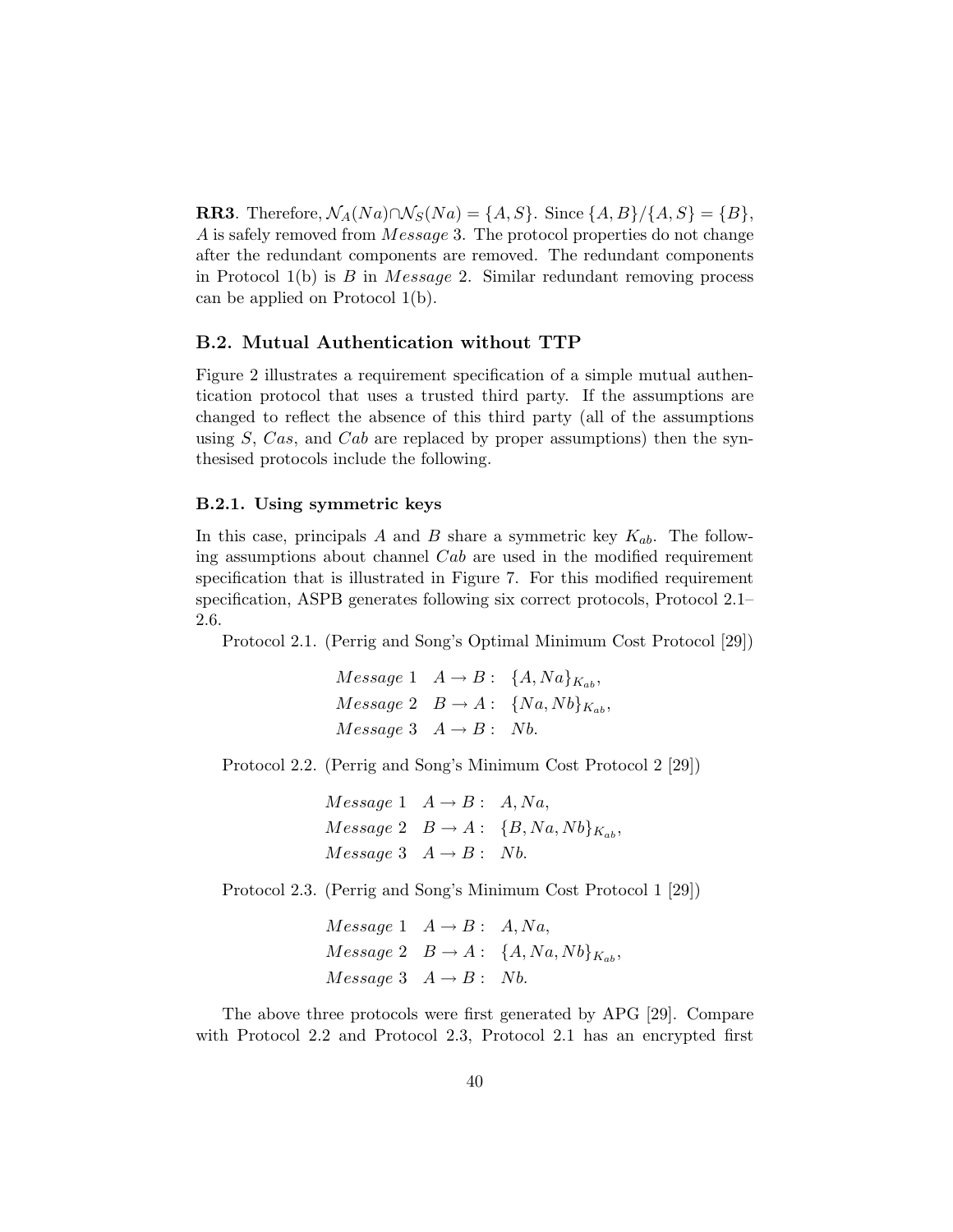```
declarations {
       Channel Cab, Cp;
       Principal A, B;
       Nonce Na, Nb;
}
assumptions {
        A \equiv (\sigma(w(Cab)) = \{A, B\});B \equiv (\sigma(w(Cab)) = \{A, B\});A \equiv (\sigma(r(Cab)) = \{A, B\});B \equiv (\sigma(r(Cab)) = \{A, B\});A \ni r(Cab); A \ni w(Cab);A \ni r(Cp); A \ni w(Cp);B \ni r(Cab); B \ni w(Cab);B \ni r(Cp); B \ni w(Cp);A \models \sharp(Na); B \models \sharp(Nb);A \mapsto Na; B \mapsto Nb;A \ni A; B \ni B;}
goals {
         A \models (B \parallel \sim A); /* G_1 */
         B \not\equiv (A \not\parallel \sim B); /* G_2 */
}
```
Figure 7: A Requirement Specification for Mutual Authentication without TTP using Symmetric Keys

message, and a shorter second message. Perrig and Song consider that Protocol 2.1 can be used in environments that perform fast encryption and decryption operations, but using slow links for data transitions. Protocol 2.2 and Protocol 2.3 may be used in regular environments, that the cost of data transitions is lower than encryption and decryption operations.

Note that Protocol 2.1 also satisfies the secrecy requirement that is described as goal  $G_{a1}$ :  $A \equiv (\sigma(Na) = \{A, B\})$  and goal  $G_{a2}$ :  $B \equiv (\sigma(Na) =$  $\{A, B\}$ ). By satisfying  $G_{a1}$  and  $G_{a2}$  after a round of these protocols, it is possible for  $A$  and  $B$  to use  $Na$  as a secret shared only between them for further communication. Protocol 2.2 and Protocol 2.3 do not satisfy goal  $G_{a1}$  and  $G_{a2}$ .

Before obtaining Protocol 2.2 and Protocol 2.3, ASPB generates the fol-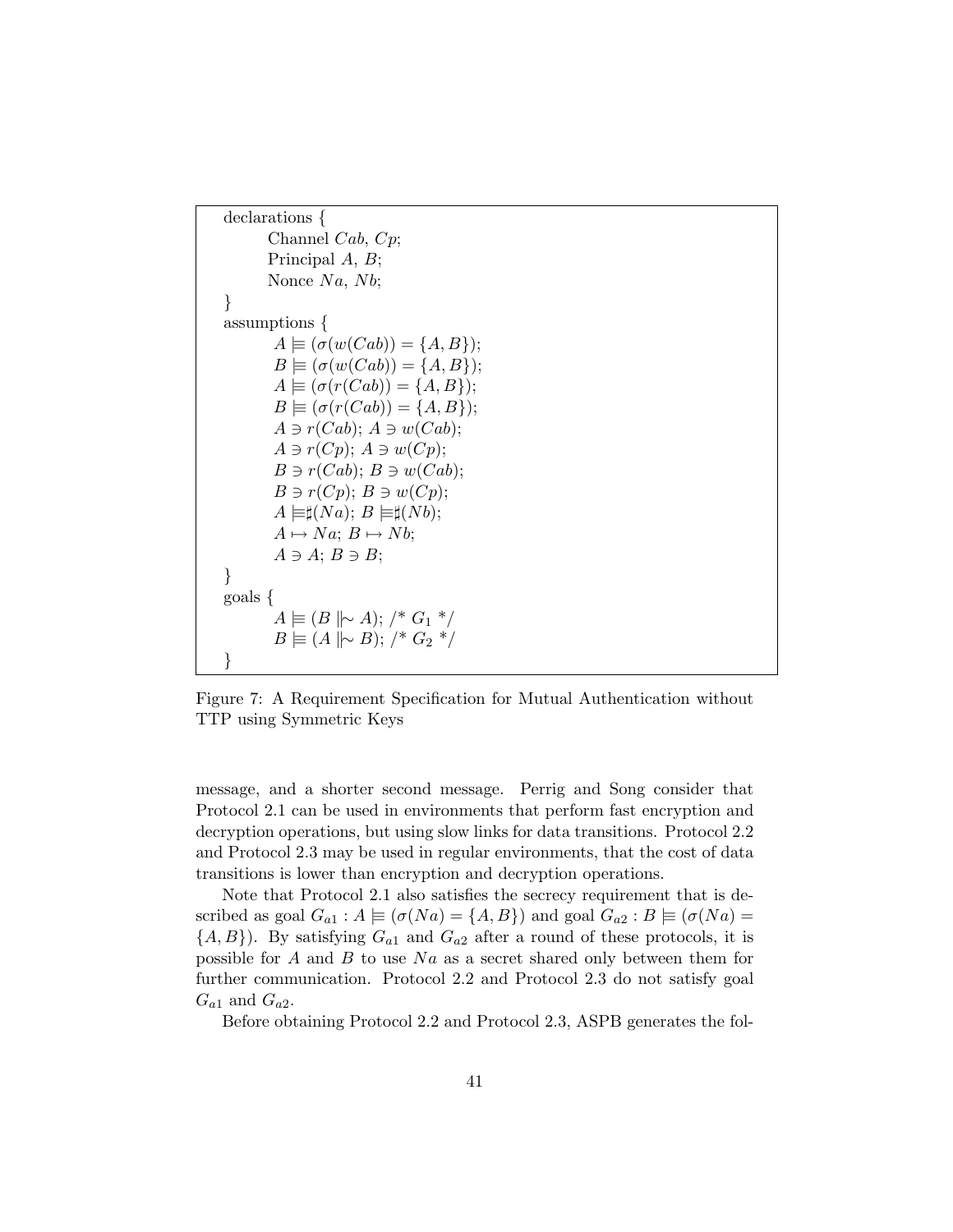lowing interim Protocol 2(a) that has a redundant component in the second message.

$$
Message 1 \t A \rightarrow B: A, Na,
$$
  

$$
Message 2 \t B \rightarrow A: \{A, B, Na, Nb\}_{K_{ab}},
$$
  

$$
Message 3 \t A \rightarrow B: Nb.
$$

In the redundancy removing process, either protocol initiator's identifier A or protocol responder's identifier B can be removed from Message 2. This does not change the properties of Protocol 2(a). After removing one of the message components A and B, Protocol 2.2 and Protocol 2.3 are obtained individually. On the other hand, according to the redundancy removing rules, message components A and B may not be removed at the same time to obtain Protocol 2(b).

Protocol 2(b).

$$
Message 1 \quad A \rightarrow B: \quad A, Na,
$$
  

$$
Message 2 \quad B \rightarrow A: \quad \{Na, Nb\}_{K_{ab}},
$$
  

$$
Message 3 \quad A \rightarrow B: \quad Nb.
$$

The reason for this is that Protocol 2(b) is subject to the following reflection/oracle attack. When  $E_B$  intercepts message 1,  $E_B$  may start another round of Protocol  $2(b)$  by forwarding all of A's messages to A. After message 3, A believes that A finished two rounds of the protocol with B, but B does not participate in any round of the protocol.

$$
Message\ 1 \quad A \rightarrow E_B: A, Na,
$$
  

$$
Message\ 1' \quad E_B \rightarrow A: B, Na,
$$
  

$$
Message\ 2' \quad A \rightarrow E_B: \{Na, Na'\}_{K_{ab}},
$$
  

$$
Message\ 2 \quad E_B \rightarrow A: \{Na, Na'\}_{K_{ab}},
$$
  

$$
Message\ 3 \quad A \rightarrow E_B: Na'.
$$
  

$$
Message\ 3' \quad E_B \rightarrow A: Na'.
$$

Protocol 2.4.

$$
Message\ 1 \quad A \rightarrow B: \ \{A, Na\}_{K_{ab}},
$$
  

$$
Message\ 2 \quad B \rightarrow A: \ \{Na, Nb\}_{K_{ab}},
$$
  

$$
Message\ 3 \quad A \rightarrow B: \ \{Nb\}_{K_{ab}}.
$$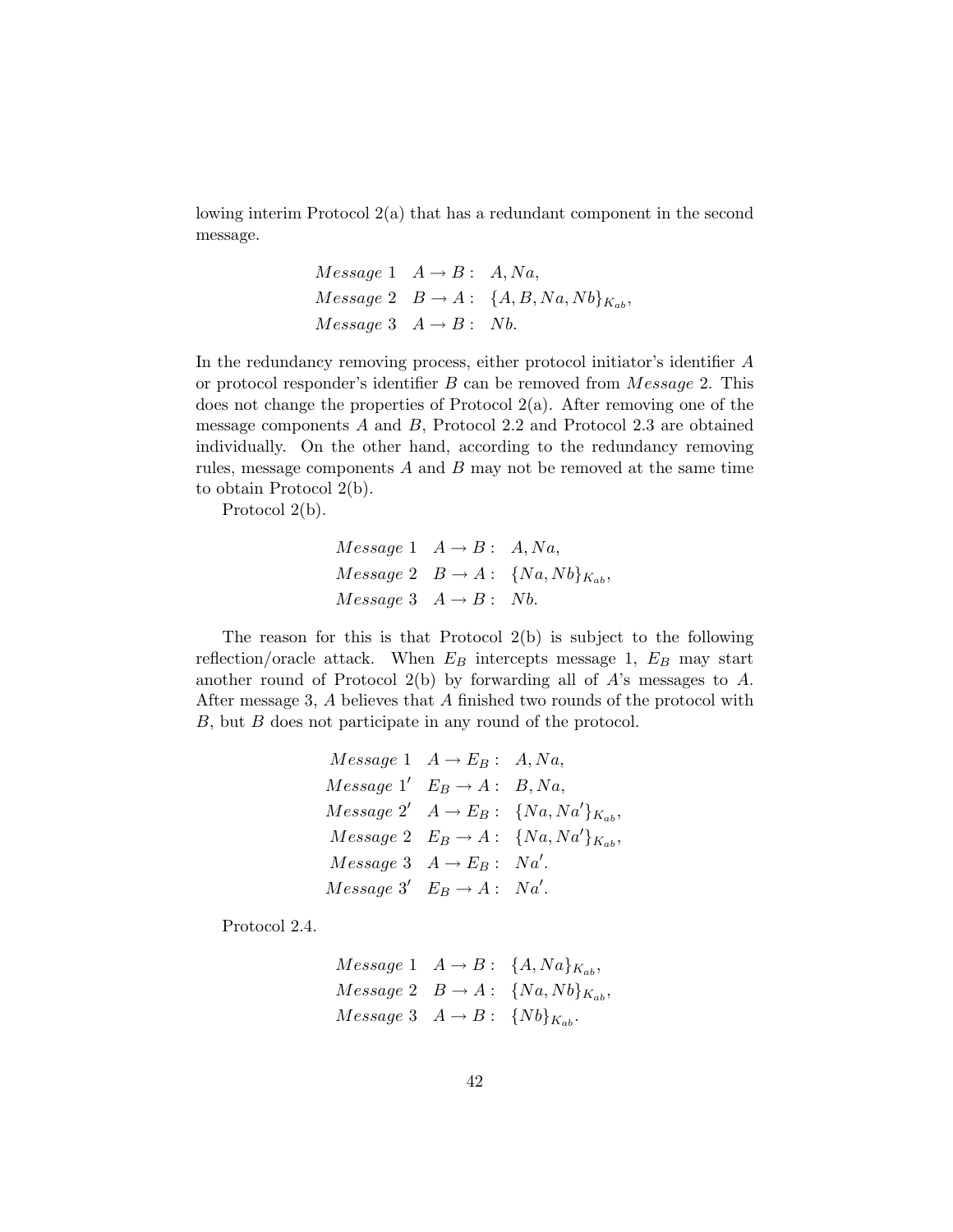Protocol 2.5.

$$
Message 1 \t A \rightarrow B: A, Na,
$$
  

$$
Message 2 \t B \rightarrow A: \{B, Na, Nb\}_{K_{ab}},
$$
  

$$
Message 3 \t A \rightarrow B: \{Nb\}_{K_{ab}}.
$$

Protocol 2.6.

$$
Message\ 1 \quad A \rightarrow B: A, Na,
$$
  

$$
Message\ 2 \quad B \rightarrow A: \ \{A, Na, Nb\}_{K_{ab}},
$$
  

$$
Message\ 3 \quad A \rightarrow B: \ \{Nb\}_{K_{ab}}.
$$

Protocol 2.4–2.6 are similar to Protocol 2.1–2.3, but each of them has an encrypted third message. Comparing with Protocol 2.1–2.3, we consider that Protocol 2.4–2.6 also satisfy the secrecy requirement, that are described as additional protocol goals,  $G_{a3} : B \models (\sigma(Nb) = \{A, B\})$  and  $G_{a4}: A \models (\sigma(Nb) = \{A, B\})$ . By satisfying  $G_{a3}$  and  $G_{a4}$  after a round of these protocols,  $A$  and  $B$  can use  $Nb$  as a secret shared only between them for further communication.

ISO/IEC 9798-2 [1] proposes the ISO/IEC Symmetric-Key Three-Pass Mutual Authentication Protocol, as follows:

$$
Message 1 \t A \rightarrow B: A, Na,
$$
  

$$
Message 2 \t B \rightarrow A: \{Na, Nb, A\}_{K_{ab}},
$$
  

$$
Message 3 \t A \rightarrow B: \{Na, Nb\}_{K_{ab}}.
$$

Clearly, Protocols 2.1–2.6, generated by ASPB, are simpler than the ISO standard protocol, yet achieve the same mutual authentication goals. Therefore, it is reasonable to consider that component  $Na$  in  $Message 3$  of the standard ISO protocol is redundant component for the purposes of mutual authentication.

#### B.2.2. Using signature keys

In this case, both principals can verify each others signature key  $SK_a$  and  $SK_b$ . Assumptions are adapted to represent the corresponding authentic channel Ca and Cb. The modified requirement specification is represented in Figure 8. For this modified requirement specification, ASPB generated two correct protocols.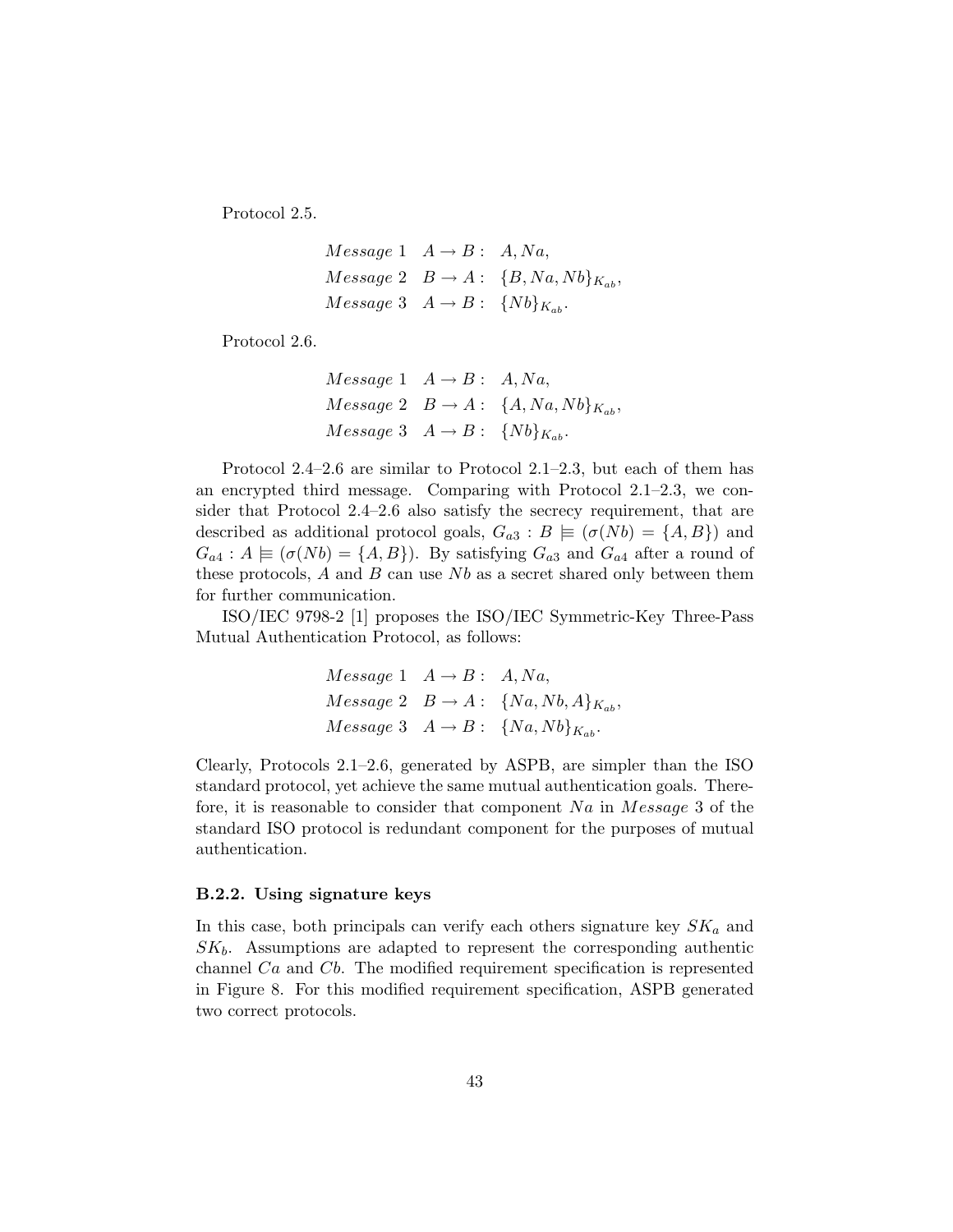```
declarations {
       Channel Cab, Cp;
       Principal A, B;
       Nonce Na, Nb;}
assumptions {
        A \equiv (\sigma(w(Ca)) = \{A\});B \equiv (\sigma(w(Ca)) = \{A\});A \equiv (\sigma(w(Cb)) = \{B\});B \equiv (\sigma(w(Cb)) = \{B\});A \ni r(Ca); A \ni w(Ca); A \ni r(Cb);A \ni r(Cp); A \ni w(Cp);B \ni r(Cb); B \ni w(Cb); B \ni r(Ca);B \ni r(Cp); B \ni w(Cp);A \models \sharp(Na); B \models \sharp(Nb);A \mapsto Na; B \mapsto Nb;
        A \ni A; B \ni B;}
goals {
        A \not\equiv (B \not\parallel \sim A); /* G_1 */
        B \equiv (A \parallel \sim B); /* G_2 */
}
```
Figure 8: A requirement specification for Mutual Authentication without TTP using signature keys

Protocol 2.7.

 $Message 1 \quad A \rightarrow B: A, Na,$  $Message 2 \quad B \rightarrow A: \quad \{A, Na, Nb\}_{SK_b},$  $Message\ 3 \quad A \rightarrow B: \ \ \{Nb, B\}_{SK_a}.$ 

Protocol 2.8.

$$
Message\ 1 \quad A \rightarrow B: \ \{A, Na\}_{SK_a},
$$
  

$$
Message\ 2 \quad B \rightarrow A: \ \{A, Na, Nb\}_{SK_b},
$$
  

$$
Message\ 3 \quad A \rightarrow B: \ \{Nb, B\}_{SK_a}.
$$

The only difference between Protocol 2.7 and Protocol 2.8 is whether the first message is signed by  $A$ 's signature key. ASPB generates these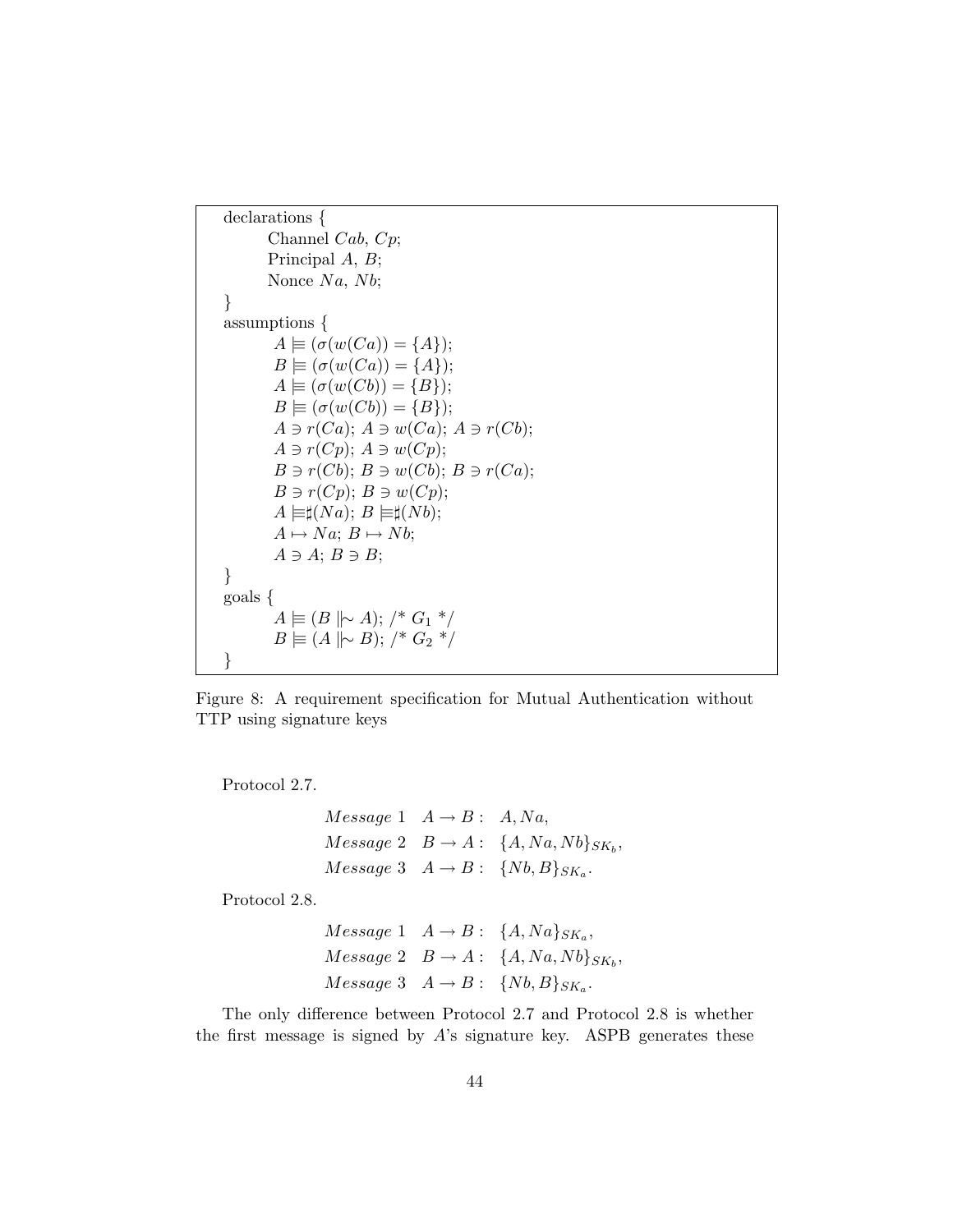two different protocols because ASPB's Single Goal Synthesiser instantiates typed variable with all possible instantiations that are defined in requirement specification. Since both Protocol 2.7 and Protocol 2.8 satisfy given mutual authentication goals, the above difference does not influence the authentication properties of these protocols. Therefore, it is reasonable to consider that the signature in Message 1 of Protocol 2.8 is redundant component for the purposes of mutual authentication.

ISO/IEC 9798-3 [2] proposes the ISO/IEC Signature-Key Three-Pass Mutual Authentication Protocol, as follows:

$$
Message 1 \t A \rightarrow B: A, Na,
$$
  

$$
Message 2 \t B \rightarrow A: \{A, Na, Nb\}_{SK_b},
$$
  

$$
Message 3 \t A \rightarrow B: \{Na, Nb, B\}_{SK_a}.
$$

Clearly, Protocol 2.7, a protocol generated by ASPB, is simpler than the ISO standard protocol, yet achieves the same mutual authentication goals. Therefore, it is reasonable to consider that component  $Na$  in  $Message 3$ of the standard ISO protocol is redundant component for the purposes of mutual authentication.

### B.2.3. Using Public Keys

In this case, both principals know each others' public keys. The following assumptions about channel  $Ca$  and  $Cb$  are used in the modified requirement specification. The modified requirement specification is represented in Figure 9. For this modified requirement specification, the following two protocols were generated by ASPB.

Protocol 2.9. (Corresponds to Needham-Schroeder-Lowe protocol [20])

$$
Message\ 1 \quad A \rightarrow B: \ \{A, Na\}_{K_b},
$$
  

$$
Message\ 2 \quad B \rightarrow A: \ \{Na, Nb, B\}_{K_a},
$$
  

$$
Message\ 3 \quad A \rightarrow B: \ \{Nb\}_{K_b}.
$$

Protocol 2.10. (Perrig and Song's Minimum Cost Protocol 3 [29])

$$
Message 1 \t A \rightarrow B: \{A, Na\}_{K_b},
$$
  

$$
Message 2 \t B \rightarrow A: \{Na, Nb, B\}_{K_a},
$$
  

$$
Message 3 \t A \rightarrow B: Nb.
$$

The difference of Protocol 2.9 and Protocol 2.10 is whether the last message is encrypted. Consequently, Protocol 2.9 achieves the secrecy requirement, that is described as additional protocol goals  $G_{a3} : B \models (\sigma(Nb) =$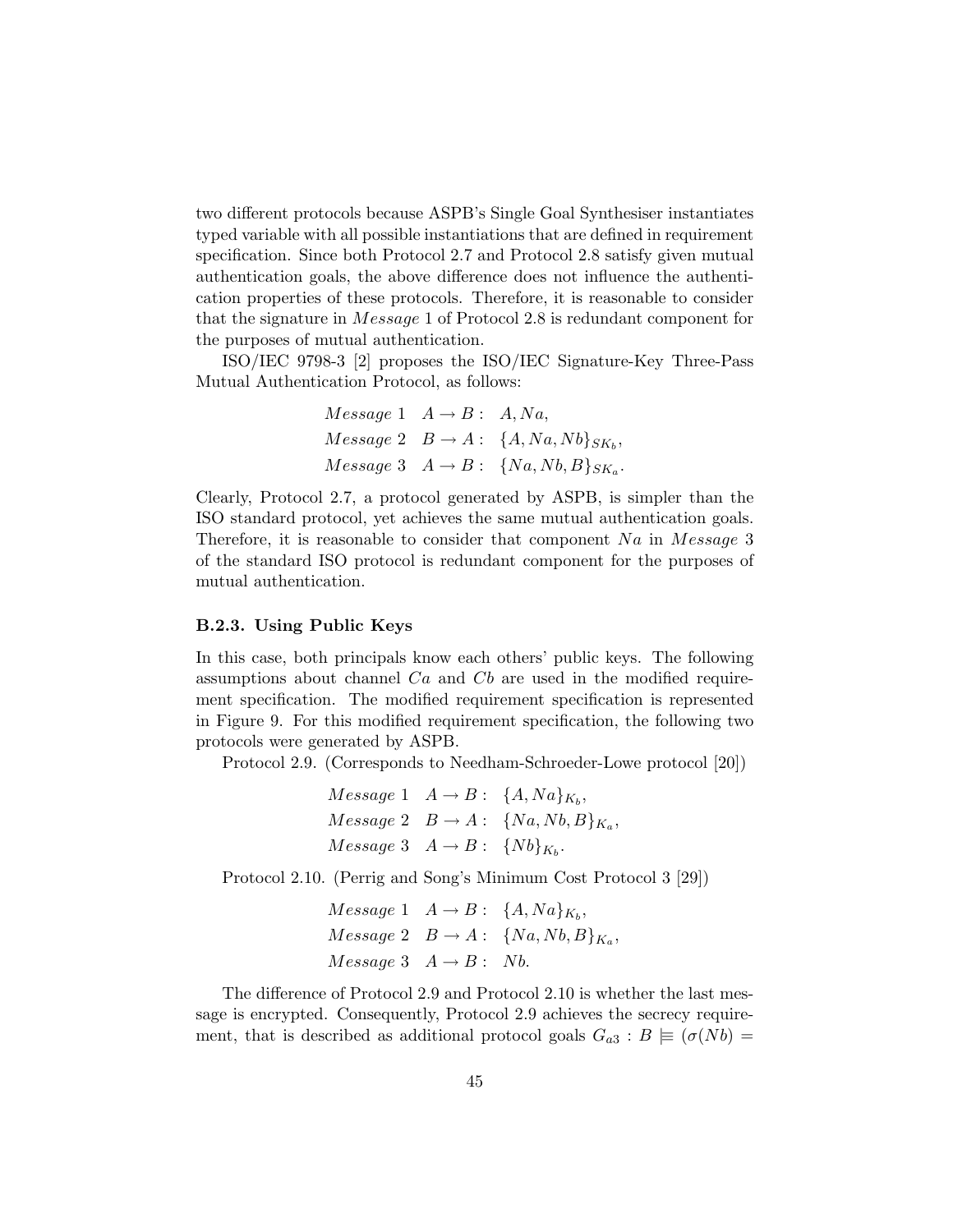```
declarations {
       Channel Cab, Cp;
       Principal A, B;
       Nonce Na, Nb;}
assumptions {
        A \equiv (\sigma(r(Ca)) = \{A\});B \equiv (\sigma(r(Ca)) = \{A\});A \equiv (\sigma(r(Cb)) = \{B\});B \equiv (\sigma(r(Cb)) = \{B\});A \ni r(Ca); A \ni w(Ca); A \ni w(Cb);A \ni r(Cp); A \ni w(Cp);B \ni r(Cb); B \ni w(Cb); B \ni w(Ca);B \ni r(Cp); B \ni w(Cp);A \models \sharp(Na); B \models \sharp(Nb);A \mapsto Na; B \mapsto Nb;
        A \ni A; B \ni B;}
goals {
         A \models (B \parallel \sim A); /* G_1 */
         B \not\equiv (A \not\parallel \sim B); /* G_2 */
}
```
Figure 9: A requirement specification for Mutual Authentication without TTP using Public Keys

 ${A, B}$ ) and  $G_{a4}$ :  $A \equiv (\sigma(Nb) = {A, B})$ , while Protocol 2.10 does not satisfy these secrecy requirements.

### B.3. Mutual Authentication and Key Agreement Protocol

Figure 10 gives a complete requirement specification for a mutual authentication and key agreement protocol that involves a Trusted Third Party.

### B.3.1. Four Message Protocols

ASPB synthesises a number of four-message mutual authentication protocols. For the purpose of illustration, we describe and discuss the following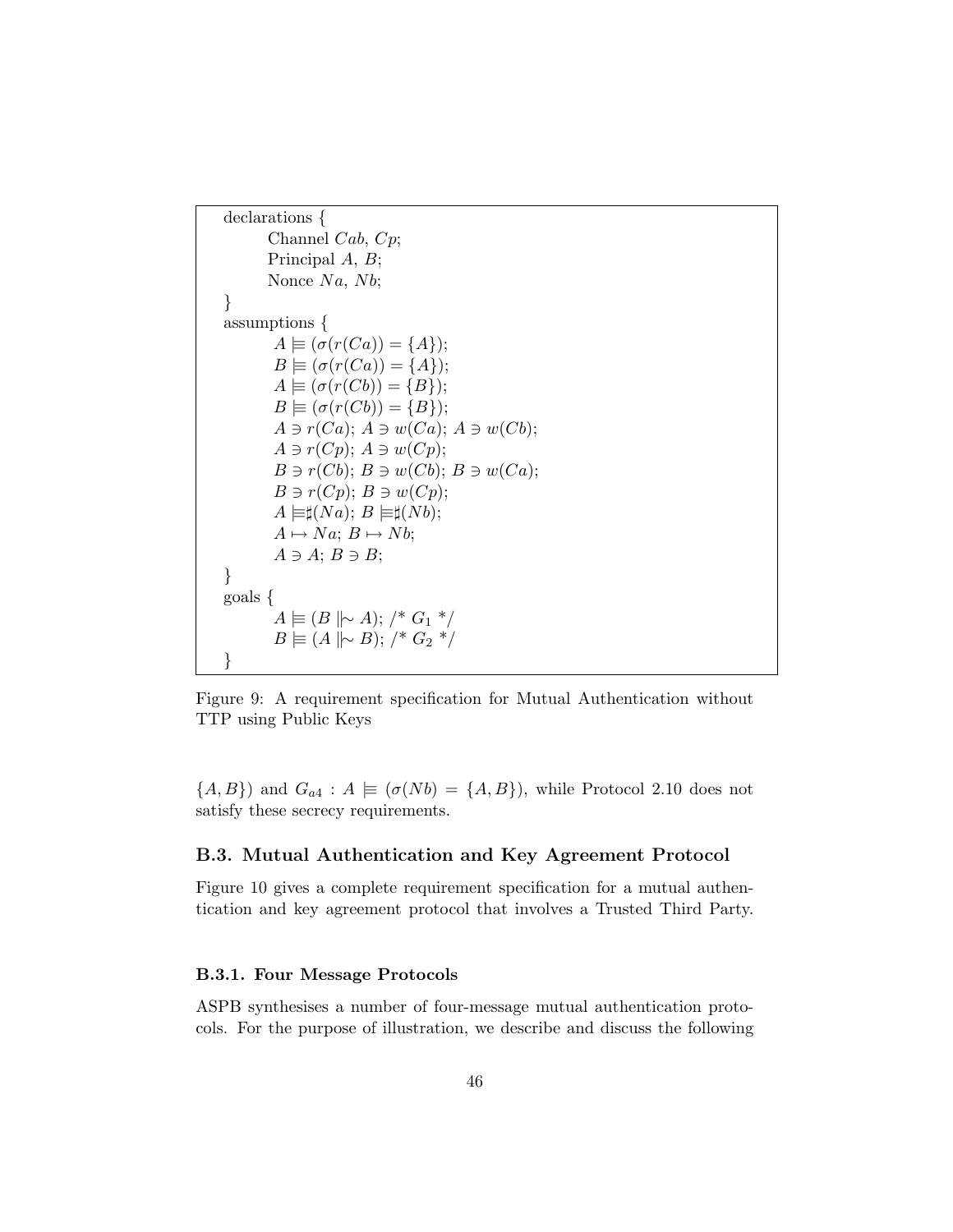declarations { Channel Cas, Cbs, Cab, Cp; Principal A, B, S; Nonce  $Na$ ,  $Nb$ ; Message  $X$ ; Formula  $\phi$ ; } assumptions {  $A \equiv (\sigma(w(Cas)) = \{A, S\}); \qquad A \equiv (\sigma(r(Cas)) = \{A, S\});$  $S \equiv (\sigma(w(Cas)) = \{A, S\}); \quad S \equiv (\sigma(r(Cas)) = \{A, S\});$  $B \equiv (\sigma(w(Cbs)) = \{B, S\}); \qquad B \equiv (\sigma(r(Cbs)) = \{B, S\});$  $S \equiv (\sigma(w(Cbs)) = \{B, S\}); \quad S \equiv (\sigma(r(Cbs)) = \{B, S\});$  $S \equiv (\sigma(w(Cab)) = \{A, B\}); \quad S \equiv (\sigma(r(Cab)) = \{A, B\});$  $A \ni r(Cas);$   $A \ni w(Cas);$   $A \ni r(Cp);$   $A \ni w(Cp);$  $B \ni r(Cbs);$   $B \ni w(Cbs);$   $B \ni r(Cp);$   $B \ni w(Cp);$  $S \ni r(Cas);$   $S \ni w(Cas);$   $S \ni r(Cp);$   $S \ni w(Cp);$  $S \ni r(Cbs); \qquad S \ni w(Cbs);$  $A \models \sharp(Na); \quad B \models \sharp(Nb); \quad S \models \sharp(w(Cab));$  $A \mapsto Na;$   $B \mapsto Nb;$   $S \mapsto r(Cab);$   $S \mapsto w(Cab);$  $A \ni A; \quad B \ni B; \quad S \ni S;$  $A \equiv ((S \mid \sim \phi) \rightarrow (S \models \phi));$  $B \equiv ((S \mid \sim \phi) \rightarrow (S \equiv \phi));$  $A \equiv ((S \not\models (B \rightarrow X)) \rightarrow (B \rightarrow X));$  $B \equiv ((S \not\models (A \rightarrow X)) \rightarrow (A \rightarrow X));$  $A \equiv ((S \equiv (\sigma(w(Cab)) = \{A, B\}) \rightarrow (\sigma(w(Cab)) = \{A, B\})))$ ;  $B \equiv ((S \equiv (\sigma(w(Cab)) = \{A, B\}) \rightarrow (\sigma(w(Cab)) = \{A, B\}))),$  $A \equiv (S \mid \sim w(Cab) \rightarrow \sharp (w(Cab)));$  $B \equiv (S \mid \sim w(Cab) \rightarrow \sharp(w(Cab)));$ } goals {  $A \equiv (B \parallel \sim A);$  /\*  $G_1$  \*/  $B$   $\equiv$  (A  $\parallel \sim$  B); /\*  $G_2$  \*/  $A \equiv (\sigma(w(Cab)) = \{A, B\});$  /\*  $G_3$  \*/  $B \equiv (\sigma(w(Cab)) = \{A, B\});$  /\*  $G_4$  \*/ }

Figure 10: The requirement specification for the mutual authentication and key agreement protocol using Trusted Third Party.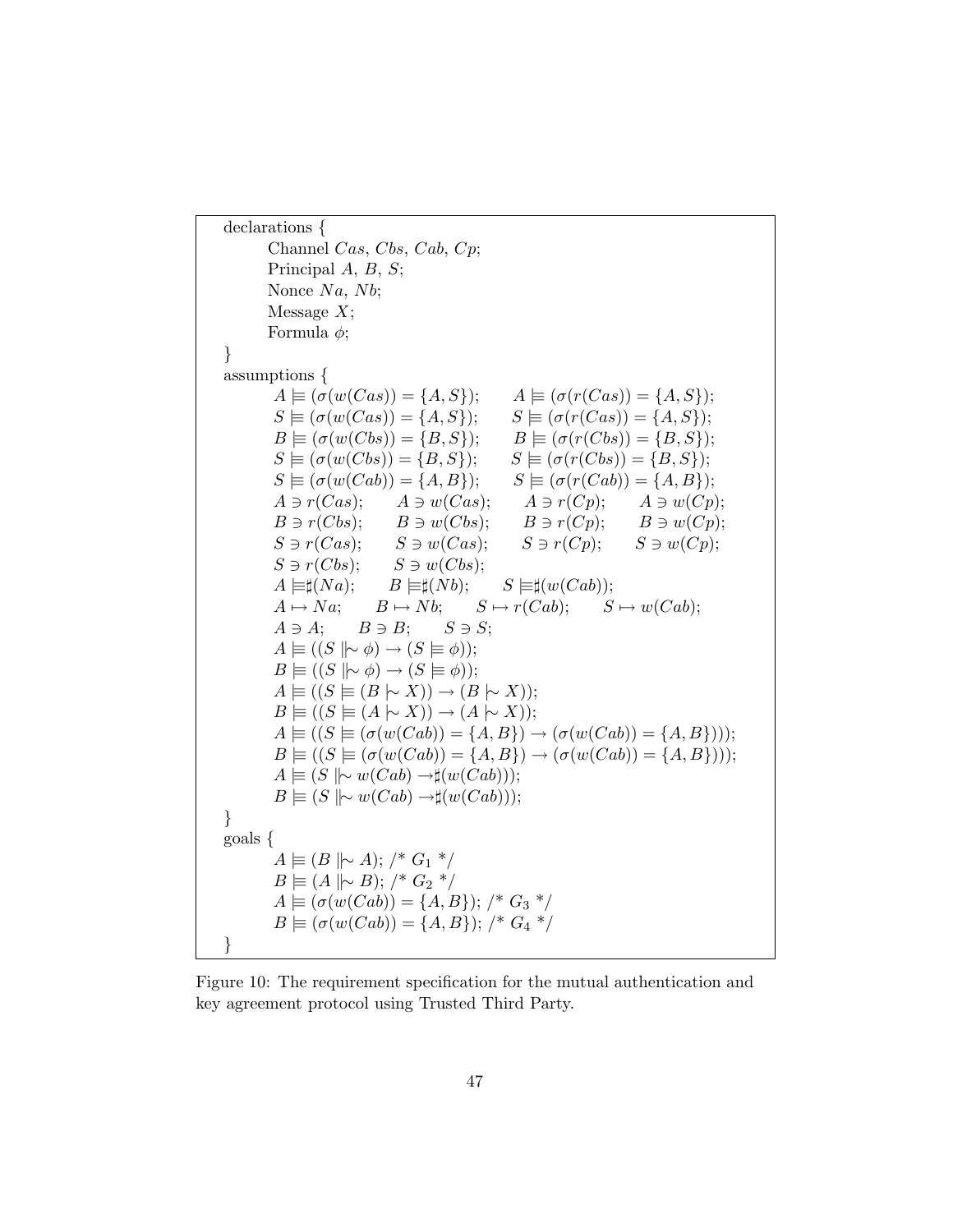generated protocols, Protocols 3.1–3.7, that satisfy the requirement specification in Figure 10.

Protocol 3.1. (Perrig and Song's protocol 1 in Protocol-Set S1 [30])

 $Message 1 \quad A \rightarrow B: A, Na,$  $Message 2 \quad B \rightarrow S: B, \{A, Na, Nb\}_{K_{bs}},$  $Message 3 \quad S \rightarrow A: \quad \{Nb, K_{ab}\}_{K_{bs}}, \{B, Na, Nb, K_{ab}\}_{K_{as}}$  $Message\ 4\quad A \rightarrow B: \ \{Nb\}_{K_{ab}}, \{Nb, K_{ab}\}_{K_{bc}}.$ 

Protocol 3.2. (Perrig and Song's protocol in Protocol-Set S3 [30])

 $Message 1 \quad A \rightarrow B: A, Na,$  $Message 2 \quad B \rightarrow S: B, \{A, Na, Nb\}_{K_{bs}},$  $Message 3 \quad S \rightarrow A: \quad \{Nb, K_{ab}\}_{K_{bs}}, \{B, Na, Nb, K_{ab}\}_{K_{as}}$  $Message 4 \quad A \rightarrow B: \quad Nb, \{Nb, K_{ab}\}_{K_b}.$ 

In Protocol 3.1 B believes that A receives  $K_{ab}$  from S. However, this is not the case in Protocol 3.2 since A does not use the key  $K_{ab}$  (to encrypt the nonce). Protocols 3.1 and 3.2 also appear in Protocol-Sets S1 and S3 from [30]. In addition, Protocol 3(a) was generated by APG in Protocol-Set S1 [30], as follows:

Protocol 3(a). (Perrig and Song's protocol 2 in Protocol-Set S1 [30])

$$
Message\ 1 \quad A \rightarrow B: \quad A, Na,
$$
  

$$
Message\ 2 \quad B \rightarrow S: \quad B, \{A, Na, Nb\}_{K_{bs}},
$$
  

$$
Message\ 3 \quad S \rightarrow A: \quad \{Nb, K_{ab}\}_{K_{bs}}, \{B, Na, Nb, K_{ab}\}_{K_{as}}
$$
  

$$
Message\ 4 \quad A \rightarrow B: \quad \{\{Nb, K_{ab}\}_{K_{bs}}\}_{K_{ab}}, \{Nb, K_{ab}\}_{K_{bs}}.
$$

ASPB does not generate Protocol 3(a). The reason for this is that ASPB does not allow a message to be sent into multiple channels at the same protocol step (as  $\{\{Nb, K_{ab}\}_{K_{ab}}\}_{K_{ab}}$  in Message 4). Instead, ASPB generates Protocol 3.3 that is similar to Protocol  $3(a)$ . Compare to Protocol  $3(a)$ , Protocol 3.3 has a simpler message component  ${B}_{K_{ab}}$  in Message 4. Since both of message components  $\{\{Nb, K_{ab}\}_{K_{ab}}\}_{K_{ab}}$  and  $\{B\}_{K_{ab}}$  are used to prove that principal A holds session key  $K_{ab}$ , and the use of session key  $K_{ab}$ may prove the freshness of the current message component, the content encrypted by  $K_{ab}$  is only required to be recognisable by  $B$ , but is not required to be fresh.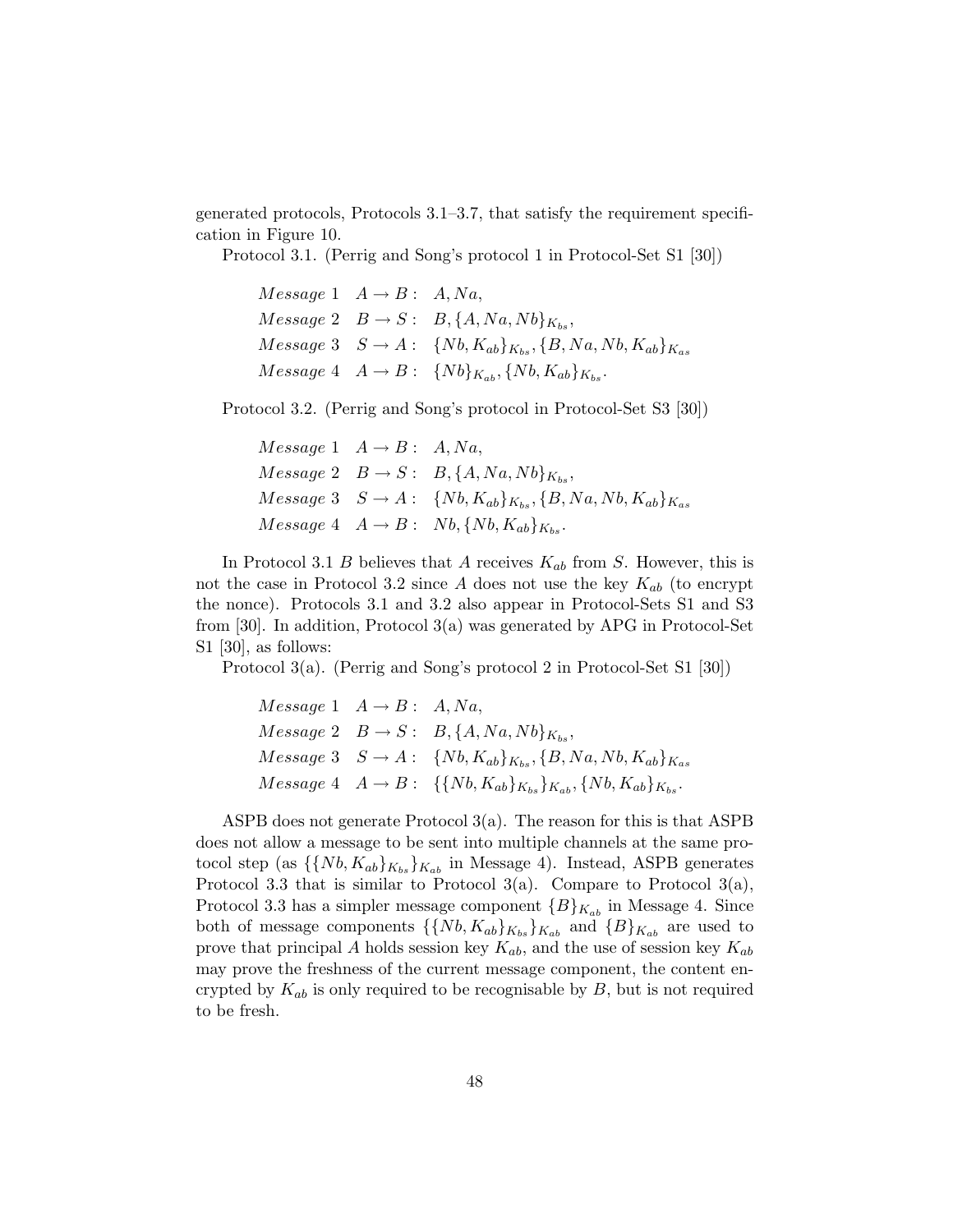Protocol 3.3.

```
Message 1 \quad A \rightarrow B: A, Na,Message 2 \quad B \rightarrow S: B, \{A, Na, Nb\}_{K_{bs}},Message\ 3 \quad S \rightarrow A: \ \ \{Nb, K_{ab}\}_{K_{bs}}, \{B, Na, Nb, K_{ab}\}_{K_{as}}Message\ 4\quad A \rightarrow B: \ \{B\}_{K_{ab}}, \{Nb, K_{ab}\}_{K_{bs}}.
```
However, for the requirement specification in Figure 9, ASPB does not generate protocols in the Protocol-Set S2 for authentication and key agreement from [30] (this includes the original Yahalom protocol). The reason is that the protocols in Protocol-Set  $S2$  have an assumption that  $B$  believes that A is honest. If B believes A accepts a session key then B will accept it. Otherwise,  $A$  is possible to make  $B$  to accept an old session key in the current round of protocol. For example, Protocol 3(b) is Protocol 1 in Protocol-Set S2 [30].

Protocol 3(b).

$$
Message\ 1 \quad A \rightarrow B: A, Na,
$$
  

$$
Message\ 2 \quad B \rightarrow S: B, \{A, Na, Nb\}_{K_{bs}},
$$
  

$$
Message\ 3 \quad S \rightarrow A: \{K_{ab}\}_{K_{bs}}, \{B, Na, Nb, K_{ab}\}_{K_{as}}
$$
  

$$
Message\ 4 \quad A \rightarrow B: \{Nb\}_{K_{ab}}, \{K_{ab}\}_{K_{bs}}.
$$

When assumption, that  $B$  believes that  $A$  is honest, is not made,  $A$  is able to generate and send message

$$
Message\ 4' \quad A \rightarrow B: \quad \{Nb\}_{K'_{ab}}, \{K'_{ab}\}_{K_{bs}}
$$

where  $K'_{ab}$  is an old (expired) session key between A and B.

For the sake of illustration, this assumption was not made in the requirement specification in Figure 10 which was used to conduct our experiments. Protocol 3.4.

$$
Message\ 1 \quad A \rightarrow B: A, Na, {B, Na}_{K_{as}},
$$
  

$$
Message\ 2 \quad B \rightarrow S: B, {B, Na}_{K_{as}}, {A, Na, Nb}_{K_{bs}},
$$
  

$$
Message\ 3 \quad S \rightarrow A: {Nb, K_{ab}}_{K_{bs}}, {Na, Nb, K_{ab}}_{K_{as}}
$$
  

$$
Message\ 4 \quad A \rightarrow B: {Nb}_{K_{ab}}, {Nb, K_{ab}}_{K_{bs}}.
$$

In the new Protocol 3.4, when the TTP S receives Message 2, S may check whether two principals know who the other party is in the current round. If S finds that one principal attempts to cheat the other, then it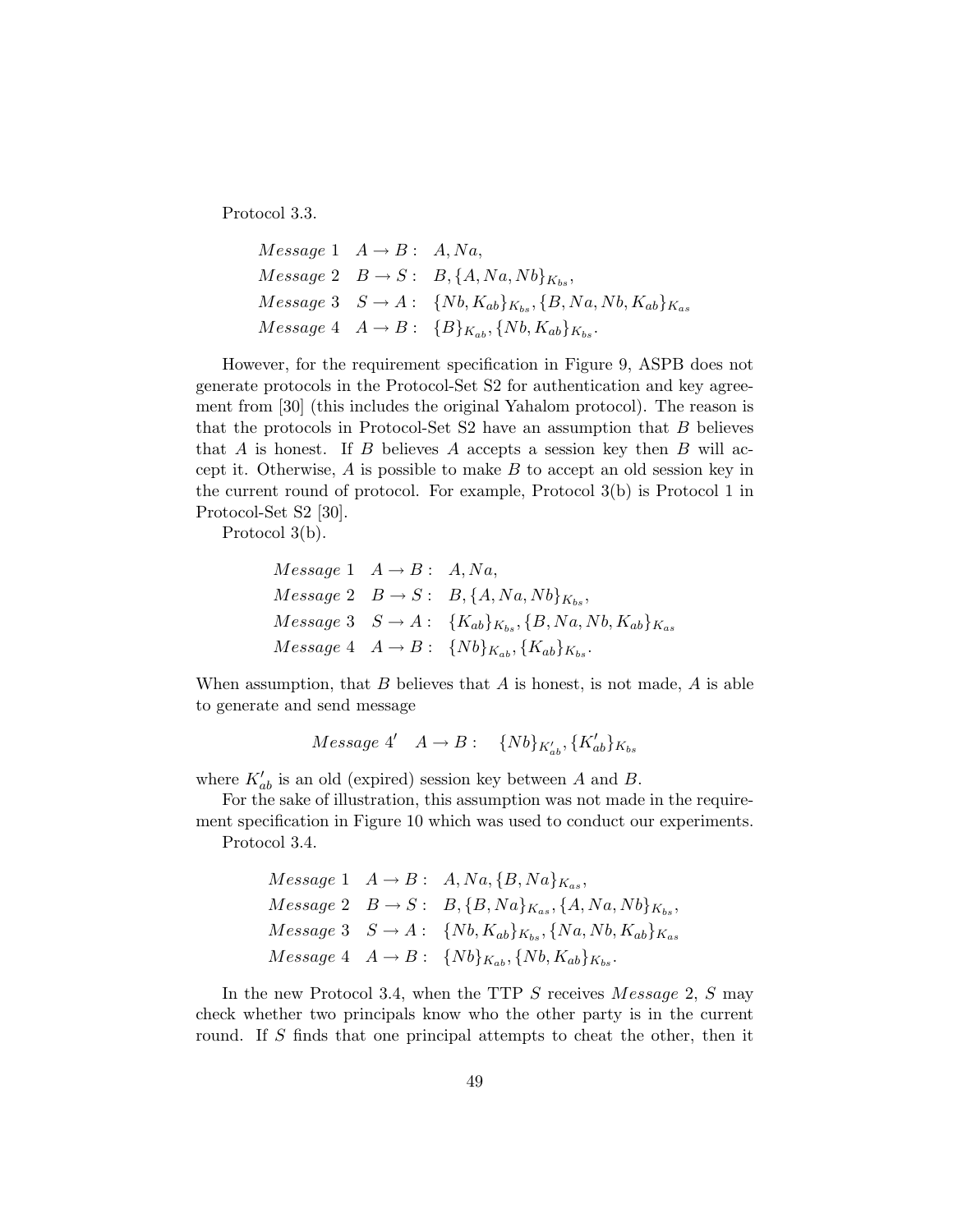can stop the current round as early as possible. While Protocol 3.4 has a higher cost (in terms of message size) than the other protocols, it provides a more powerful TTP. Two new protocols, that are similar to Protocol 3.4, are generated by ASPB as Protocol 3.5 and 3.6.

Protocol 3.5.

```
Message 1 \quad A \rightarrow B: A, Na,Message 2 \quad B \rightarrow S : B, Nb, \{A, Na\}_K,
Message 3 \quad S \to A: \quad \{A, Nb, K_{ab}\}_{K_{ba}}, \{B, Na, Nb, K_{ab}\}_{K_{ab}}Message\ 4\quad A \to B: \ \{Nb\}_{K_{ab}}, \{A, Nb, K_{ab}\}_{K_{bc}}.
```
Protocol 3.6.

 $Message 1 \quad A \rightarrow B: A, Na,$  $Message 2 \quad B \rightarrow S : B, \{A, Na, Nb\}_{K_b}$  $Message 3 \quad S \rightarrow A: \quad Nb, \{Nb, K_{ab}\}_{K_{bc}}, \{B, Na, K_{ab}\}_{K_{ac}}$  $Message\ 4\quad A \rightarrow B: \ \{Nb\}_{K_{ab}}, \{Nb, K_{ab}\}_{K_{bc}}.$ 

Protocol 3.7.(BAN optimized Yahalom protocol [7])

 $Message 1 \quad A \rightarrow B: A, Na,$  $Message 2 \quad B \rightarrow S : B, Nb, \{A, Na\}_{K_{bs}},$  $Message 3 \quad S \rightarrow A: \quad Nb, \{A, Nb, K_{ab}\}_{K_{bc}}, \{Na, K_{ab}, B\}_{K_{as}}$  $Message 4 \quad A \rightarrow B: \quad \{Nb\}_{K_{ab}}, \{A, Nb, K_{ab}\}_{K_{bc}}.$ 

Syverson [34] describes a flaw in Protocol 3.7 (when  $B$  is not able to distinguish the format of different components) as follows.

 $Message 1(\alpha) \quad A \rightarrow B: \quad A, Na,$  $Message 2(\alpha) \quad B \rightarrow S : B, Nb, \{A, Na\}_{K_{bs}},$  $Message 1(\beta) \quad I(A) \rightarrow B: A, (Na, Nb)$  $Message 2(\beta) \quad B \rightarrow I(S): B, Nb', \{A, Na, Nb\}_{K_{bs}},$  $Message 3( $\alpha$ ) omitted,$  $Message 4(\alpha) \quad I(A) \to B: \quad \{Nb\}_{K_{ab}}, \{A, Na(=K_{ab}), Nb\}_{K_{ba}}.$ 

However, ASPB uses the following assumptions.

• A principal can recognise his own nonces of the running rounds, and refuse to use them as other principal's nonces.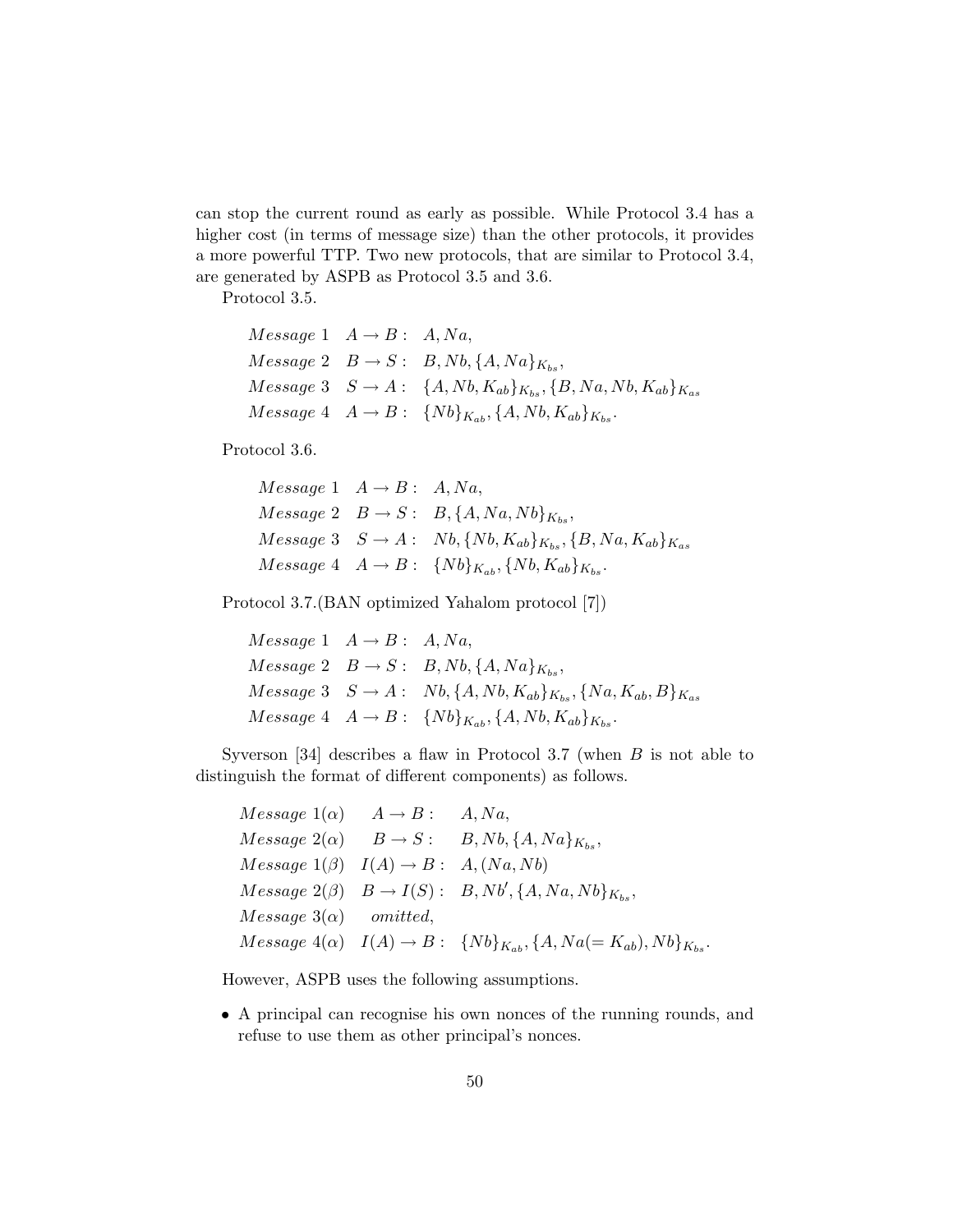• If a principal may understand a message context, the principal may distinguish the format of different components, such as principal name, nonce, key, etc.

By these assumptions, Protocol 3.7 is also a correct protocol.

ASPB generates Paulson amended Yahalom Protocol [27], but considers it as an interim protocol. After removing the redundant message components, Protocol 3.7 is obtained.

Protocol 3(c).(Paulson amended Yahalom Protocol [27])

 $Message 1 \quad A \rightarrow B: A, Na,$  $Message 2 \quad B \rightarrow S: B, Nb, \{A, Na\}_{K_{bc}},$  $Message 3 \quad S \rightarrow A: \quad Nb, \{A, B, Nb, K_{ab}\}_{K_{bs}}, \{B, Na, K_{ab}\}_{K_{as}}$  $Message 4 \quad A \rightarrow B: \quad \{Nb\}_{K_{ab}}, \{A, B, Nb, K_{ab}\}_{K_{bc}}.$ 

#### B.3.2. Five Message Protocols

The ISO/IEC Symmetric-Key Five-Pass Mutual Authentication Protocol proposed in ISO/IEC 9798-2 [1].

> $Message 1 \quad A \rightarrow B: A, Na,$  $Message 2 \quad B \rightarrow S : A, B, Na, Nb,$  $Message\ 3 \quad S \rightarrow B: \ \ \{Na, K_{ab}, B\}_{K_{as}}, \{Nb, K_{ab}, A\}_{K_{bs}},$  $Message\ 4\quad B \to A: \ \{Na, K_{ab}, B\}_{K_{as}}, \{Na, Nb'\}_{K_{ab}},$  $Message\ 5\ \ A \rightarrow B:\ \{Nb',Na\}_{K_{ab}}.$

Carlsen also describes a five message protocol, the Secret Key Initiator Protocol [9], as follows:

> $Message 1 \quad A \rightarrow B: A, Na,$  $Message 2 \quad B \rightarrow S : A, B, Na, Nb,$  $Message\ 3 \quad S \to B: \ \{Na, B, K_{ab}\}_{K_{as}}, \{A, Nb, K_{ab}\}_{K_{bs}},$  $Message\ 4\quad B \to A: \ \{Na, B, K_{ab}\}_{K_{as}}, \{Na\}_{K_{ab}}, Nb',$  $Message\ 5\ \ A \rightarrow B:\ \{Nb'\}_{K_{ab}}.$

In these protocols, principal  $B$  uses two nonces. The protocol requirement specification in Figure 10 that formed the basis of our experiments specified that principal  $B$  uses one nonce. A consequence of this is that the exact ISO/IEC Symmetric-Key Five-Pass Mutual Authentication Protocol and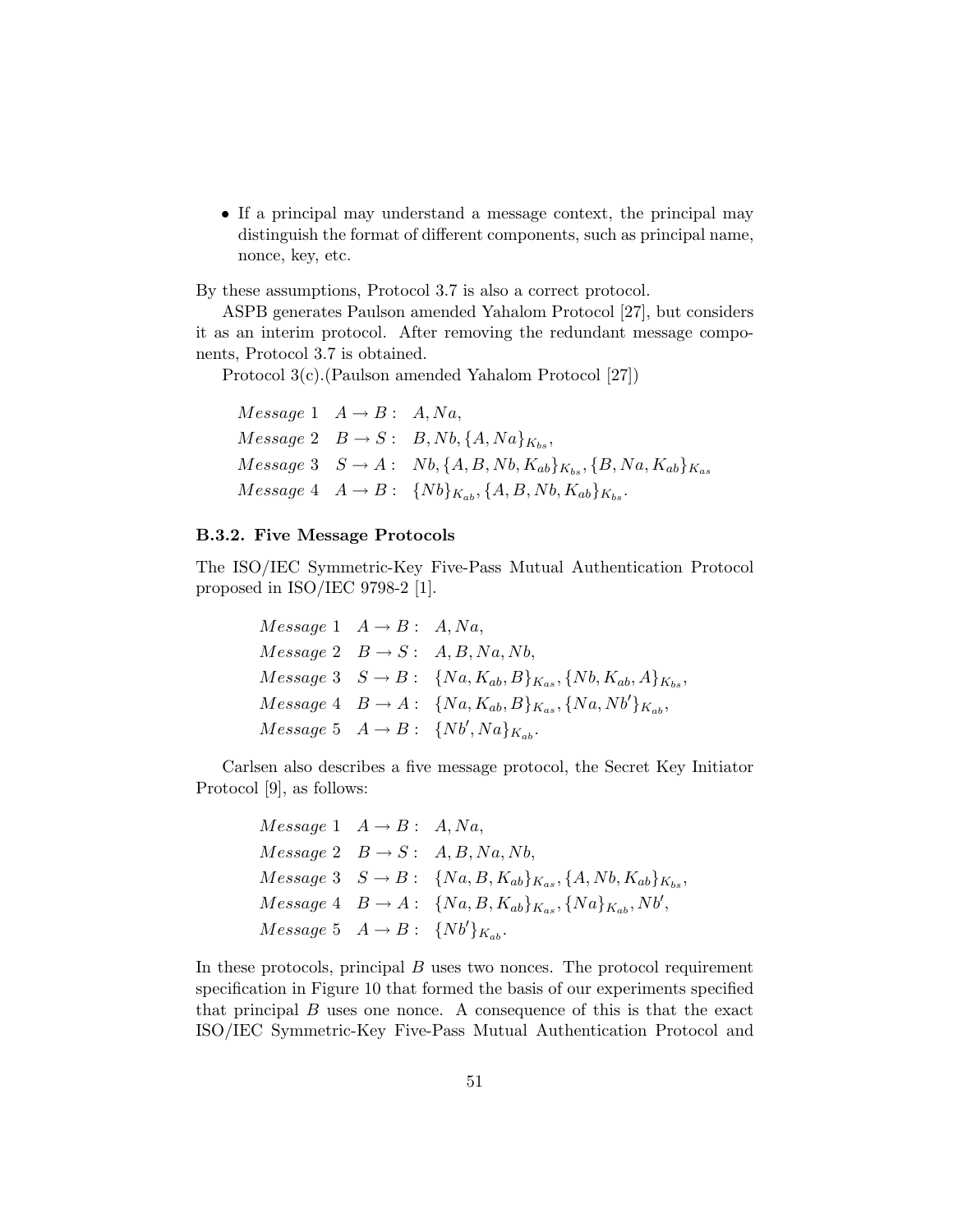Carlsen protocol are not generated for our given requirement specification in Figure 10. However, ASPB generates the Carlson protocol when the protocol specification is extended to include B's use of two nonces.

The remainder of this section discuss a number of five-message mutual authentication protocols generated by ASPB, that satisfy the requirement specification in Figure 10. For the purpose of illustration, we describe and discuss the following generated protocols, Protocol 4.1–4.8.

Protocol 4.1.

$$
Message\ 1 \quad A \rightarrow B: A, Na,
$$
  
\n
$$
Message\ 2 \quad B \rightarrow S: A, B, Na, Nb,
$$
  
\n
$$
Message\ 3 \quad S \rightarrow B: \{A, Nb, K_{ab}\}_{K_{bs}}, \{Na, Nb, K_{ab}, B\}_{K_{as}},
$$
  
\n
$$
Message\ 4 \quad B \rightarrow A: \{Na, Nb, K_{ab}, B\}_{K_{as}}, \{Na\}_{K_{ab}},
$$
  
\n
$$
Message\ 5 \quad A \rightarrow B: \{Nb\}_{K_{ab}}.
$$

Protocol 4.1 is similar to Carlsen's Secret Key Initiator Protocol. While B generates only one nonce  $Nb$  in Protocol 4.1, it achieves the same result as Carlsen's protocol. Once B receives Message 3, he can check whether S believes that  $B$  needs a session key with  $A$ , and  $S$  believes  $Nb$  is  $B$ 's nonce. When A receives Message 4, she may believe that  $Nb$  is generated by B (otherwise, B may not generate  $\{Na\}_{K_{ab}}$ ).

Protocol 4.2.

$$
Message\ 1 \quad A \rightarrow B: A, Na,
$$
  

$$
Message\ 2 \quad B \rightarrow S: B, \{A, Na, Nb\}_{K_{bs}},
$$
  

$$
Message\ 3 \quad S \rightarrow A: \{Nb, K_{ab}\}_{K_{bs}}, \{B, Na, Nb, K_{ab}\}_{K_{as}},
$$
  

$$
Message\ 4 \quad A \rightarrow B: \{Nb\}_{K_{ab}}, \{Nb, K_{ab}\}_{K_{bs}},
$$
  

$$
Message\ 5 \quad B \rightarrow A: \{Na\}_{K_{ab}}.
$$

The first four messages of Protocol 4.2 are the same as Protocol 3.1. From the additional message Message 5, Protocol 4.2 meets an additional goal that  $A$  believes  $B$  has received the session key  $Kab$ .

Protocol 4.3.

$$
Message\ 1 \quad A \rightarrow B: A, Na,
$$
  
\n
$$
Message\ 2 \quad B \rightarrow A: B, Nb, \{A, Na\}_{K_{bs}},
$$
  
\n
$$
Message\ 3 \quad A \rightarrow S: A, \{Nb, B\}_{K_{as}}, \{A, Na\}_{K_{bs}},
$$
  
\n
$$
Message\ 4 \quad S \rightarrow A: \{Na, Nb, K_{ab}\}_{K_{as}}, \{A, Nb, K_{ab}\}_{K_{bs}},
$$
  
\n
$$
Message\ 5 \quad A \rightarrow B: \{A, Nb, K_{ab}\}_{K_{bs}}, \{Nb\}_{K_{ab}}.
$$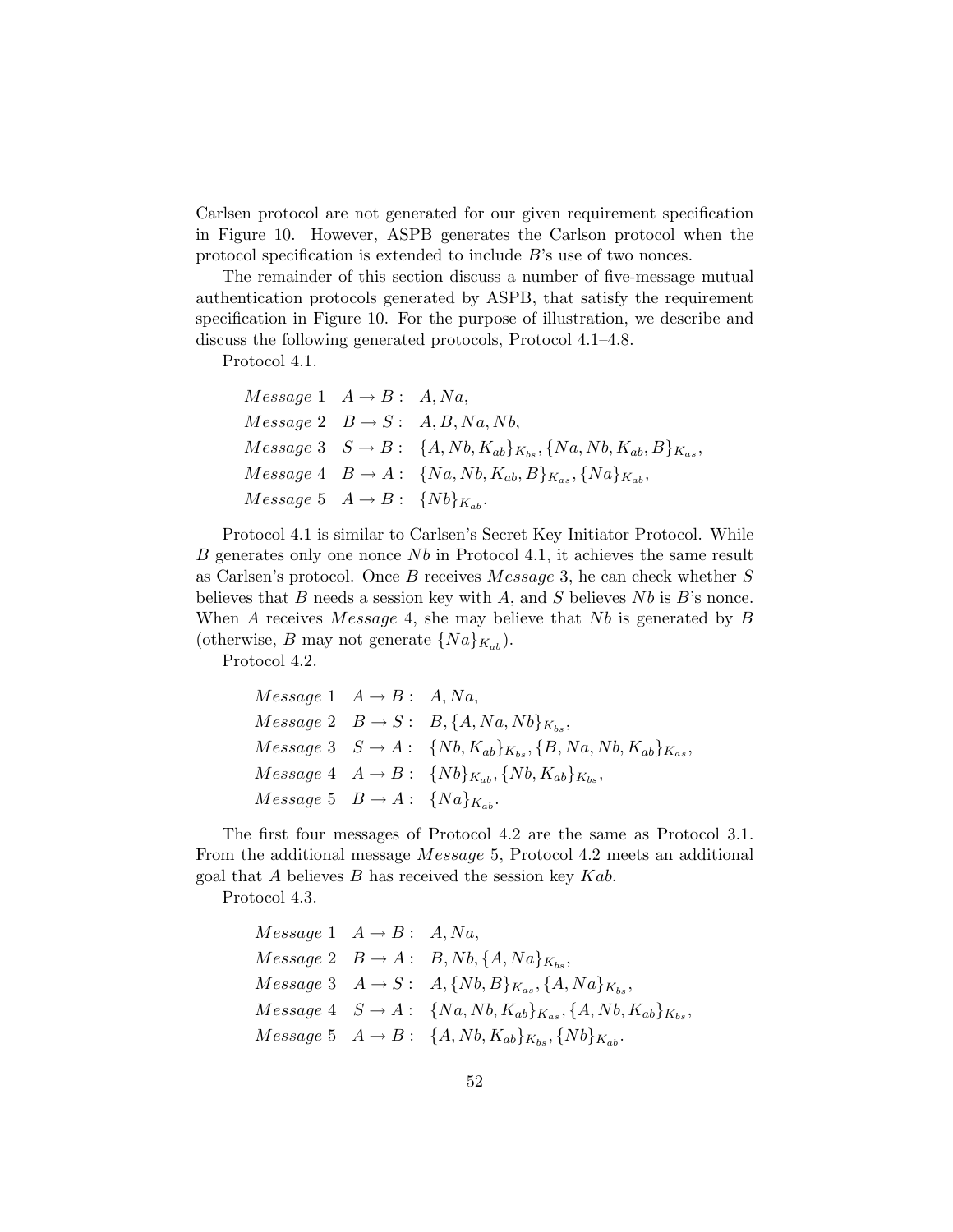Protocol 4.3 is a novel protocol. When  $S$  receives  $Message\,3$ , he may check whether the components have been generated by  $A$  and  $B$ . If this is the case then  $S$  sends  $Message 4$ . Further five-message protocols that were generated by ASPB include the following.

Protocol 4.4.

```
Message\ 1\quad A\rightarrow B:\ A, Na, \{A, Na\}_{K_{as}},Message\ 2\quad B\rightarrow S:\ B, \{A, Na, Nb\}_{K_{bs}}, \{A, Na\}_{K_{as}},Message\ 3 \quad S \to A: \ \{Na, Nb, K_{ab}\}_{K_{bs}}, \{B, Na, Nb, K_{ab}\}_{K_{as}},Message 4 \quad A \rightarrow B: \quad \{Nb\}_{K_{ab}}, \{Na, Nb, K_{ab}\}_{K_{bc}},Message\ 5\ B \rightarrow A:\ \{Na\}_{K_{ab}}.
```
Protocol 4.5.

```
Message 1 \quad A \rightarrow B: A, {B, Na}_{K_{as}},Message 2 \quad B \rightarrow S: B, \{B, Na\}_{K_{as}}, \{Nb, A\}_{K_{bs}},Message\ 3 \quad S \rightarrow B: \ \ \{Na, Nb, K_{ab}\}_{K_{as}}, \{Na, Nb, K_{ab}\}_{K_{bs}},Message\ 4\quad B \rightarrow A: \quad Na, \{Na, Nb, K_{ab}\}_{K_{as}},Message~5~A \rightarrow B:~Nb.
```
Protocol 4.6.

```
Message\ 1\quad A \rightarrow B: A, \{B, Na\}_{K_{as}},Message 2 \quad B \rightarrow S: B, \{B, Na\}_{K_{as}}, \{Nb, A\}_{K_{bs}},Message\ 3 \quad S \to A: \ \ \{Na, Nb, K_{ab}\}_{K_{as}}, \{Na, Nb, K_{ab}\}_{K_{bs}},Message\ 4\quad A \rightarrow B: \ \{Nb\}_{K_{ab}}, \{Na, Nb, K_{ab}\}_{K_{as}},Message 5 B \rightarrow A: \{Na\}_{K_{ab}}.
```
Protocol 4.7.

```
Message 1 \quad A \rightarrow B: A, Na,Message 2 \quad B \rightarrow S : A, B, Na, \{A, Nb\}_{K_{bs}},Message\ 3 \quad S \rightarrow A: \quad {B, Na, Nb, K_{ab}}_{K_{as}}, \{Nb, K_{ab}\}_{K_{bs}},Message\ 4\quad A \rightarrow B: \ \{Nb, K_{ab}\}_{K_{ab}}, \{Nb\}_{K_{ab}},Message\ 5\ B \rightarrow A:\ \{A\}_{K_{ab}}.
```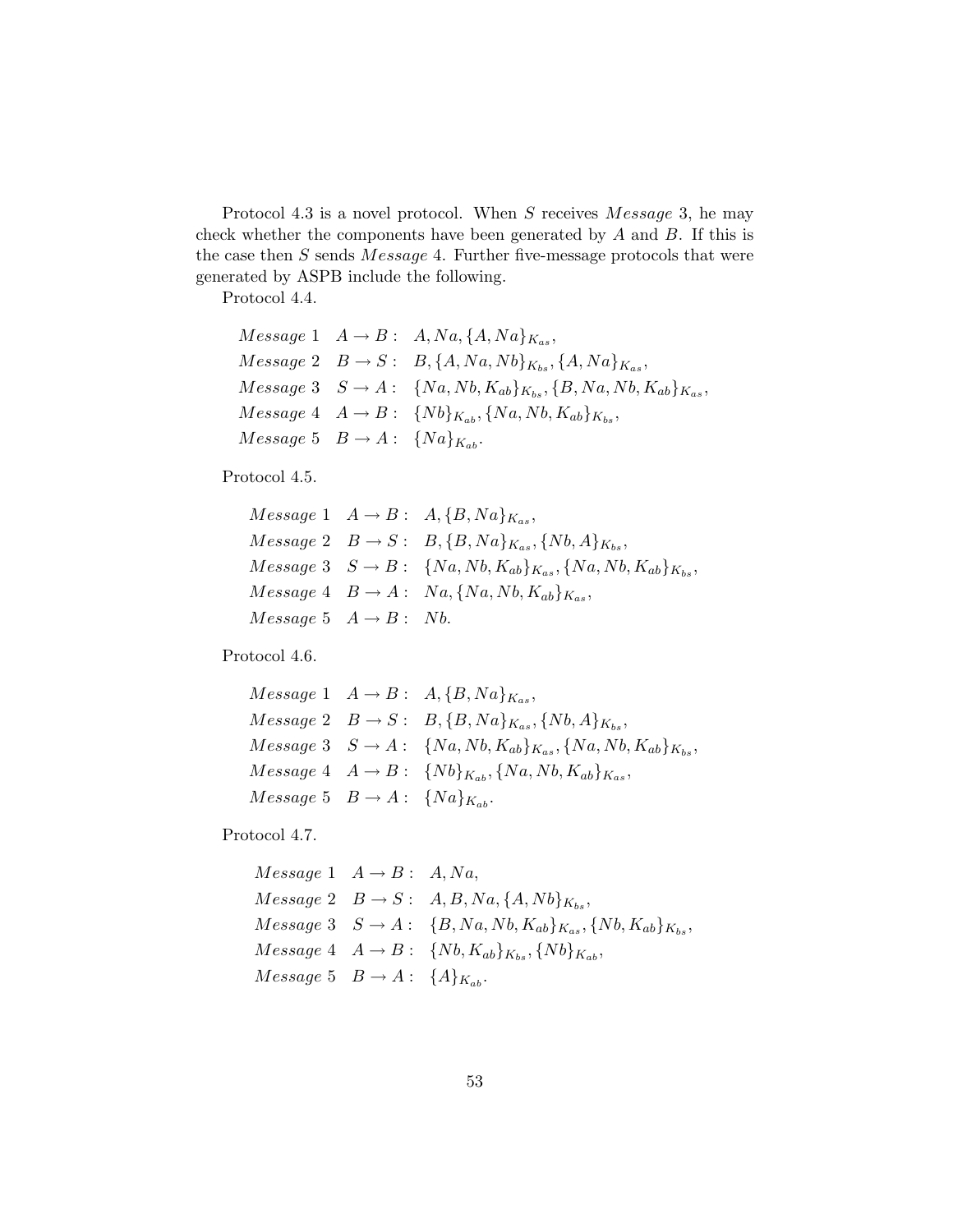Protocol 4.8.

```
Message 1 \quad A \rightarrow B: A, Na,Message 2 \quad B \rightarrow S : A, B, Na, Nb,Message\ 3 \quad S \rightarrow A: \quad \{A, Na, Nb, Kab\}_{K_{bs}}, \{B, Na, Kab\}_{K_{as}},Message\ 4\quad A \rightarrow B: \ \{Nb, Na\}_{K_{ab}}, \{A, Na, Nb, Kab\}_{K_{bs}}Message\ 5\quad B \rightarrow A: \ \{Nb\}_{K_{ab}}.
```
#### B.3.3. Six Message Protocols

ASPB synthesises a number of six-message mutual authentication protocols. For the purpose of illustration, we only describe the following protocol, Protocol 5.1, that satisfies the requirement specification in Figure 10.

Protocol 5.1.

$$
Message\ 1 \quad A \rightarrow B: A, Na,
$$
  
\n
$$
Message\ 2 \quad B \rightarrow S: A, B, Na, Nb,
$$
  
\n
$$
Message\ 3 \quad S \rightarrow B: \{A, Nb, K_{ab}\}_{K_{bs}}, \{Na, Nb, K_{ab}, B\}_{K_{as}},
$$
  
\n
$$
Message\ 4 \quad B \rightarrow A: \{Na, Nb, K_{ab}, B\}_{K_{as}},
$$
  
\n
$$
Message\ 5 \quad A \rightarrow B: \{A, Na, Nb\}_{K_{ab}},
$$
  
\n
$$
Message\ 6 \quad B \rightarrow A: \{B, Na\}_{K_{ab}}.
$$

ASPB does not generate the six-message protocols in [10] that are listed as Protocol  $5(a)$  and  $5(b)$ . The reason for this is that ASPB generates protocols according to corresponding principal sequences, whereby the receiver of a message is the sender of the next message. Protocol  $5(a)$  and  $5(b)$  can not be described in terms of principal sequences. For example, in Protocol  $5(a)$ , after A receives message 2, B (not A) sends Message 3. We observe that without the participation of previous protocol steps, B is unable to determine when Message 3 should be sent. Therefore, we argue that if a protocol is not described in terms of a principal sequence, then it is difficult to properly execute the protocol in practice.